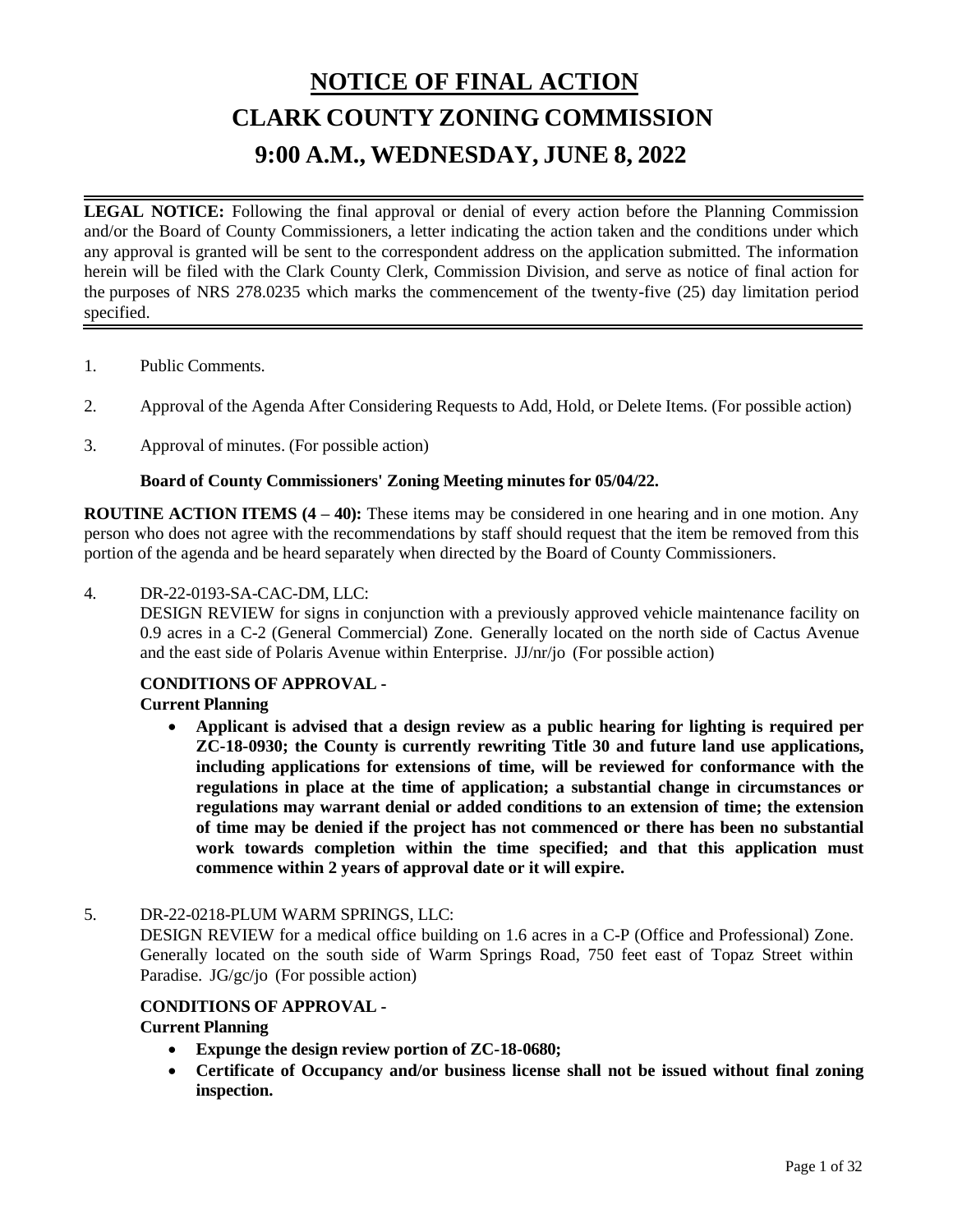• **Applicant is advised that the installation and use of new cooling systems that consumptively use water will be prohibited; the County is currently rewriting Title 30 and future land use applications, including applications for extensions of time, will be reviewed for conformance with the regulations in place at the time of application; a substantial change in circumstances or regulations may warrant denial or added conditions to an extension of time; the extension of time may be denied if the project has not commenced or there has been no substantial work towards completion within the time specified; and that this application must commence within 2 years of approval date or it will expire.**

#### **Public Works - Development Review**

• **Drainage study and compliance.**

## **Clark County Water Reclamation District (CCWRD)**

• **Applicant is advised that a Point of Connection (POC) request has been completed for this project; to email [sewerlocation@cleanwaterteam.com](mailto:sewerlocation@cleanwaterteam.com) and reference POC Tracking #0158- 2022 to obtain your POC exhibit; and that flow contributions exceeding CCWRD estimates may require another POC analysis.**

# 6. [DR-22-0228-MEQ-CACTUS &](http://clark.legistar.com/gateway.aspx?m=l&id=/matter.aspx%3Fkey%3D8876) RAINBOW, LLC:

DESIGN REVIEW for a vehicle [maintenance \(smog](http://clark.legistar.com/gateway.aspx?m=l&id=/matter.aspx%3Fkey%3D8876) testing) facility on a 0.1 acre portion of a 4.7 acre [shopping center in a C-2 \(General Commercial\) Zone in the Mountain's Edge Master Planned](http://clark.legistar.com/gateway.aspx?m=l&id=/matter.aspx%3Fkey%3D8876)  [Community. Generally located on the northwest corner of Rainbow Boulevard and Cactus Avenue](http://clark.legistar.com/gateway.aspx?m=l&id=/matter.aspx%3Fkey%3D8876)  within Enterprise. JJ/bb/syp [\(For possible action\)](http://clark.legistar.com/gateway.aspx?m=l&id=/matter.aspx%3Fkey%3D8876)

#### **CONDITIONS OF APPROVAL -**

- **Designate 2 spaces on the east side of the smog hut with signs for smog hut parking.**
- **Applicant is advised that drive-isles must be kept free and clear of any obstructions; the installation and use of cooling systems that consumptively use water will be prohibited; the County is currently rewriting Title 30 and future land use applications, including applications for extensions of time, will be reviewed for conformance with the regulations in place at the time of application; a substantial change in circumstances or regulations may warrant denial or added conditions to an extension of time; the extension of time may be denied if the project has not commenced or there has been no substantial work towards completion within the time specified; and that this application must commence within 2 years of approval date or it will expire.**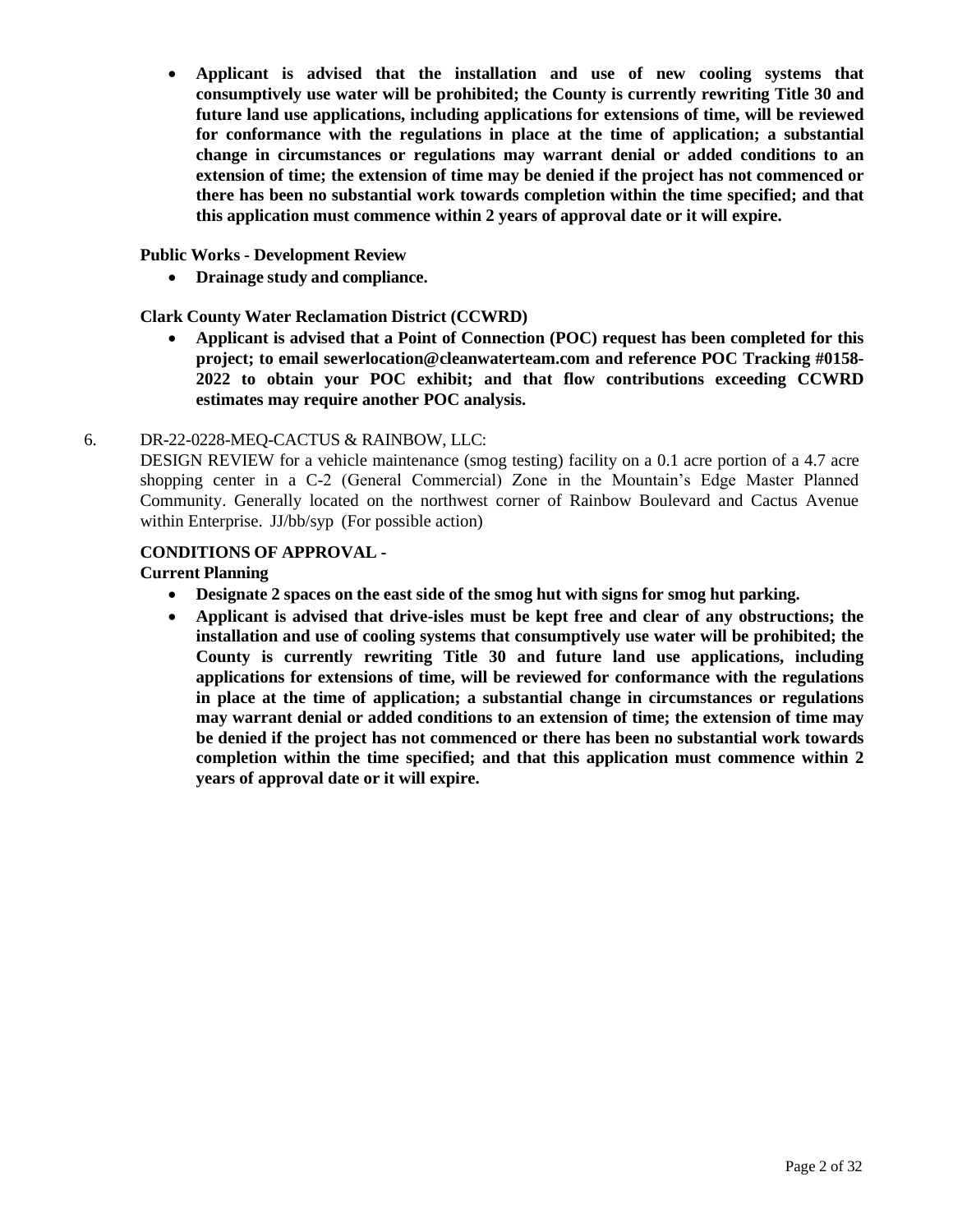#### 7. ET-21-400175 [\(UC-0492-15\)-WESTWYNN,](http://clark.legistar.com/gateway.aspx?m=l&id=/matter.aspx%3Fkey%3D8877) LLC:

[HOLDOVER USE PERMITS SECOND EXTENSION OF TIME for the following: 1\) High Impact](http://clark.legistar.com/gateway.aspx?m=l&id=/matter.aspx%3Fkey%3D8877)  [Project; 2\) resort hotel; 3\) public areas including the casino, showrooms, live entertainment, retail](http://clark.legistar.com/gateway.aspx?m=l&id=/matter.aspx%3Fkey%3D8877)  [center, indoor and outdoor dining, entertainment, offices, convention, back-of-house, and parking](http://clark.legistar.com/gateway.aspx?m=l&id=/matter.aspx%3Fkey%3D8877)  structures; 4) increase the height of high-rise towers; 5) associated accessory and incidental [commercial](http://clark.legistar.com/gateway.aspx?m=l&id=/matter.aspx%3Fkey%3D8877)  [uses, buildings, and structures; and 6\) deviations from development standards.](http://clark.legistar.com/gateway.aspx?m=l&id=/matter.aspx%3Fkey%3D8877)

[DEVIATIONS for the following: 1\) reduce on-site parking requirements; 2\) allow primary access to](http://clark.legistar.com/gateway.aspx?m=l&id=/matter.aspx%3Fkey%3D8877)  [outside dining and drinking areas, restaurants, retail buildings and uses from the exterior of a resort](http://clark.legistar.com/gateway.aspx?m=l&id=/matter.aspx%3Fkey%3D8877)  hotel; 3) [encroachment](http://clark.legistar.com/gateway.aspx?m=l&id=/matter.aspx%3Fkey%3D8877) into airspace; 4) alternative landscaping; and 5) all other deviations as shown per [plans on file.](http://clark.legistar.com/gateway.aspx?m=l&id=/matter.aspx%3Fkey%3D8877)

WAIVERS OF [DEVELOPMENT](http://clark.legistar.com/gateway.aspx?m=l&id=/matter.aspx%3Fkey%3D8877) STANDARDS for the following: 1) reduced setbacks; and 2) non[standard improvements \(landscaping and fencing\) within the right-of-way.](http://clark.legistar.com/gateway.aspx?m=l&id=/matter.aspx%3Fkey%3D8877)

[DESIGN REVIEWS for the following: 1\) High Impact Project; 2\) resort hotel and all associated and](http://clark.legistar.com/gateway.aspx?m=l&id=/matter.aspx%3Fkey%3D8877)  accessory uses; 3) hotel towers and associated low-rise and mid-rise buildings and [structures;](http://clark.legistar.com/gateway.aspx?m=l&id=/matter.aspx%3Fkey%3D8877) 4) low-rise [and mid-rise buildings including retail, restaurants, public and back-of-house areas; 5\) water features](http://clark.legistar.com/gateway.aspx?m=l&id=/matter.aspx%3Fkey%3D8877)  [\(man-made lake and decorative water fountains\); and 6\) all other accessory](http://clark.legistar.com/gateway.aspx?m=l&id=/matter.aspx%3Fkey%3D8877) and incidental buildings and structures on 34.6 acres in an H-1 (Limited Resort and [Apartment\) Zone in](http://clark.legistar.com/gateway.aspx?m=l&id=/matter.aspx%3Fkey%3D8877) the MUD-1 Overlay District. [Generally located on the northwest corner of Las Vegas Boulevard South and Fashion Show Drive](http://clark.legistar.com/gateway.aspx?m=l&id=/matter.aspx%3Fkey%3D8877)  [within Winchester and Paradise. TS/sd/jo](http://clark.legistar.com/gateway.aspx?m=l&id=/matter.aspx%3Fkey%3D8877) (For possible action)

#### **HELD - 07/20/22 - per the applicant.**

#### 8. ET-21-400176 [\(UC-0045-16\)-WESTWYNN,](http://clark.legistar.com/gateway.aspx?m=l&id=/matter.aspx%3Fkey%3D8878) LLC:

HOLDOVER [USE PERMIT SECOND EXTENSION OF TIME to expand/enlarge the Gaming](http://clark.legistar.com/gateway.aspx?m=l&id=/matter.aspx%3Fkey%3D8878)  Enterprise District by [approximately](http://clark.legistar.com/gateway.aspx?m=l&id=/matter.aspx%3Fkey%3D8878) 2.5 acres in conjunction with an approved resort hotel (Alon) on [34.6 acres in an H-1 \(Limited Resort and Apartment\) Zone in the MUD-1 Overlay District. Generally](http://clark.legistar.com/gateway.aspx?m=l&id=/matter.aspx%3Fkey%3D8878)  [located between Sammy Davis Jr. Drive and Las Vegas Boulevard South and between Fashion Show](http://clark.legistar.com/gateway.aspx?m=l&id=/matter.aspx%3Fkey%3D8878)  Drive and Wilbur Clark Desert Inn Road within [Winchester](http://clark.legistar.com/gateway.aspx?m=l&id=/matter.aspx%3Fkey%3D8878) and Paradise. TS/sd/jo (For possible [action\)](http://clark.legistar.com/gateway.aspx?m=l&id=/matter.aspx%3Fkey%3D8878)

#### **HELD - 07/20/22 - per the applicant.**

# 9. ET-22-400049 [\(NZC-0511-12\)-TETON](http://clark.legistar.com/gateway.aspx?m=l&id=/matter.aspx%3Fkey%3D8879) CAPITAL MANAGEMENT, LLC:

[ZONE CHANGE FIFTH EXTENSION OF TIME to reclassify 3.5 acres from an R-E \(Rural Estates](http://clark.legistar.com/gateway.aspx?m=l&id=/matter.aspx%3Fkey%3D8879)  [Residential\)](http://clark.legistar.com/gateway.aspx?m=l&id=/matter.aspx%3Fkey%3D8879) Zone to a C-1 (Local Business) Zone. Generally located on the northeast corner of Grand [Teton Drive and Buffalo Drive within Lone Mountain \(description on file\).](http://clark.legistar.com/gateway.aspx?m=l&id=/matter.aspx%3Fkey%3D8879) MK/lm/syp (For possible [action\)](http://clark.legistar.com/gateway.aspx?m=l&id=/matter.aspx%3Fkey%3D8879)

#### **CONDITIONS OF APPROVAL -**

#### **Current Planning**

- **No resolution of intent and staff to prepare an ordinance to adopt the zoning.**
- **Applicant is advised that the installation and use of cooling systems that consumptively use water will be prohibited; the County is currently rewriting Title 30 and future land use applications, including applications for extensions of time, will be reviewed for conformance with the regulations in place at the time of application; a substantial change in circumstances or regulations may warrant denial or added conditions to an extension of time; and that the extension of time may be denied if the project has not commenced or there has been no substantial work towards completion within the time specified.**

#### **Public Works - Development Review**

• **Compliance with previous conditions.**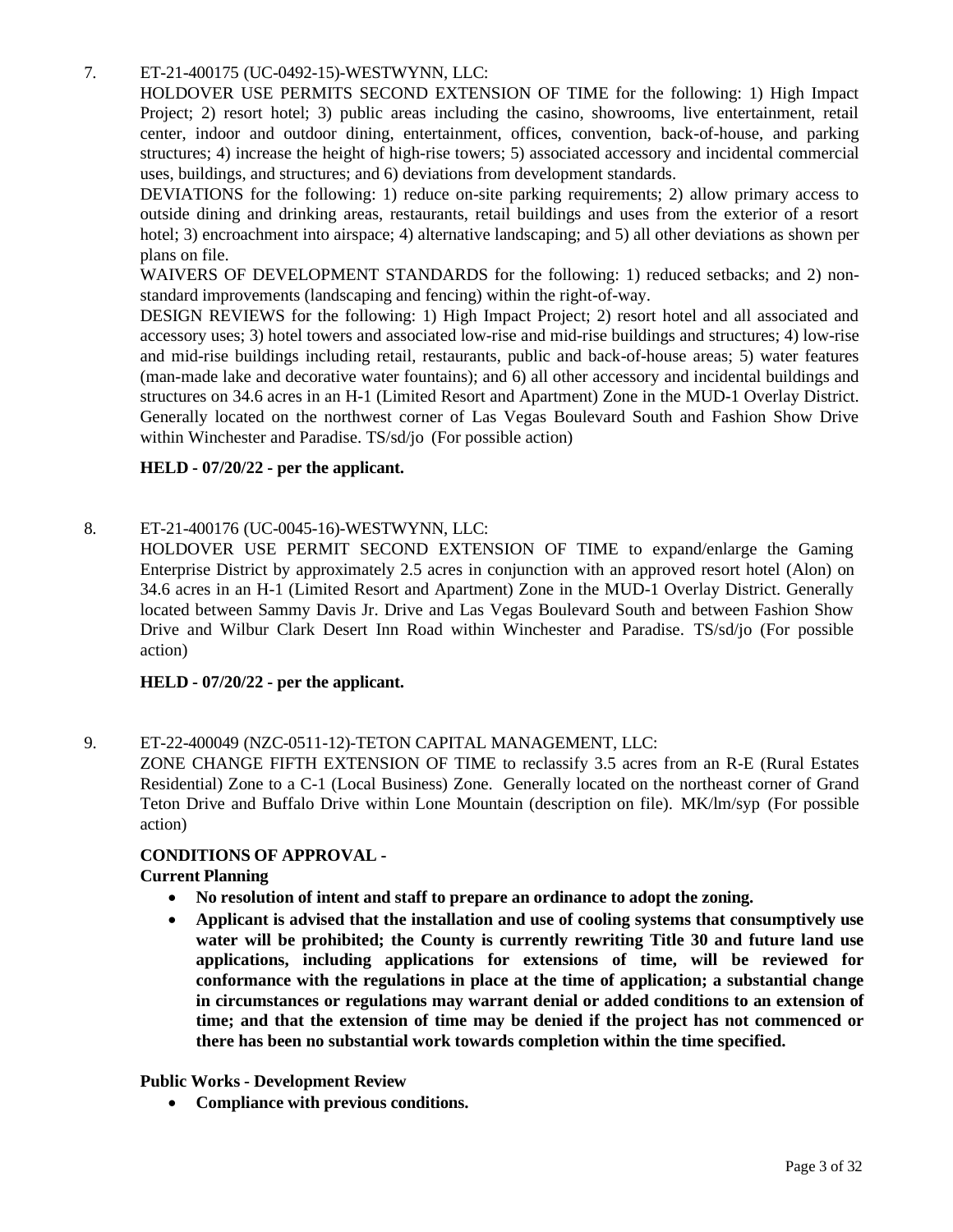10. ET-22-400050 [\(UC-19-0864\)-TETON](http://clark.legistar.com/gateway.aspx?m=l&id=/matter.aspx%3Fkey%3D8880) CAPITAL MANAGEMENT, LLC:

AMENDED USE PERMITS FIRST [EXTENSION](http://clark.legistar.com/gateway.aspx?m=l&id=/matter.aspx%3Fkey%3D8880) OF TIME for the following: 1) a project of regional [significance; 2\) mini-warehouse building; and 3\) vehicle rental.](http://clark.legistar.com/gateway.aspx?m=l&id=/matter.aspx%3Fkey%3D8880)

WAIVERS OF [DEVELOPMENT](http://clark.legistar.com/gateway.aspx?m=l&id=/matter.aspx%3Fkey%3D8880) STANDARDS for the following: 1) alternative landscaping adjacent [to arterial streets; 2\) alternative screening for outside vehicle rental; 3\) modified driveway design](http://clark.legistar.com/gateway.aspx?m=l&id=/matter.aspx%3Fkey%3D8880)  [standards; and 4\) reduce driveway distances from the intersection.](http://clark.legistar.com/gateway.aspx?m=l&id=/matter.aspx%3Fkey%3D8880)

[DESIGN REVIEWS for the following: 1\) retail center with a mini-warehouse building and vehicle](http://clark.legistar.com/gateway.aspx?m=l&id=/matter.aspx%3Fkey%3D8880)  rental; and 2) finished grade on 3.4 acres in a C-1 [\(Local Business\)](http://clark.legistar.com/gateway.aspx?m=l&id=/matter.aspx%3Fkey%3D8880) Zone (no longer needed). Generally [located on the northeast corner of Buffalo Drive and Grand Teton Drive within Lone Mountain.](http://clark.legistar.com/gateway.aspx?m=l&id=/matter.aspx%3Fkey%3D8880) [MK/lm/syp](http://clark.legistar.com/gateway.aspx?m=l&id=/matter.aspx%3Fkey%3D8880) (For possible action)

# **CONDITIONS OF APPROVAL -**

# **Current Planning**

- **Until October 3, 2024 to complete (to match expiration date with DR-21-0130).**
- **Applicant is advised that the installation and use of cooling systems that consumptively use water will be prohibited; the County is currently rewriting Title 30 and future land use applications, including applications for extensions of time, will be reviewed for conformance with the regulations in place at the time of application; a substantial change in circumstances or regulations may warrant denial or added conditions to an extension of time; and that the extension of time may be denied if the project has not commenced or there has been no substantial work towards completion within the time specified.**

# **Public Works - Development Review**

• **Compliance with previous conditions.**

# 11. ET-22-400051 [\(DR-21-0130\)-TETON](http://clark.legistar.com/gateway.aspx?m=l&id=/matter.aspx%3Fkey%3D8881) CAPITAL MANAGEMENT, LLC:

[DESIGN REVIEWS FIRST EXTENSION OF TIME for the following: 1\) a proposed daycare facility;](http://clark.legistar.com/gateway.aspx?m=l&id=/matter.aspx%3Fkey%3D8881)  and 2) final façade design for an approved retail center with a [mini-warehouse](http://clark.legistar.com/gateway.aspx?m=l&id=/matter.aspx%3Fkey%3D8881) building on 3.4 acres in a C-1 (Local Business) Zone. [Generally](http://clark.legistar.com/gateway.aspx?m=l&id=/matter.aspx%3Fkey%3D8881) located on the northeast corner of Buffalo Drive and Grand Teton [Drive within Lone Mountain.](http://clark.legistar.com/gateway.aspx?m=l&id=/matter.aspx%3Fkey%3D8881) MK/lm/syp (For possible action)

#### **CONDITIONS OF APPROVAL -**

# **Current Planning**

- **Until October 3, 2024 to complete.**
- **Applicant is advised that the installation and use of cooling systems that consumptively use water will be prohibited; the County is currently rewriting Title 30 and future land use applications, including applications for extensions of time, will be reviewed for conformance with the regulations in place at the time of application; a substantial change in circumstances or regulations may warrant denial or added conditions to an extension of time; and that the extension of time may be denied if the project has not commenced or there has been no substantial work towards completion within the time specified.**

**Public Works - Development Review**

• **Compliance with previous conditions.**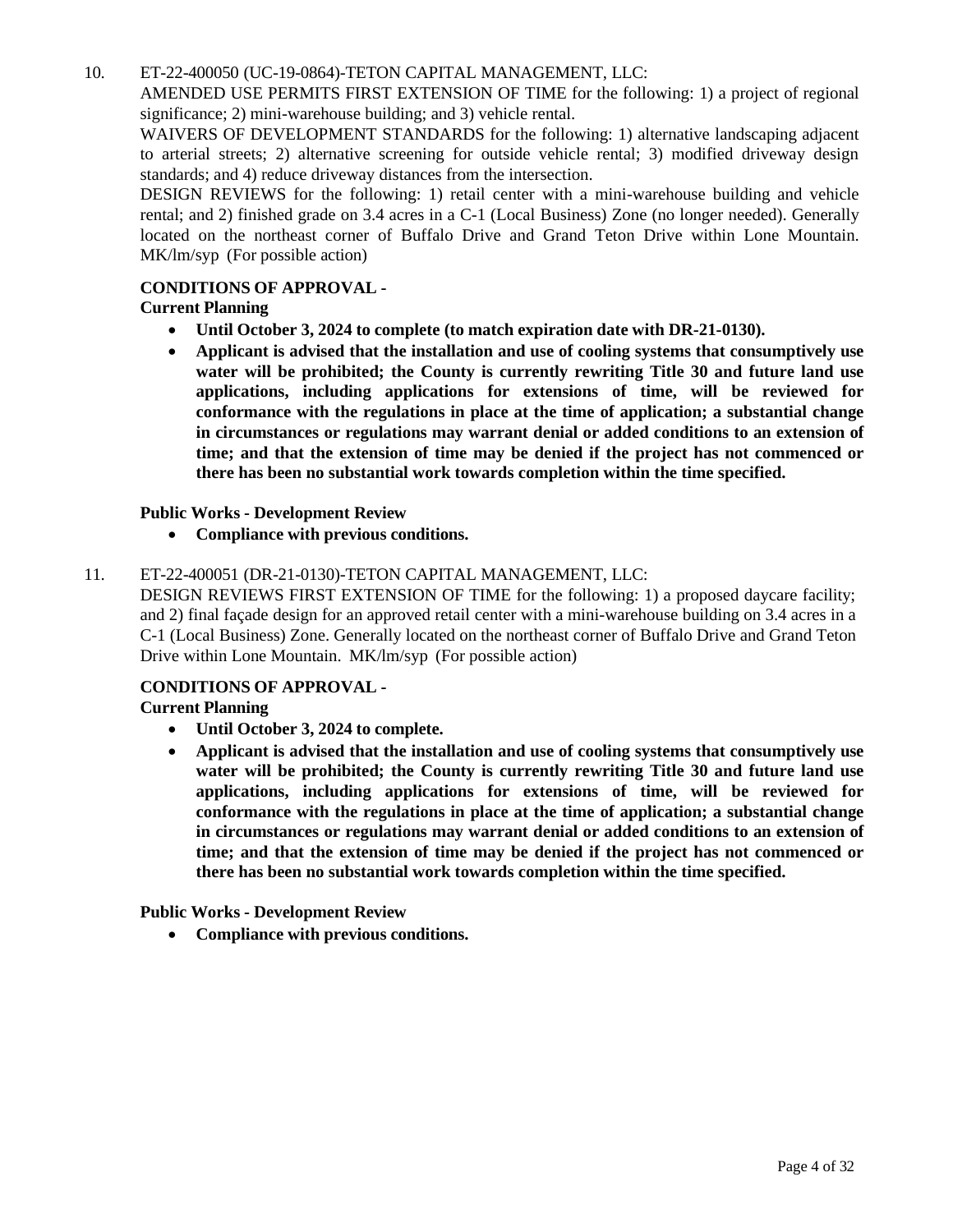## 12. ET-22-400054 [\(WS-19-0927\)-DFA,](http://clark.legistar.com/gateway.aspx?m=l&id=/matter.aspx%3Fkey%3D8882) LLC:

WAIVERS OF [DEVELOPMENT](http://clark.legistar.com/gateway.aspx?m=l&id=/matter.aspx%3Fkey%3D8882) STANDARDS FIRST EXTENSION OF TIME for the following: 1) reduced security gate setback; 2) alternative [landscaping;](http://clark.legistar.com/gateway.aspx?m=l&id=/matter.aspx%3Fkey%3D8882) 3) attached sidewalk; and 4) reduced parking. DESIGN REVIEW for a 265,000 square [foot office/warehouse](http://clark.legistar.com/gateway.aspx?m=l&id=/matter.aspx%3Fkey%3D8882) building on 15.1 acres in an M-1 (Light [Manufacturing\) Zone and an M-2 \(Industrial\) Zone. Generally located on the north side of Eastgate](http://clark.legistar.com/gateway.aspx?m=l&id=/matter.aspx%3Fkey%3D8882)  [Road and the west side of Fourth Street within Whitney.](http://clark.legistar.com/gateway.aspx?m=l&id=/matter.aspx%3Fkey%3D8882) JG/jor/syp (For possible action)

#### **CONDITIONS OF APPROVAL -**

**Current Planning**

- **Until June 8, 2024 to commence.**
- **Applicant is advised that the installation and use of cooling systems that consumptively use water will be prohibited; the County is currently rewriting Title 30 and future land use applications, including applications for extensions of time, will be reviewed for conformance with the regulations in place at the time of application; a substantial change in circumstances or regulations may warrant denial or added conditions to an extension of time; and that the extension of time may be denied if the project has not commenced or there has been no substantial work towards completion within the time specified.**

#### **Public Works - Development Review**

• **Compliance with previous conditions.**

# 13. ET-22-400055 [\(UC-20-0240\)-MEQ-BD](http://clark.legistar.com/gateway.aspx?m=l&id=/matter.aspx%3Fkey%3D8883) & D II, LLC:

[USE PERMITS FIRST EXTENSION OF TIME for the following: 1\) alcohol sales, liquor -](http://clark.legistar.com/gateway.aspx?m=l&id=/matter.aspx%3Fkey%3D8883) packaged [only \(liquor store\) not in conjunction with grocery store; 2\) convenience store; and 3\) gasoline station.](http://clark.legistar.com/gateway.aspx?m=l&id=/matter.aspx%3Fkey%3D8883)  WAIVERS OF [DEVELOPMENT](http://clark.legistar.com/gateway.aspx?m=l&id=/matter.aspx%3Fkey%3D8883) STANDARDS for the following: 1) reduce setback for a convenience [store; 2\) reduce setback for a gasoline station; and 3\) alternative driveway geometrics.](http://clark.legistar.com/gateway.aspx?m=l&id=/matter.aspx%3Fkey%3D8883)

[DESIGN REVIEW for modifications to an approved shopping center on 3.8 acres in a C-1 \(Limited](http://clark.legistar.com/gateway.aspx?m=l&id=/matter.aspx%3Fkey%3D8883)  [Commercial\)](http://clark.legistar.com/gateway.aspx?m=l&id=/matter.aspx%3Fkey%3D8883) Zone. Generally located on the north side of Blue Diamond Road, 610 feet east of Durango [Drive within Enterprise.](http://clark.legistar.com/gateway.aspx?m=l&id=/matter.aspx%3Fkey%3D8883) JJ/jgh/syp (For possible action)

#### **CONDITIONS OF APPROVAL -**

#### **Current Planning**

- **Until April 4, 2024 to commence;**
- **Enter into a standard development agreement prior to any permits or subdivision mapping in order to provide fair-share contribution toward public infrastructure necessary to provide service because of the lack of necessary public services in the area.**
- **Applicant is advised that the installation and use of cooling systems that consumptively use water will be prohibited; the County is currently rewriting Title 30 and future land use applications, including applications for extensions of time, will be reviewed for conformance with the regulations in place at the time of application; a substantial change in circumstances or regulations may warrant denial or added conditions to an extension of time; and that the extension of time may be denied if the project has not commenced or there has been no substantial work towards completion within the time specified.**

**Public Works - Development Review**

• **Compliance with previous conditions.**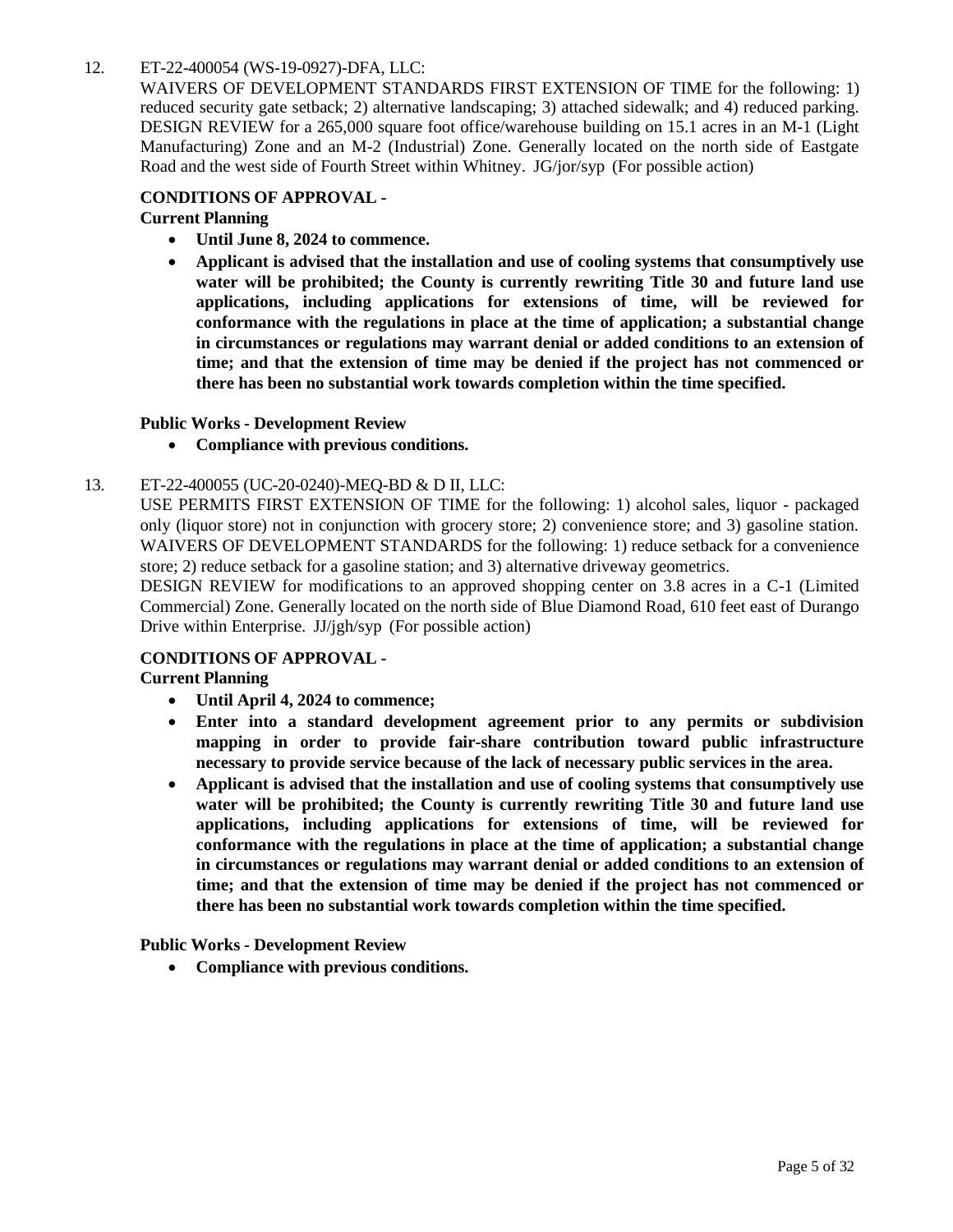# 14. ET-22-400056 [\(ZC-18-0118\)-MEQ-BD &](http://clark.legistar.com/gateway.aspx?m=l&id=/matter.aspx%3Fkey%3D8884) D II, LLC:

[DESIGN REVIEWS SECOND EXTENSION OF TIME for the following: 1\) a proposed shopping](http://clark.legistar.com/gateway.aspx?m=l&id=/matter.aspx%3Fkey%3D8884)  [center; and 2\) finished grade on 3.8 acres in a C-1 \(Limited Commercial\) Zone.](http://clark.legistar.com/gateway.aspx?m=l&id=/matter.aspx%3Fkey%3D8884) Generally located on the north side of Blue Diamond Road, 610 feet east of Durango Drive within [Enterprise \(description](http://clark.legistar.com/gateway.aspx?m=l&id=/matter.aspx%3Fkey%3D8884) on file). JJ/jgh/syp [\(For possible action\)](http://clark.legistar.com/gateway.aspx?m=l&id=/matter.aspx%3Fkey%3D8884)

# **CONDITIONS OF APPROVAL -**

# **Current Planning**

- **Until April 4, 2024 to commence.**
- **Applicant is advised that the installation and use of cooling systems that consumptively use water will be prohibited; the County is currently rewriting Title 30 and future land use applications, including applications for extensions of time, will be reviewed for conformance with the regulations in place at the time of application; a substantial change in circumstances or regulations may warrant denial or added conditions to an extension of time; and that the extension of time may be denied if the project has not commenced or there has been no substantial work towards completion within the time specified.**

#### **Public Works - Development Review**

• **Compliance with previous conditions.**

#### 15. ET-22-400057 [\(ZC-20-0066\)-RA](http://clark.legistar.com/gateway.aspx?m=l&id=/matter.aspx%3Fkey%3D8885) SOUTHEAST LAND COMPANY, LLC:

WAIVERS OF [DEVELOPMENT](http://clark.legistar.com/gateway.aspx?m=l&id=/matter.aspx%3Fkey%3D8885) STANDARDS FIRST EXTENSION OF TIME for the following: 1) reduce the driveway throat depth; and 2) reduce the [driveway](http://clark.legistar.com/gateway.aspx?m=l&id=/matter.aspx%3Fkey%3D8885) approach distance.

DESIGN REVIEW for a hotel on 2.4 acres in a C-2 [\(General Commercial\) \(AE-65\) Zone.](http://clark.legistar.com/gateway.aspx?m=l&id=/matter.aspx%3Fkey%3D8885) Generally located on the north side of Las Vegas Boulevard North and the west side of Nellis [Boulevard](http://clark.legistar.com/gateway.aspx?m=l&id=/matter.aspx%3Fkey%3D8885) within [Sunrise Manor \(description on file\).](http://clark.legistar.com/gateway.aspx?m=l&id=/matter.aspx%3Fkey%3D8885) MK/hw/syp (For possible action)

#### **CONDITIONS OF APPROVAL -**

#### **Current Planning**

- **Until November 18, 2024 to commence, to correspond with WS-20-0277 and DR-20-0422.**
- **Applicant is advised that waivers associated with this application were withdrawn with the original application and are not a part of this request; the installation and use of cooling systems that consumptively use water will be prohibited; the County is currently rewriting Title 30 and future land use applications, including applications for extensions of time, will be reviewed for conformance with the regulations in place at the time of application; a substantial change in circumstances or regulations may warrant denial or added conditions to an extension of time; and that the extension of time may be denied if the project has not commenced or there has been no substantial work towards completion within the time specified.**

#### **Public Works - Development Review**

• **Compliance with previous conditions.**

## 16. ET-22-400058 [\(WS-20-0277\)-RA](http://clark.legistar.com/gateway.aspx?m=l&id=/matter.aspx%3Fkey%3D8886) SOUTHEAST LAND COMPANY, LLC:

WAIVER OF [DEVELOPMENT](http://clark.legistar.com/gateway.aspx?m=l&id=/matter.aspx%3Fkey%3D8886) STANDARDS FIRST EXTENSION OF TIME for cross access in [conjunction with a proposed hotel project on 2.4 acres in a C-2 \(Commercial General\) \(AE-65\) Zone.](http://clark.legistar.com/gateway.aspx?m=l&id=/matter.aspx%3Fkey%3D8886)  Generally located on the north side of Las Vegas Boulevard North and the west side of Nellis [Boulevard](http://clark.legistar.com/gateway.aspx?m=l&id=/matter.aspx%3Fkey%3D8886)  [within Sunrise Manor.](http://clark.legistar.com/gateway.aspx?m=l&id=/matter.aspx%3Fkey%3D8886) MK/jud/syp (For possible action)

# **CONDITIONS OF APPROVAL -**

# **Current Planning**

• **Until November 18, 2024 to commence.**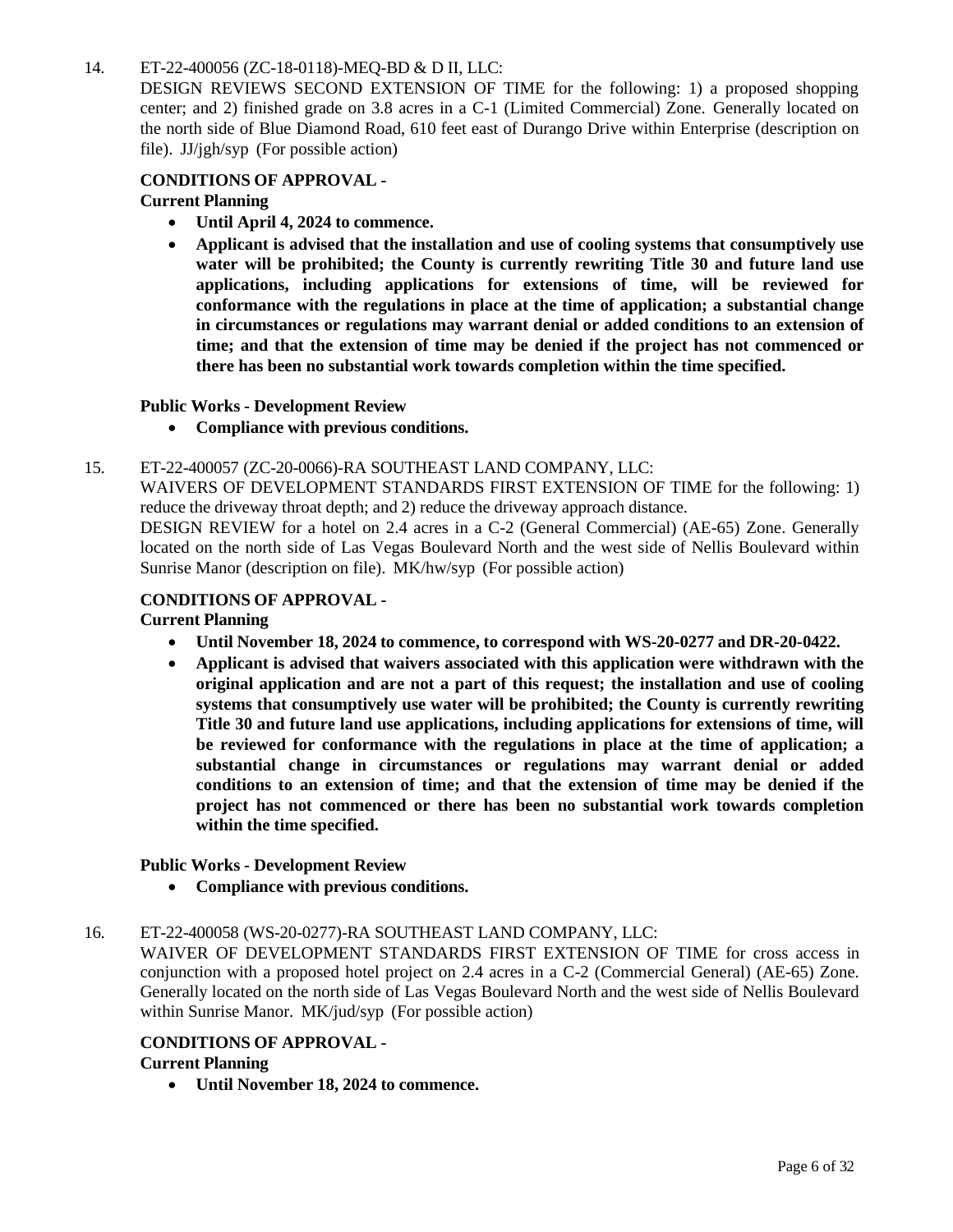• **Applicant is advised that the installation and use of cooling systems that consumptively use water will be prohibited; the County is currently rewriting Title 30 and future land use applications, including applications for extensions of time, will be reviewed for conformance with the regulations in place at the time of application; a substantial change in circumstances or regulations may warrant denial or added conditions to an extension of time; and that the extension of time may be denied if the project has not commenced or there has been no substantial work towards completion within the time specified.**

# **Public Works - Development Review**

• **Compliance with previous conditions.**

# 17. ET-22-400059 [\(DR-20-0422\)-RA](http://clark.legistar.com/gateway.aspx?m=l&id=/matter.aspx%3Fkey%3D8887) SOUTHEAST LAND COMPANY, LLC:

[DESIGN REVIEW FIRST EXTENSION OF TIME for finished grade in conjunction with a proposed](http://clark.legistar.com/gateway.aspx?m=l&id=/matter.aspx%3Fkey%3D8887)  hotel on 2.4 acres in a C-2 (General [Commercial\)](http://clark.legistar.com/gateway.aspx?m=l&id=/matter.aspx%3Fkey%3D8887) (AE-65) Zone. Generally located on the north side of [Las Vegas Boulevard North and the west side of Nellis Boulevard within Sunrise Manor.](http://clark.legistar.com/gateway.aspx?m=l&id=/matter.aspx%3Fkey%3D8887) MK/hw/syp [\(For possible action\)](http://clark.legistar.com/gateway.aspx?m=l&id=/matter.aspx%3Fkey%3D8887)

# **WITHDRAWN.**

# 18. [UC-22-0190-FESTIVAL GROUND](http://clark.legistar.com/gateway.aspx?m=l&id=/matter.aspx%3Fkey%3D8888) OWNER, LLC:

[USE PERMITS for the following: 1\) recreational facility \(concerts/events\); 2\) live entertainment; 3\)](http://clark.legistar.com/gateway.aspx?m=l&id=/matter.aspx%3Fkey%3D8888)  fairground; and 4) on-premises [consumption](http://clark.legistar.com/gateway.aspx?m=l&id=/matter.aspx%3Fkey%3D8888) of alcohol with accessory uses including food, beverage, [and retail sales.](http://clark.legistar.com/gateway.aspx?m=l&id=/matter.aspx%3Fkey%3D8888)

[WAIVERS OF DEVELOPMENT STANDARDS for the following: 1\) reduce separation from live](http://clark.legistar.com/gateway.aspx?m=l&id=/matter.aspx%3Fkey%3D8888)  entertainment to a residential use; 2) reduce parking; 3) reduce setback from the future [right-of-way \(Las](http://clark.legistar.com/gateway.aspx?m=l&id=/matter.aspx%3Fkey%3D8888)  Vegas Boulevard South); 4) allow alternative [street landscaping](http://clark.legistar.com/gateway.aspx?m=l&id=/matter.aspx%3Fkey%3D8888) and screening; 5) allow landscaping and [structures within the future right-of-way \(Las Vegas Boulevard South\); and 6\) allow non-standard](http://clark.legistar.com/gateway.aspx?m=l&id=/matter.aspx%3Fkey%3D8888)  [improvements \(landscaping and fences\) within the right-of-way \(Las Vegas Boulevard South\).](http://clark.legistar.com/gateway.aspx?m=l&id=/matter.aspx%3Fkey%3D8888)

DESIGN REVIEW for a recreational facility [\(concert/event/fairground/live](http://clark.legistar.com/gateway.aspx?m=l&id=/matter.aspx%3Fkey%3D8888) entertainment facility) and [all accessory buildings and structures on a portion of 77.4 acres in an H-1 \(Limited Resort and](http://clark.legistar.com/gateway.aspx?m=l&id=/matter.aspx%3Fkey%3D8888)  [Apartment\) Zone. Generally located on the south side of Sahara Avenue, west side of Las Vegas](http://clark.legistar.com/gateway.aspx?m=l&id=/matter.aspx%3Fkey%3D8888)  [Boulevard](http://clark.legistar.com/gateway.aspx?m=l&id=/matter.aspx%3Fkey%3D8888) South, north side of Circus Circus Drive, and the east side of Sammy Davis Jr. Drive within Winchester. TS/jt/ja [\(For possible action\)](http://clark.legistar.com/gateway.aspx?m=l&id=/matter.aspx%3Fkey%3D8888)

# **HELD - 06/22/22 - per Commissioner Segerblom.**

#### 19. [UC-22-0195-PECOS](http://clark.legistar.com/gateway.aspx?m=l&id=/matter.aspx%3Fkey%3D8889) BILL, LLC:

[USE PERMIT for a school on 0.2 acres in a C-P \(Office and Professional\) Zone. Generally located on](http://clark.legistar.com/gateway.aspx?m=l&id=/matter.aspx%3Fkey%3D8889)  the south side of Warm Springs Road and the west side of Pecos Road within Paradise. [JG/nr/syp](http://clark.legistar.com/gateway.aspx?m=l&id=/matter.aspx%3Fkey%3D8889) (For [possible action\)](http://clark.legistar.com/gateway.aspx?m=l&id=/matter.aspx%3Fkey%3D8889)

# **CONDITIONS OF APPROVAL -**

#### **Current Planning**

• **Applicant is advised that the installation and use of cooling systems that consumptively use water will be prohibited; the County is currently rewriting Title 30 and future land use applications, including applications for extensions of time, will be reviewed for conformance with the regulations in place at the time of application; a substantial change in circumstances or regulations may warrant denial or added conditions to an extension of time; the extension of time may be denied if the project has not commenced or there has been no substantial work towards completion within the time specified; and that this application must commence within 2 years of approval date or it will expire.**

#### **Public Works - Development Review**

• **Queuing analysis must be approved by Public Works - Development Review Division.**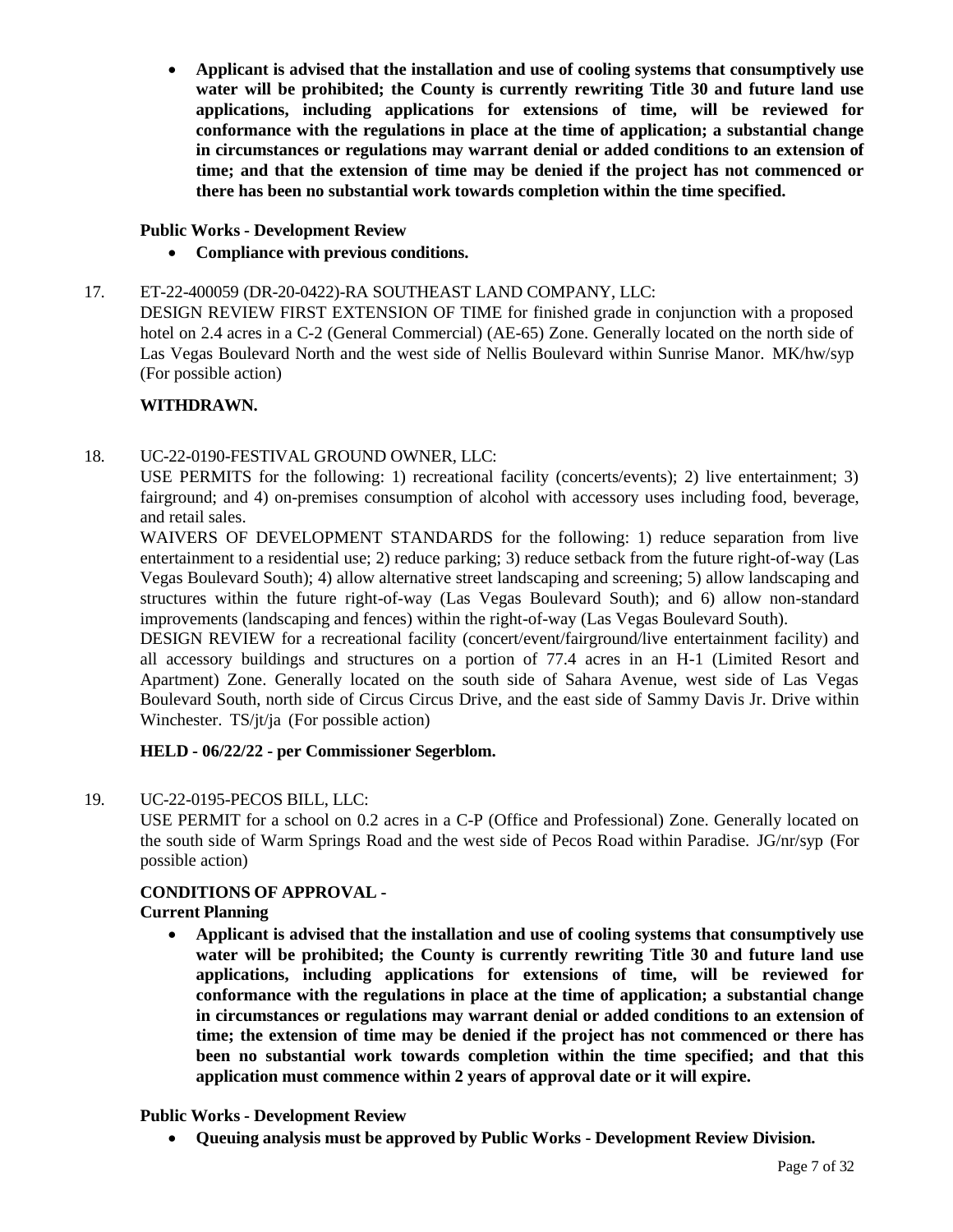# **Clark County Water Reclamation District (CCWRD)**

• **Applicant is advised that the property is already connected to the CCWRD sewer system; and that if any existing plumbing fixtures are modified in the future, then additional capacity and connection fees will need to be addressed.**

#### 20. [UC-22-0204-SOUTHERN](http://clark.legistar.com/gateway.aspx?m=l&id=/matter.aspx%3Fkey%3D8890) NEVADA BEAGLE RESCUE FOUNDATION:

[USE PERMIT to allow additional household pets \(dogs\) in conjunction with an existing single family](http://clark.legistar.com/gateway.aspx?m=l&id=/matter.aspx%3Fkey%3D8890)  residence on 1.1 acres in an R-E [\(Rural Estates](http://clark.legistar.com/gateway.aspx?m=l&id=/matter.aspx%3Fkey%3D8890) Residential) Zone. Generally located on the south side of [Irvin Avenue, 150 feet west of Placid Street within Enterprise.](http://clark.legistar.com/gateway.aspx?m=l&id=/matter.aspx%3Fkey%3D8890) MN/jgh/syp (For possible action)

#### **CONDITIONS OF APPROVAL -**

#### **Current Planning**

- **1 year to review as a public hearing;**
- **No more than 20 dogs/pets allowed.**
- **Applicant is advised that proper permits must be obtained from Clark County Animal Control; the County is currently rewriting Title 30 and future land use applications, including applications for extensions of time, will be reviewed for conformance with the regulations in place at the time of application; a substantial change in circumstances or regulations may warrant denial or added conditions to an extension of time and application for review; the extension of time may be denied if the project has not commenced or there has been no substantial work towards completion within the time specified; and that this application must commence within 2 years of approval date or it will expire.**
- 21. WC-22-400046 [\(ZC-0961-03\)-MARRA](http://clark.legistar.com/gateway.aspx?m=l&id=/matter.aspx%3Fkey%3D8891) FAMILY TRUST & MARRA, WILLIAM A. & PEGGY A. [TRS:](http://clark.legistar.com/gateway.aspx?m=l&id=/matter.aspx%3Fkey%3D8891)

[WAIVER OF CONDITIONS of a zone change requiring a 10 foot wide "No Build" area on the rear of](http://clark.legistar.com/gateway.aspx?m=l&id=/matter.aspx%3Fkey%3D8891)  [each lot adjacent to the west property line and planted with Mondell Pine trees on 0.2 acres in an R-1](http://clark.legistar.com/gateway.aspx?m=l&id=/matter.aspx%3Fkey%3D8891)  (Single Family [Residential\)](http://clark.legistar.com/gateway.aspx?m=l&id=/matter.aspx%3Fkey%3D8891) Zone. Generally located on the north side of Sur Este Avenue, 500 feet west [of Tamarus Street within Paradise.](http://clark.legistar.com/gateway.aspx?m=l&id=/matter.aspx%3Fkey%3D8891) MN/jgh/syp (For possible action)

#### **CONDITIONS OF APPROVAL -**

#### **Clark County Water Reclamation District (CCWRD)**

• **Applicant is advised that the property is already connected to the CCWRD sewer system; and that if any existing plumbing fixtures are modified in the future, then additional capacity and connection fees will need to be addressed.**

#### 22. WC-22-400061 [\(ZC-1375-06\)-CLARK](http://clark.legistar.com/gateway.aspx?m=l&id=/matter.aspx%3Fkey%3D8892) COUNTY WATER RECLAMATION:

WAIVER OF [CONDITIONS](http://clark.legistar.com/gateway.aspx?m=l&id=/matter.aspx%3Fkey%3D8892) of a zone change for future public facilities requiring a design review as a [public hearing on final plans to address landscaping and buffering \(intense landscaping\) from adjacent](http://clark.legistar.com/gateway.aspx?m=l&id=/matter.aspx%3Fkey%3D8892)  [residences and to address location of generators on 2.9 acres in a P-F \(Public Facility\) Zone in the](http://clark.legistar.com/gateway.aspx?m=l&id=/matter.aspx%3Fkey%3D8892)  [Moapa Valley Design Overlay District. Generally located on the south side of Lewis Avenue, 200 feet](http://clark.legistar.com/gateway.aspx?m=l&id=/matter.aspx%3Fkey%3D8892)  [east of Deer Street within Moapa Valley.](http://clark.legistar.com/gateway.aspx?m=l&id=/matter.aspx%3Fkey%3D8892) MK/al/jo (For possible action)

#### **APPROVED.**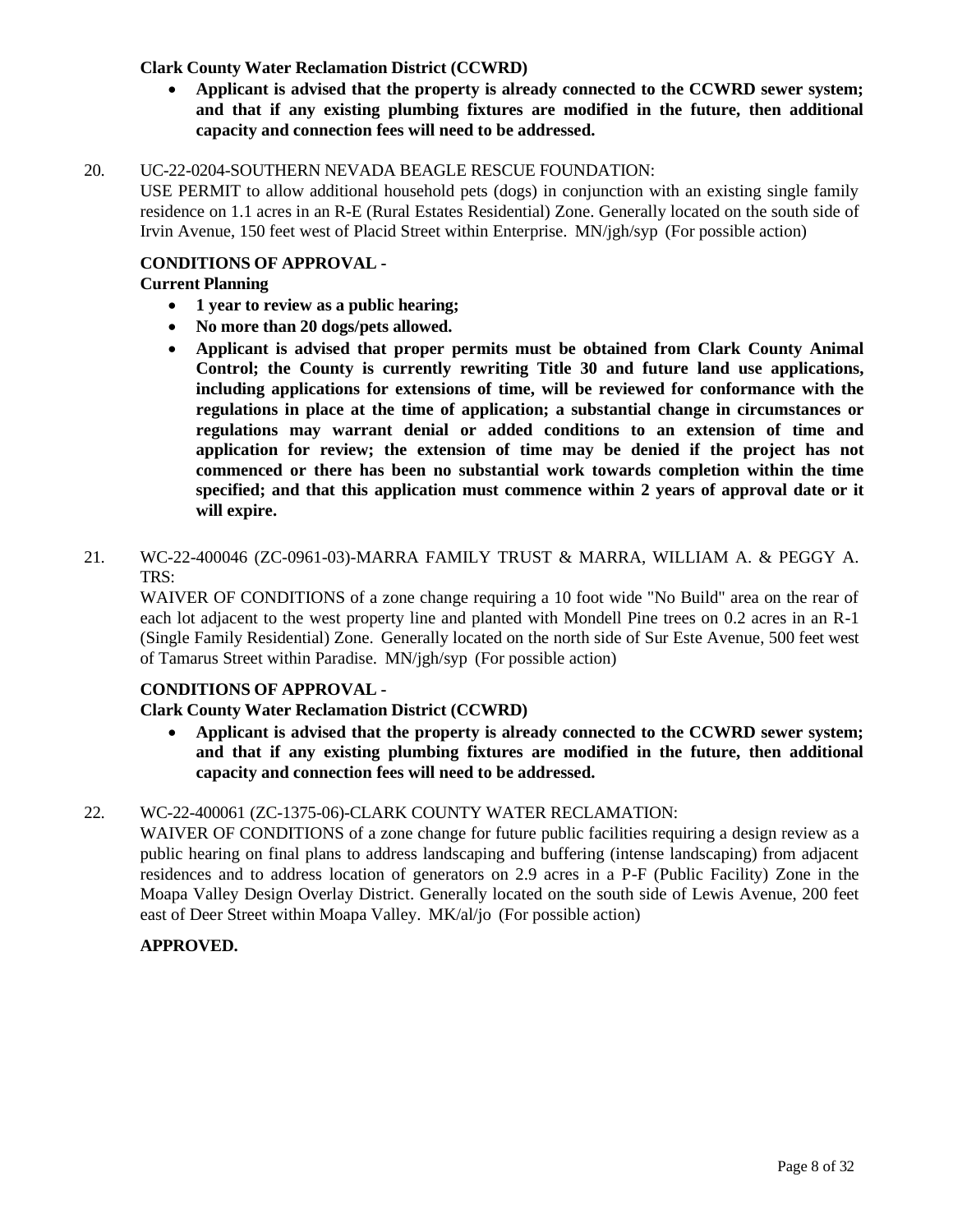#### 23. [DR-22-0220-CLARK](http://clark.legistar.com/gateway.aspx?m=l&id=/matter.aspx%3Fkey%3D8893) COUNTY WATER RECLAMATION:

DESIGN REVIEWS for the following: 1) a lift station; and 2) finished grade for a water [reclamation](http://clark.legistar.com/gateway.aspx?m=l&id=/matter.aspx%3Fkey%3D8893)  [facility on 2.9 acres in a P-F \(Public Facility\) Zone in the Moapa Valley Design Overlay District.](http://clark.legistar.com/gateway.aspx?m=l&id=/matter.aspx%3Fkey%3D8893) Generally located on the south side of Lewis Avenue, 200 feet east of Deer [Street within](http://clark.legistar.com/gateway.aspx?m=l&id=/matter.aspx%3Fkey%3D8893) Moapa Valley. MK/al/jo [\(For possible action\)](http://clark.legistar.com/gateway.aspx?m=l&id=/matter.aspx%3Fkey%3D8893)

# **CONDITIONS OF APPROVAL -**

# **Current Planning**

• **Applicant is advised that the installation and use of cooling systems that consumptively use water will be prohibited; the County is currently rewriting Title 30 and future land use applications, including applications for extensions of time, will be reviewed for conformance with the regulations in place at the time of application substantial change in circumstances or regulations may warrant denial or added conditions to an extension of time; the extension of time may be denied if the project has not commenced or there has been no substantial work towards completion within the time specified; and that this application must commence within 2 years of approval date or it will expire.**

#### **Public Works - Development Review**

- **Drainage study and compliance;**
- **Drainage study must demonstrate that the proposed grade elevation differences outside that allowed by Section 30.32.040(a)(9) are needed to mitigate drainage through the site;**
- **Full off-site improvements.**
- **Applicant is advised that approval of this application will not prevent Public Works from requiring an alternate design to meet Clark County Code, Title 30, or previous land use approvals.**

#### 24. [WS-22-0192-SN INVESTMENT PROPERTIES, LLC:](http://clark.legistar.com/gateway.aspx?m=l&id=/matter.aspx%3Fkey%3D8894)

#### WAIVER OF [DEVELOPMENT](http://clark.legistar.com/gateway.aspx?m=l&id=/matter.aspx%3Fkey%3D8894) STANDARDS for a roof sign.

[DESIGN REVIEW for signage in conjunction with an existing adult use \(Crazy Horse III\) on 4.3 acres](http://clark.legistar.com/gateway.aspx?m=l&id=/matter.aspx%3Fkey%3D8894)  in an M-1 (Light [Manufacturing\)](http://clark.legistar.com/gateway.aspx?m=l&id=/matter.aspx%3Fkey%3D8894) (AE-60) Zone in the Adult Use Overlay District. Generally located on [the south side of Russell Road, 390 feet west of Polaris Avenue within Paradise.](http://clark.legistar.com/gateway.aspx?m=l&id=/matter.aspx%3Fkey%3D8894) MN/nr/syp (For [possible action\)](http://clark.legistar.com/gateway.aspx?m=l&id=/matter.aspx%3Fkey%3D8894)

#### **CONDITIONS OF APPROVAL -**

#### **Current Planning**

• **Applicant is advised that the County is currently rewriting Title 30 and future land use applications, including applications for extensions of time, will be reviewed for conformance with the regulations in place at the time of application; a substantial change in circumstances or regulations may warrant denial or added conditions to an extension of time; the extension of time may be denied if the project has not commenced or there has been no substantial work towards completion within the time specified; and that this application must commence within 2 years of approval date or it will expire.**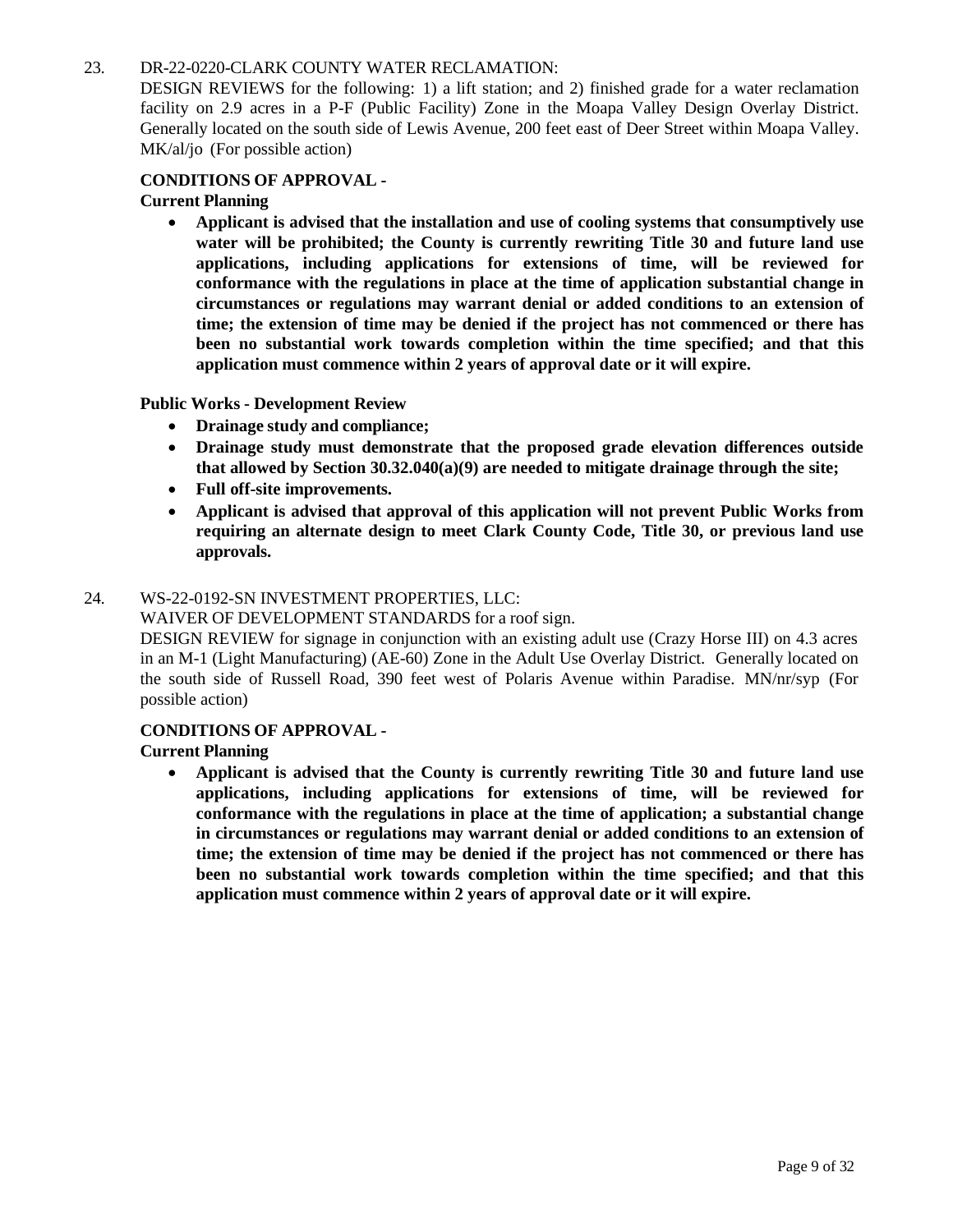# 25. [WS-22-0238-BPS HARMON,](http://clark.legistar.com/gateway.aspx?m=l&id=/matter.aspx%3Fkey%3D8895) LLC:

WAIVERS OF [DEVELOPMENT](http://clark.legistar.com/gateway.aspx?m=l&id=/matter.aspx%3Fkey%3D8895) STANDARDS for the following: 1) increase wall sign area; 2) [increase animated sign area; and 3\) increase the number of animated signs.](http://clark.legistar.com/gateway.aspx?m=l&id=/matter.aspx%3Fkey%3D8895)

[DESIGN REVIEWS for the following: 1\) modifications to an approved comprehensive sign package;](http://clark.legistar.com/gateway.aspx?m=l&id=/matter.aspx%3Fkey%3D8895)  and 2) increased animated sign area in conjunction with an existing shopping [center \(Harmon](http://clark.legistar.com/gateway.aspx?m=l&id=/matter.aspx%3Fkey%3D8895) Corner) on 2.2 acres in an H-1 (Limited Resort and [Apartment\)](http://clark.legistar.com/gateway.aspx?m=l&id=/matter.aspx%3Fkey%3D8895) Zone. Generally located on the northeast corner of [Las Vegas Boulevard South and Harmon Avenue within Paradise.](http://clark.legistar.com/gateway.aspx?m=l&id=/matter.aspx%3Fkey%3D8895) JG/jvm/ja (For possible action)

#### **CONDITIONS OF APPROVAL -**

#### **Current Planning**

• **Applicant is advised that the County is currently rewriting Title 30 and future land use applications, including applications for extensions of time, will be reviewed for conformance with the regulations in place at the time of application; a substantial change in circumstances or regulations may warrant denial or added conditions to an extension of time; the extension of time may be denied if the project has not commenced or there has been no substantial work towards completion within the time specified; and that this application must commence within 2 years of approval date or it will expire.**

#### **Public Works - Development Review**

- **Permits for any structures and signs in the areas approved to be vacated by VS-20-0271 shall not be issued until said vacation records.**
- **Applicant is advised that signs, structures, and landscaping shall not encroach into public right-of-way, easements, or sight-visibility zones.**

#### 26. [ZC-22-0143-LACONIC,](http://clark.legistar.com/gateway.aspx?m=l&id=/matter.aspx%3Fkey%3D8896) LP:

[HOLDOVER](http://clark.legistar.com/gateway.aspx?m=l&id=/matter.aspx%3Fkey%3D8896) ZONE CHANGE to reclassify 1.7 acres from an R-E (Rural Estates Residential) Zone to a [C-1 \(Local Business\) Zone.](http://clark.legistar.com/gateway.aspx?m=l&id=/matter.aspx%3Fkey%3D8896)

[WAIVERS OF DEVELOPMENT STANDARDS for the following: 1\) reduced parking; 2\) reduced](http://clark.legistar.com/gateway.aspx?m=l&id=/matter.aspx%3Fkey%3D8896)  [height setback ratio; 3\) reduced driveway departure distance; and 4\) reduced driveway throat depth.](http://clark.legistar.com/gateway.aspx?m=l&id=/matter.aspx%3Fkey%3D8896)  DESIGN [REVIEWS](http://clark.legistar.com/gateway.aspx?m=l&id=/matter.aspx%3Fkey%3D8896) for the following: 1) a proposed retail center; and 2) finished grade. Generally [located on the north side of Cactus Avenue and the west side of Bermuda Road within Enterprise](http://clark.legistar.com/gateway.aspx?m=l&id=/matter.aspx%3Fkey%3D8896)  (description on file). MN/jor/jo [\(For possible action\)](http://clark.legistar.com/gateway.aspx?m=l&id=/matter.aspx%3Fkey%3D8896)

#### **CONDITIONS OF APPROVAL -**

- **No Resolution of Intent and staff to prepare an ordinance to adopt the zoning;**
- **Businesses are limited to daytime hours only;**
- **Maximum building height of 30 feet which includes 4 feet of screening for mechanical equipment;**
- **Building to be finished on all 4 sides with additional architectural enhancements such as pop-outs and faux windows to be added to the north and west building faces;**
- **Doors along the north and west sides of the buildings to be emergency exits only;**
- **Reduce the square footage by 250 square feet (as shown on revised plans);**
- **Install intense landscaping per Title 30.64-12 adjacent to the residential to the west and the north;**
- **Enter into a standard development agreement prior to any permits or subdivision mapping in order to provide fair-share contribution toward public infrastructure necessary to provide service because of the lack of necessary public services in the area;**
- **Certificate of Occupancy and/or business license shall not be issued without final zoning inspection.**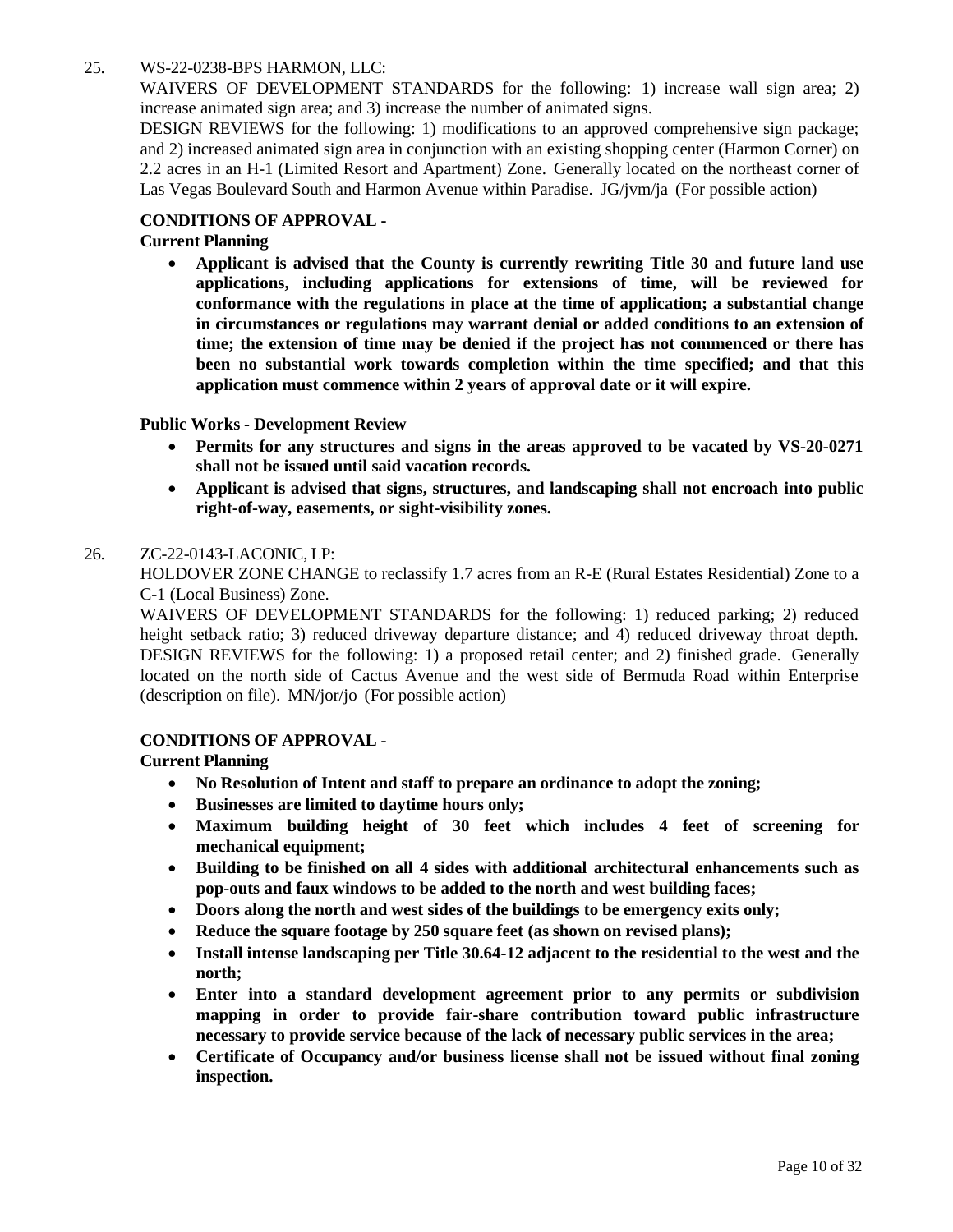• **Applicant is advised that the installation and use of cooling systems that consumptively use water will be prohibited; the County is currently rewriting Title 30 and future land use applications, including applications for extensions of time, will be reviewed for conformance with the regulations in place at the time of application; a substantial change in circumstances or regulations may warrant denial or added conditions to an extension of time; the extension of time may be denied if the project has not commenced or there has been no substantial work towards completion within the time specified; and that the waivers of development standards and design reviews must commence within 2 years of approval date or they will expire.**

**Public Works - Development Review**

- **Drainage study and compliance;**
- **Drainage study must demonstrate that the proposed grade elevation differences outside that allowed by Section 30.32.040(a)(9) are needed to mitigate drainage through the site;**
- **Traffic study and compliance;**
- **Full off-site improvements;**
- **If required by the Regional Transportation Commission (RTC), dedicate right-of-way for a combination bus turnout/right turn lane.**
- **Applicant is advised that approval of this application will not prevent Public Works from requiring an alternate design to meet Clark County Code, Title 30, or previous land use approvals; and that the installation of detached sidewalks will require the vacation of excess right-of-way and granting necessary easements for utilities, pedestrian access, streetlights, and traffic control or execute a License and Maintenance Agreement for non-standard improvements in the right-of-way.**

#### **Clark County Water Reclamation District (CCWRD)**

• **Applicant is advised that a Point of Connection (POC) request has been completed for this project; to email [sewerlocation@cleanwaterteam.com](mailto:sewerlocation@cleanwaterteam.com) and reference POC Tracking #0124- 2022 to obtain your POC exhibit; and that flow contributions exceeding CCWRD estimates may require a new POC analysis.**

# **WAIVERS OF DEVELOPMENT STANDARDS #1 AND #2 WERE WITHDRAWN WITHOUT PREJUDICE.**

#### 27. [VS-22-0144-LACONIC,](http://clark.legistar.com/gateway.aspx?m=l&id=/matter.aspx%3Fkey%3D8897) LP:

[HOLDOVER VACATE AND ABANDON easements of interest to Clark County located between](http://clark.legistar.com/gateway.aspx?m=l&id=/matter.aspx%3Fkey%3D8897)  [Bermuda Road and Forest Sword Street and between Cactus Avenue and Rush Avenue \(alignment\) and](http://clark.legistar.com/gateway.aspx?m=l&id=/matter.aspx%3Fkey%3D8897)  portion of a [right-of-way](http://clark.legistar.com/gateway.aspx?m=l&id=/matter.aspx%3Fkey%3D8897) being Bermuda Road located between Cactus Avenue and Rush Avenue within [Enterprise \(description on file\).](http://clark.legistar.com/gateway.aspx?m=l&id=/matter.aspx%3Fkey%3D8897) MN/jor/jo (For possible action)

#### **CONDITIONS OF APPROVAL -**

- **Satisfy utility companies' requirements.**
- **Applicant is advised that the County is currently rewriting Title 30 and future land use applications, including applications for extensions of time, will be reviewed for conformance with the regulations in place at the time of application; a substantial change in circumstances or regulations may warrant denial or added conditions to an extension of time; the extension of time may be denied if the project has not commenced or there has been no substantial work towards completion within the time specified; and that the recording of the order of vacation in the Office of the County Recorder must be completed within 2 years of the approval date or the application will expire.**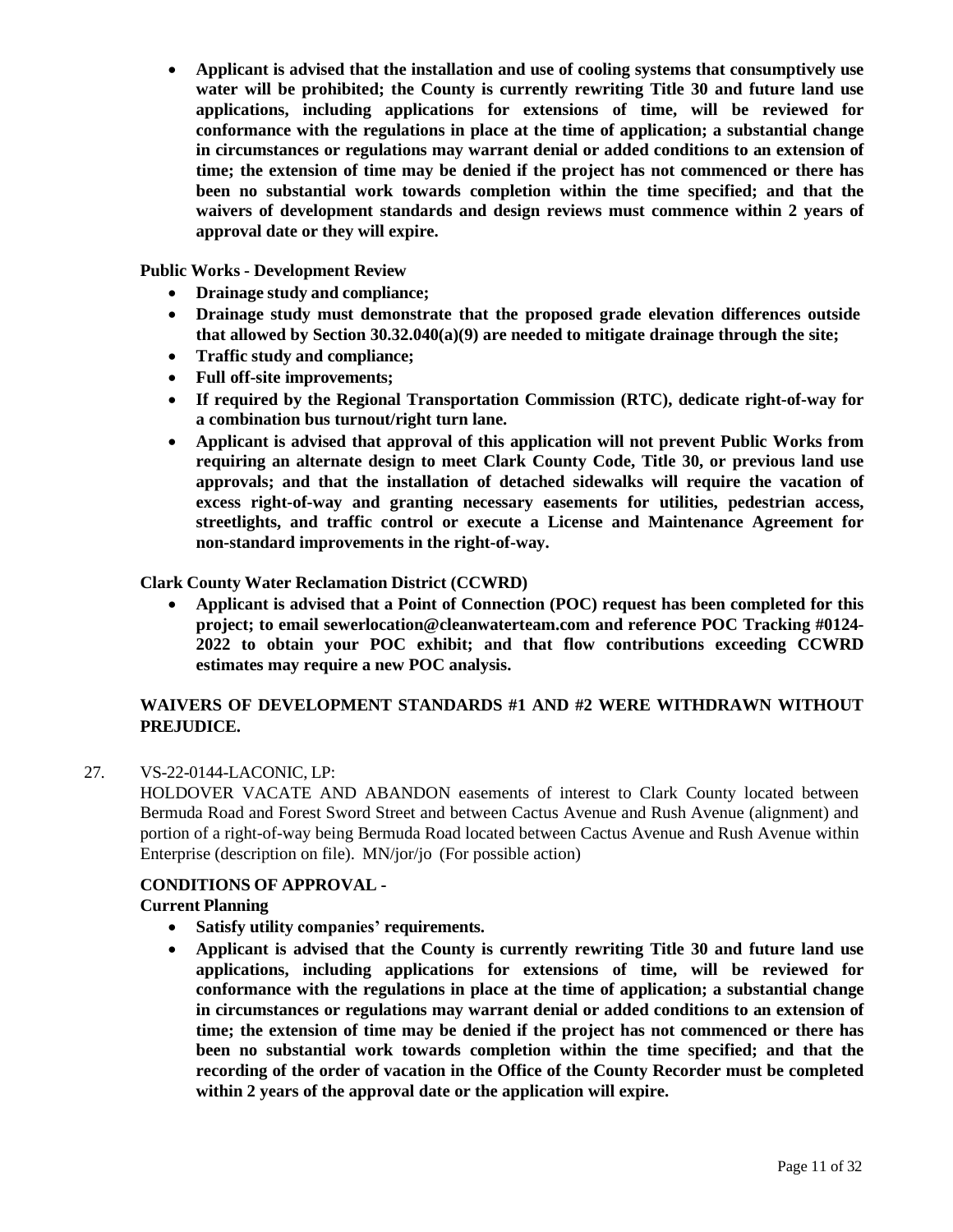**Public Works - Development Review**

- **Drainage study and compliance;**
- **Traffic study and compliance;**
- **If required by the Regional Transportation Commission (RTC), dedicate right-of-way for a combination bus turnout/right turn lane;**
- **Coordinate with Public Works - Development Review Division regarding the purchase of the vacated right-of-way;**
- **Vacation to be recordable prior to building permit issuance or applicable map submittal;**
- **Revise legal description, if necessary, prior to recording.**
- **Applicant is advised that the installation of detached sidewalks will require the recordation of this vacation of excess right-of-way and granting necessary easements for utilities, pedestrian access, streetlights, and traffic control.**

#### 28. [ZC-22-0219-SHAH,](http://clark.legistar.com/gateway.aspx?m=l&id=/matter.aspx%3Fkey%3D8898) PANKAJ K.:

ZONE CHANGE to reclassify 0.8 acres from an R-E (Rural Estates [Residential\)](http://clark.legistar.com/gateway.aspx?m=l&id=/matter.aspx%3Fkey%3D8898) Zone to an R-1 (Single [Family Residential\) Zone.](http://clark.legistar.com/gateway.aspx?m=l&id=/matter.aspx%3Fkey%3D8898)

DESIGN REVIEW for a single family [residential development.](http://clark.legistar.com/gateway.aspx?m=l&id=/matter.aspx%3Fkey%3D8898) Generally located on the north side of Casey Drive, 155 [feet east of Pearl Street within](http://clark.legistar.com/gateway.aspx?m=l&id=/matter.aspx%3Fkey%3D8898) Paradise (description on file). JG/al/jo (For possible [action\)](http://clark.legistar.com/gateway.aspx?m=l&id=/matter.aspx%3Fkey%3D8898)

## **CONDITIONS OF APPROVAL -**

#### **Current Planning**

- **No Resolution of Intent and staff to prepare an ordinance to adopt the zoning.**
- **Applicant is advised that the County is currently rewriting Title 30 and future land use applications, including applications for extensions of time, will be reviewed for conformance with the regulations in place at the time of application; a substantial change in circumstances or regulations may warrant denial or added conditions to an extension of time; the extension of time may be denied if the project has not commenced or there has been no substantial work towards completion within the time specified; and that the design review must commence within 2 years of approval date or it will expire.**

#### **Public Works - Development Review**

- **Drainage study and compliance;**
- **Full off-site improvements.**

#### **Clark County Water Reclamation District (CCWRD)**

• **Applicant is advised that a Point of Connection (POC) request has been completed for this project; to email [sewerlocation@cleanwaterteam.com](mailto:sewerlocation@cleanwaterteam.com) and reference POC Tracking #0161- 2022 to obtain your POC exhibit; and that flow contributions exceeding CCWRD estimates may require another POC analysis.**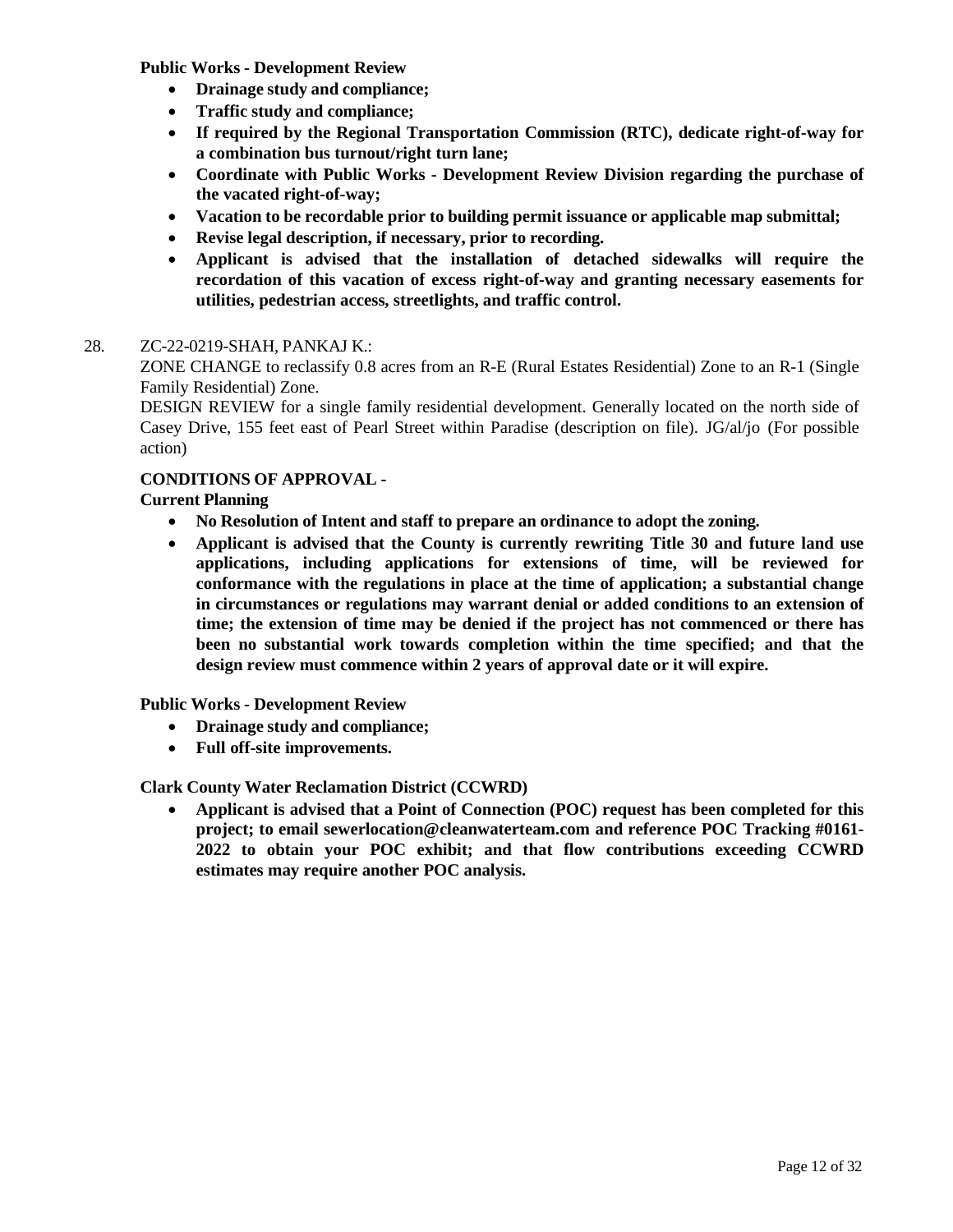# 29. [ZC-22-0237-HUGHES](http://clark.legistar.com/gateway.aspx?m=l&id=/matter.aspx%3Fkey%3D8899) HOWARD PROPERTIES, INC:

ZONE CHANGE to reclassify 289.8 acres in a C-2 (General [Commercial\)](http://clark.legistar.com/gateway.aspx?m=l&id=/matter.aspx%3Fkey%3D8899) Zone and an R-5 (Apartment [Residential District\) Zone both within a P-C \(Planned Community Overlay District\) Zone to a C-2](http://clark.legistar.com/gateway.aspx?m=l&id=/matter.aspx%3Fkey%3D8899)  [\(General Commercial\) Zone and an R-5 \(Apartment Residential District\) Zone both within a P-C](http://clark.legistar.com/gateway.aspx?m=l&id=/matter.aspx%3Fkey%3D8899)  [\(Planned Community Overlay District\) Zone in the Summerlin Master Planned Community.](http://clark.legistar.com/gateway.aspx?m=l&id=/matter.aspx%3Fkey%3D8899)

USE PERMITS for the following: 1) modified [development](http://clark.legistar.com/gateway.aspx?m=l&id=/matter.aspx%3Fkey%3D8899) standards; and 2) allow outside commercial [activities.](http://clark.legistar.com/gateway.aspx?m=l&id=/matter.aspx%3Fkey%3D8899)

VARIANCE to allow single family attached [\(townhomes\)](http://clark.legistar.com/gateway.aspx?m=l&id=/matter.aspx%3Fkey%3D8899) in an R-5 zoning district.

WAIVER for modified street [improvement](http://clark.legistar.com/gateway.aspx?m=l&id=/matter.aspx%3Fkey%3D8899) standards. Generally located on the south side of Charleston [Boulevard and the west side of Town Center Drive within Summerlin South \(description on file\).](http://clark.legistar.com/gateway.aspx?m=l&id=/matter.aspx%3Fkey%3D8899) JJ/jvm/ja (For [possible action\)](http://clark.legistar.com/gateway.aspx?m=l&id=/matter.aspx%3Fkey%3D8899)

#### **CONDITIONS OF APPROVAL -**

**Current Planning**

- **No Resolution of Intent and staff to prepare an ordinance to adopt the zoning;**
- **Expunge ZC-1894-98, ZC-1020-07, and ZC-1431-06;**
- **Applicant to provide County staff with 10 complete Village 13 binders;**
- **Applicant to provide a table of all approved modified standards;**
- **All applicable standard conditions for this application type.**

**Fire Prevention Bureau**

- **All proposed single family residential submittals will comply with Code requirements for residential streets;**
- **503.2.1.1 parallel parking permitted on both sides; where parallel parking is permitted on both sides of the fire apparatus access road, the minimum clear width of the fire apparatus road shall be 36 feet (10,972 mm), measuring 37 feet (11,277 mm) from back of curb** to back of curb for L-curbs, 38 feet (11,852 mm) from back of curb to back of curb for **R**-**curbs, and 39 feet (11,887 mm) from back of curb to back of curbs for roll curbs;**
- **The prohibition of parallel parking on both sides for the purpose of narrowing the roadway width is not permitted for fire apparatus roads serving 1 and 2 family dwellings.**

**Clark County Water Reclamation District (CCWRD)**

• **Applicant is advised that the CCWRD is unable to verify sewer capacity based on this zoning application; and may find instruction for submitting a Point of Connection (POC) request on the CCWRD's website; and that a CCWRD approved POC must be included when submitting civil improvement plans.**

#### 30. [NZC-22-0090-BELTWAY DEWEY,](http://clark.legistar.com/gateway.aspx?m=l&id=/matter.aspx%3Fkey%3D8900) LLC:

AMENDED ZONE CHANGE to reclassify 10.3 acres from an R-E [\(Rural Estates](http://clark.legistar.com/gateway.aspx?m=l&id=/matter.aspx%3Fkey%3D8900) Residential) Zone and an R-2 (Medium Density [Residential\)](http://clark.legistar.com/gateway.aspx?m=l&id=/matter.aspx%3Fkey%3D8900) Zone to an R-4 (Multiple Family Residential - High Density) Zone [\(previously notified as R-5 \(Apartment Residential\) Zone\).](http://clark.legistar.com/gateway.aspx?m=l&id=/matter.aspx%3Fkey%3D8900)

WAIVERS OF [DEVELOPMENT](http://clark.legistar.com/gateway.aspx?m=l&id=/matter.aspx%3Fkey%3D8900) STANDARDS for the following: 1) increase building height; 2) [reduce landscaping; and 3\) alternative driveway geometrics.](http://clark.legistar.com/gateway.aspx?m=l&id=/matter.aspx%3Fkey%3D8900)

DESIGN REVIEWS for the following: 1) multiple family residential [development;](http://clark.legistar.com/gateway.aspx?m=l&id=/matter.aspx%3Fkey%3D8900) and 2) finished grade [in the CMA Design Overlay District. Generally located on the south side of Hacienda Avenue, the west](http://clark.legistar.com/gateway.aspx?m=l&id=/matter.aspx%3Fkey%3D8900)  [side of Jerry Tarkanian Way, and the north side of Diablo Drive within Spring Valley \(description on](http://clark.legistar.com/gateway.aspx?m=l&id=/matter.aspx%3Fkey%3D8900)  file). JJ/jt/jo [\(For possible action\)](http://clark.legistar.com/gateway.aspx?m=l&id=/matter.aspx%3Fkey%3D8900)

#### **CONDITIONS OF APPROVAL -**

- **Resolution of Intent to complete in 3 years;**
- **Certificate of Occupancy and/or business license shall not be issued without final zoning inspection.**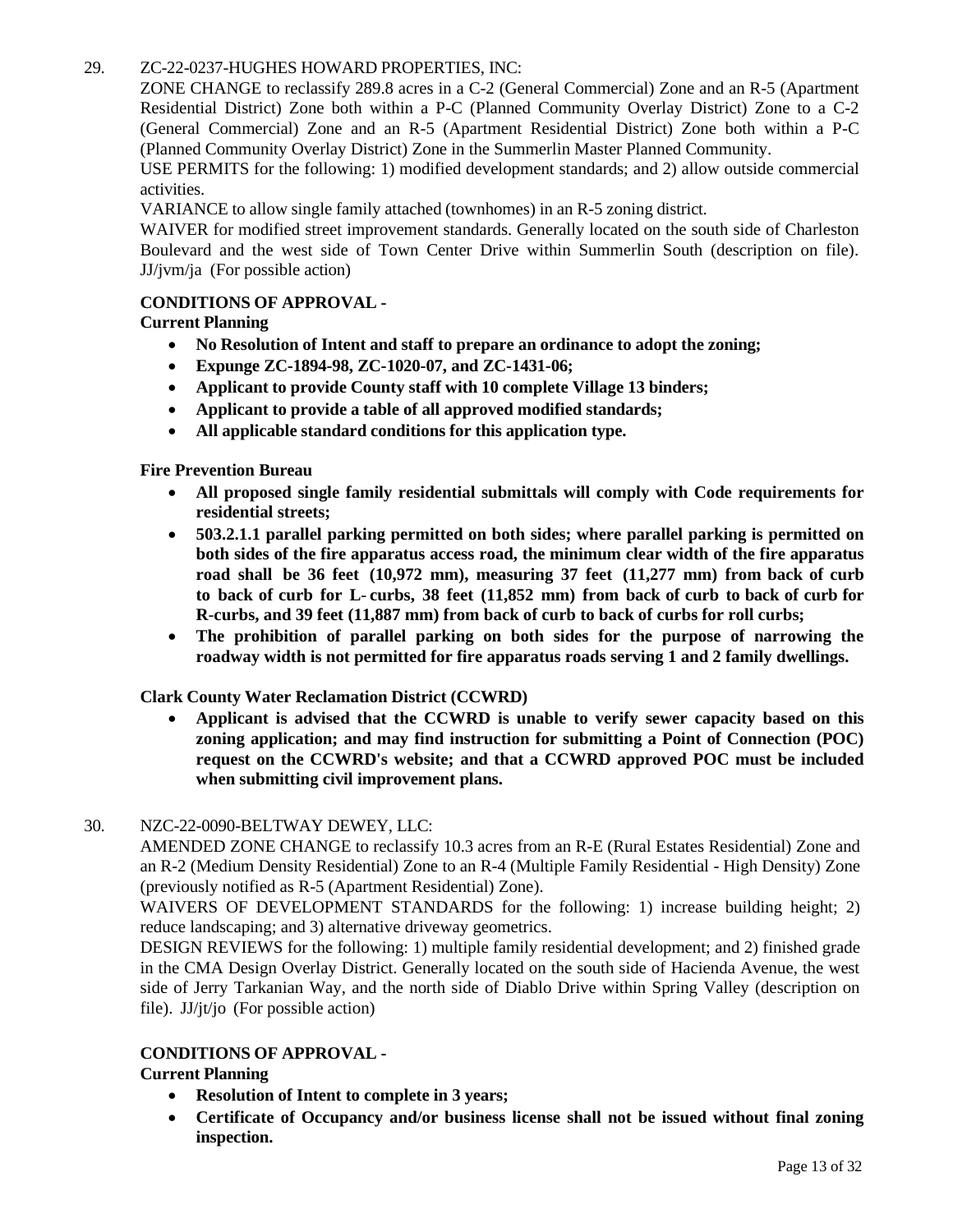• **Applicant is advised that the County is currently rewriting Title 30 and future land use applications, including applications for extensions of time, will be reviewed for conformance with the regulations in place at the time of application; a new application for a nonconforming zone boundary amendment may be required in the event the building program and/or conditions of the subject application are proposed to be modified in the future; a substantial change in circumstances or regulations may warrant denial or added conditions to an extension of time; and that the extension of time may be denied if the project has not commenced or there has been no substantial work towards completion within the time specified.**

**Public Works - Development Review**

- **Drainage study and compliance;**
- **Drainage study must demonstrate that the proposed grade elevation differences outside that allowed by Section 30.32.040(a)(9) are needed to mitigate drainage through the site;**
- **Traffic study and compliance;**
- **Full off-site improvements;**
- **Coordinate with Public Works - Director's Office for the Beltway Frontage Road Phase 1 improvement project;**
- **Dedicate any right-of-way and easements necessary for the Beltway Frontage Road Phase 1 improvement project;**
- **30 days to submit a Separate Document to the Map Team for the required right-of-way dedications and any corresponding easements for the Beltway Frontage Road Phase 1 improvement project;**
- **90 days to record required right-of-way dedications and any corresponding easements for the Beltway Frontage Road Phase 1 improvement project;**
- **Vacate any unnecessary easements.**
- **Applicant is advised that approval of this application will not prevent Public Works from requiring an alternate design to meet Clark County Code, Title 30, or previous land use approvals; and that the installation of detached sidewalks will require dedication to back of curb and granting necessary easements for utilities, pedestrian access, streetlights, and traffic control.**

**Department of Aviation**

• **Compliance with most recent recorded airport-related deed restrictions for APN 163-29- 301-013.**

**Fire Prevention Bureau**

• **Applicant is advised to submit plans for review and approval prior to installing any gates, speed humps (speed bumps not allowed), and any other fire apparatus access roadway obstructions.**

**Clark County Water Reclamation District (CCWRD)**

• **Applicant is advised that a Point of Connection (POC) request has been completed for this project; to email [sewerlocation@cleanwaterteam.com](mailto:sewerlocation@cleanwaterteam.com) and reference POC Tracking #0384- 2021 to obtain your POC exhibit; and that flow contributions exceeding CCWRD estimates may require another POC analysis.**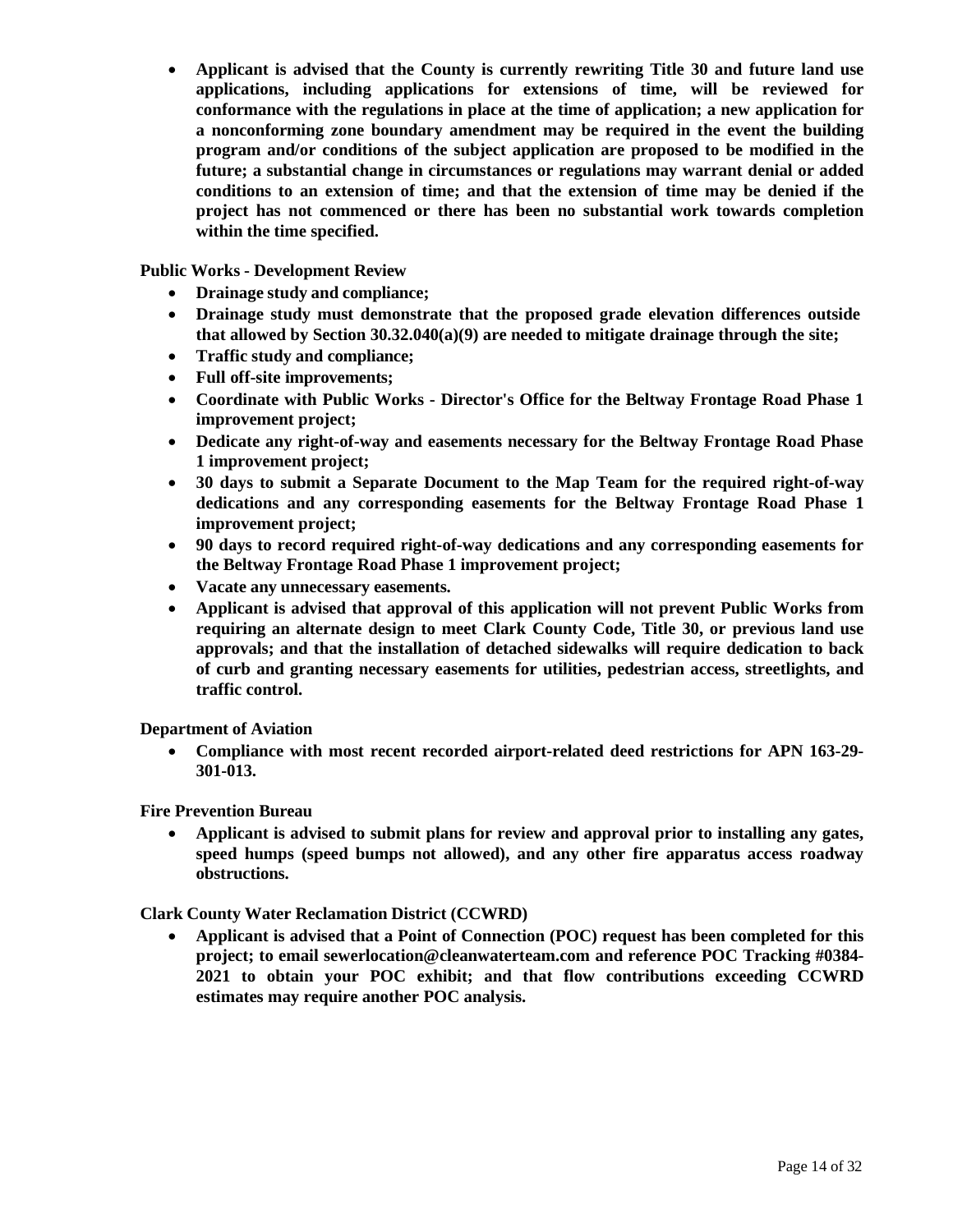#### 31. [NZC-22-0137-RAD-FAR](http://clark.legistar.com/gateway.aspx?m=l&id=/matter.aspx%3Fkey%3D8901) LTD:

ZONE CHANGE to reclassify 7.0 acres from an R-E (Rural Estates [Residential\)](http://clark.legistar.com/gateway.aspx?m=l&id=/matter.aspx%3Fkey%3D8901) Zone to an R-2 [\(Medium Density Residential\) Zone.](http://clark.legistar.com/gateway.aspx?m=l&id=/matter.aspx%3Fkey%3D8901)

WAIVER OF [DEVELOPMENT](http://clark.legistar.com/gateway.aspx?m=l&id=/matter.aspx%3Fkey%3D8901) STANDARDS to increase wall height.

DESIGN REVIEWS for the following: 1) a single family residential [development;](http://clark.legistar.com/gateway.aspx?m=l&id=/matter.aspx%3Fkey%3D8901) and 2) finished grade. [Generally located on the northeast corner of Durango Drive and Agate Avenue within Enterprise](http://clark.legistar.com/gateway.aspx?m=l&id=/matter.aspx%3Fkey%3D8901)  (description on file). JJ/al/jo [\(For possible action\)](http://clark.legistar.com/gateway.aspx?m=l&id=/matter.aspx%3Fkey%3D8901)

#### **CONDITIONS OF APPROVAL -**

#### **Current Planning**

- **Resolution of Intent to complete in 4 years;**
- **Enter into a standard development agreement prior to any permits or subdivision mapping in order to provide fair-share contribution toward public infrastructure necessary to provide service because of the lack of necessary public services in the area;**
- **Provide pedestrian access to Durango Drive;**
- **Combine driveways to be adjacent (every 2) where possible;**
- **Increased fenestration for homes next to street or backing to neighbors;**
- **Certificate of Occupancy and/or business license shall not be issued without final zoning inspection.**
- **Applicant is advised that the County is currently rewriting Title 30 and future land use applications, including applications for extensions of time, will be reviewed for conformance with the regulations in place at the time of application; a new application for a nonconforming zone boundary amendment may be required in the event the building program and/or conditions of the subject application are proposed to be modified in the future; a substantial change in circumstances or regulations may warrant denial or added conditions to an extension of time; and that the extension of time may be denied if the project has not commenced or there has been no substantial work towards completion within the time specified.**

**Public Works - Development Review**

- **Drainage study and compliance;**
- **Drainage study must demonstrate that the proposed grade elevation differences outside that allowed by Section 30.32.040(a)(9) are needed to mitigate drainage through the site;**
- **Traffic study and compliance;**
- **Full off-site improvements;**
- **Right-of-way dedication to include 30 feet for Agate Avenue, 45 feet to the back of curb for Durango Drive, and associated spandrel.**
- **Applicant is advised that the installation of detached sidewalks will require the vacation of excess right-of-way and granting necessary easements for utilities, pedestrian access, streetlights, and traffic control or execute a License and Maintenance Agreement for non-standard improvements in the right-of-way; and that approval of this application will not prevent Public Works from requiring an alternate design to meet Clark County Code, Title 30, or previous land use approvals.**

**Clark County Water Reclamation District (CCWRD)**

• **Applicant is advised that a Point of Connection (POC) request has been completed for this project; to email [sewerlocation@cleanwaterteam.com](mailto:sewerlocation@cleanwaterteam.com) and reference POC Tracking #0041- 2022 to obtain your POC exhibit; and that flow contributions exceeding CCWRD estimates may require another POC analysis.**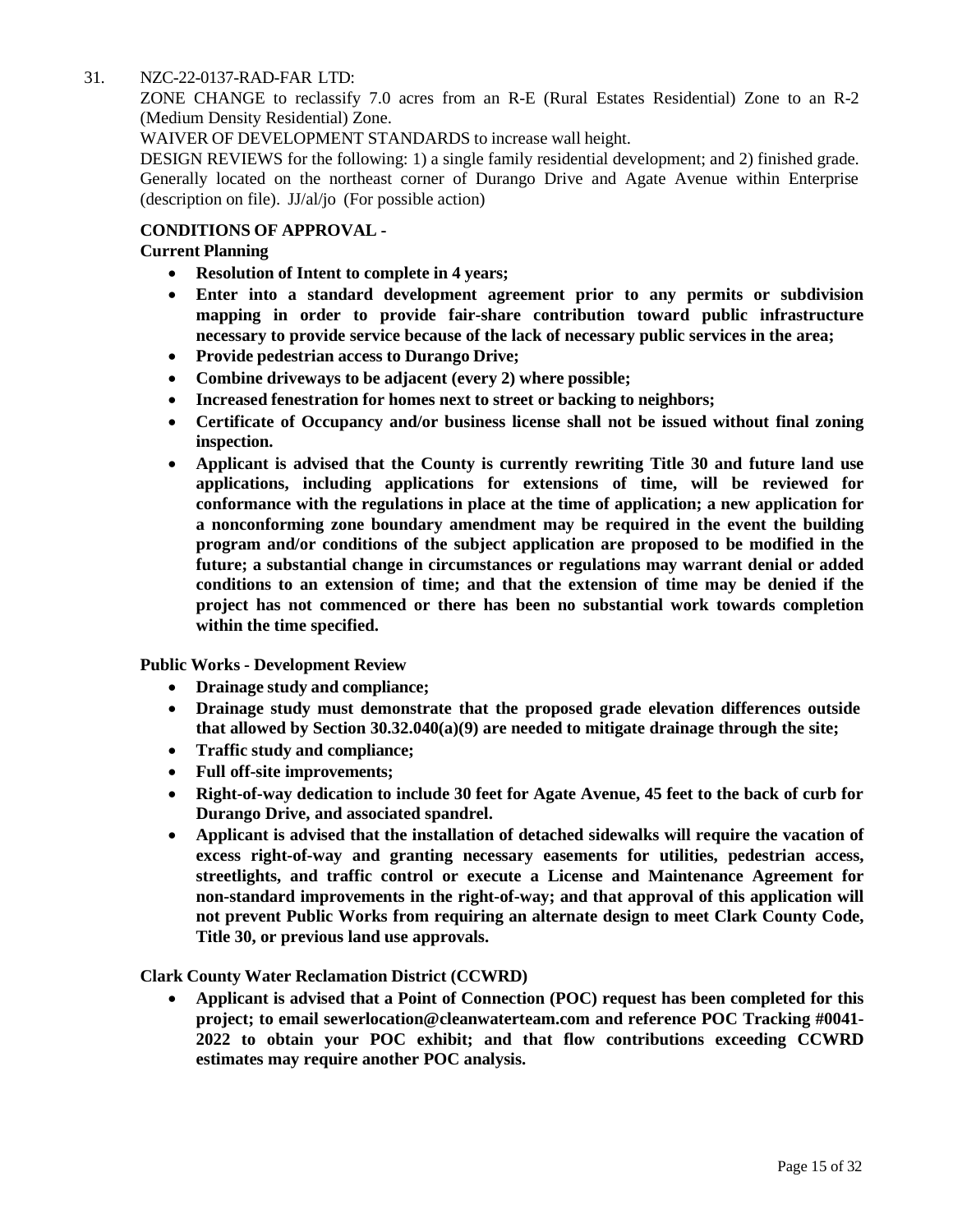# 32. [VS-22-0138-RAD-FAR](http://clark.legistar.com/gateway.aspx?m=l&id=/matter.aspx%3Fkey%3D8902) LTD:

VACATE AND [ABANDON](http://clark.legistar.com/gateway.aspx?m=l&id=/matter.aspx%3Fkey%3D8902) easements of interest to Clark County located between Durango Drive and [Gagnier Boulevard \(alignment\), and between Agate Avenue and Raven Avenue \(alignment\), and a](http://clark.legistar.com/gateway.aspx?m=l&id=/matter.aspx%3Fkey%3D8902)  [portion of a right-of-way being Durango Drive located between Agate Avenue and Pebble Road, and a](http://clark.legistar.com/gateway.aspx?m=l&id=/matter.aspx%3Fkey%3D8902)  [portion of Lisa Lane located between Agate Avenue and Raven Avenue within Enterprise \(description](http://clark.legistar.com/gateway.aspx?m=l&id=/matter.aspx%3Fkey%3D8902)  on file). JJ/al/jo [\(For possible action\)](http://clark.legistar.com/gateway.aspx?m=l&id=/matter.aspx%3Fkey%3D8902)

#### **CONDITIONS OF APPROVAL -**

# **Current Planning**

- **Satisfy utility companies' requirements.**
- **Applicant is advised that the County is currently rewriting Title 30 and future land use applications, including applications for extensions of time, will be reviewed for conformance with the regulations in place at the time of application; a substantial change in circumstances or regulations may warrant denial or added conditions to an extension of time; the extension of time may be denied if the project has not commenced or there has been no substantial work towards completion within the time specified; and that the recording of the order of vacation in the Office of the County Recorder must be completed within 2 years of the approval date or the application will expire.**

#### **Public Works - Development Review**

- **Right-of-way dedication to include 45 feet to the back of curb for Durango Drive adjacent to APN 176-21-101-015, 30 feet for Agate Avenue, and associated spandrel;**
- **Vacation to be recordable prior to building permit issuance or applicable map submittal;**
- **Revise legal description, if necessary, prior to recording.**
- **Applicant is advised that the installation of detached sidewalks will require the recordation of this vacation of excess right-of-way and granting necessary easements for utilities, pedestrian access, streetlights, and traffic control.**

#### 33. [TM-22-500045-RAD-FAR](http://clark.legistar.com/gateway.aspx?m=l&id=/matter.aspx%3Fkey%3D8903) LTD:

TENTATIVE MAP consisting of 50 single family [residential lots](http://clark.legistar.com/gateway.aspx?m=l&id=/matter.aspx%3Fkey%3D8903) and common lots on 7.0 acres in an R-2 (Medium Density Residential) Zone. Generally located on the [northeast corner](http://clark.legistar.com/gateway.aspx?m=l&id=/matter.aspx%3Fkey%3D8903) of Durango Drive and [Agate Avenue within Enterprise.](http://clark.legistar.com/gateway.aspx?m=l&id=/matter.aspx%3Fkey%3D8903) JJ/al/jo (For possible action)

#### **CONDITIONS OF APPROVAL -**

#### **Current Planning**

• **Applicant is advised that the County is currently rewriting Title 30 and future land use applications, including applications for extensions of time, will be reviewed for conformance with the regulations in place at the time of application; a substantial change in circumstances or regulations may warrant denial or added conditions to an extension of time; the extension of time may be denied if the project has not commenced or there has been no substantial work towards completion within the time specified; and that a final map for all, or a portion, of the property included under this application must be recorded within 4 years or it will expire.**

**Public Works - Development Review**

- **Drainage study and compliance;**
- **Drainage study must demonstrate that the proposed grade elevation differences outside that allowed by Section 30.32.040(a)(9) are needed to mitigate drainage through the site;**
- **Traffic study and compliance;**
- **Full off-site improvements;**
- **Right-of-way dedication to include 30 feet for Agate Avenue, 45 feet to the back of curb for Durango Drive, and associated spandrel.**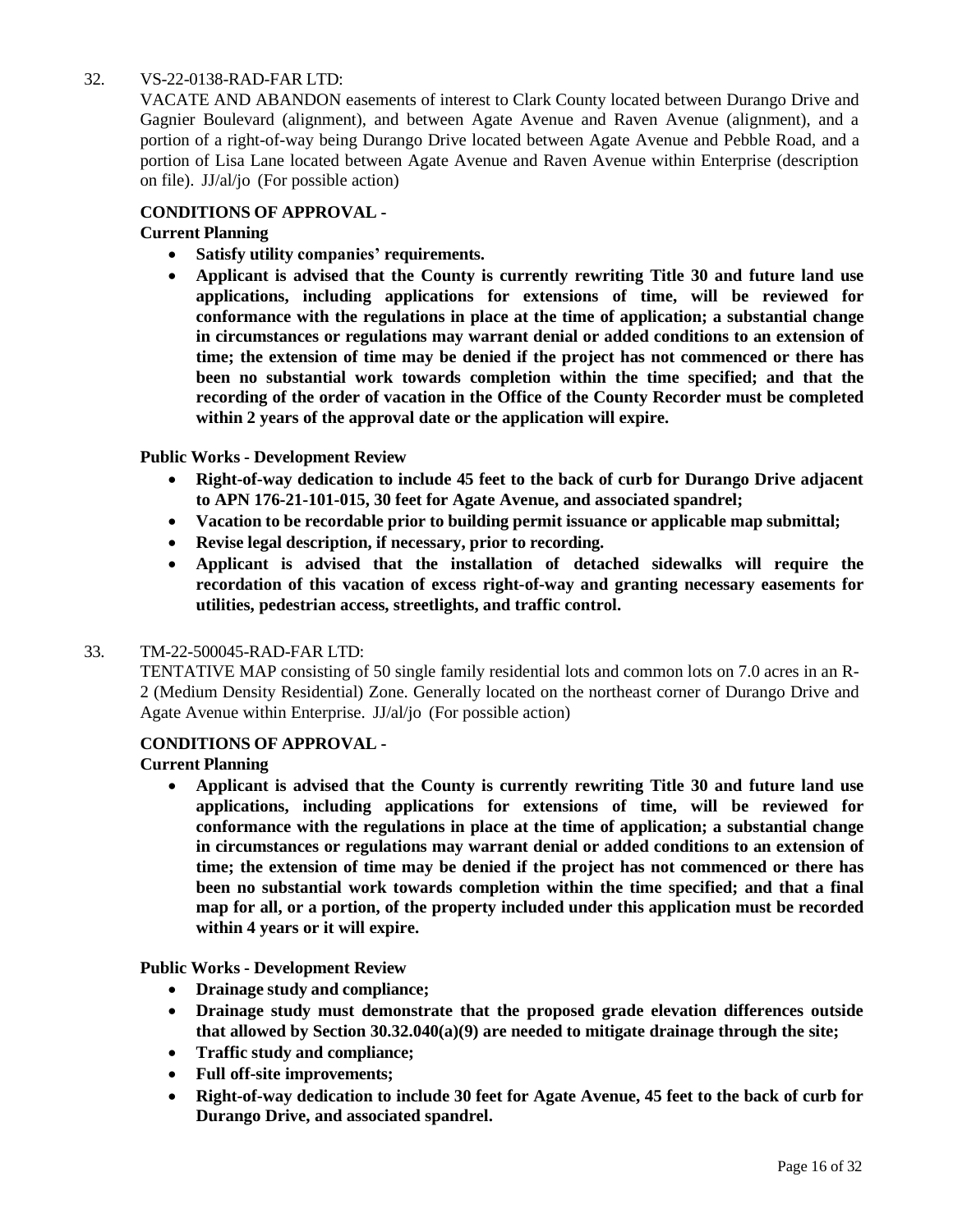• **Applicant is advised that the installation of detached sidewalks will require the vacation of excess right-of-way and granting necessary easements for utilities, pedestrian access, streetlights, and traffic control or execute a License and Maintenance Agreement for non-standard improvements in the right-of-way; and that approval of this application will not prevent Public Works from requiring an alternate design to meet Clark County Code, Title 30, or previous land use approvals.**

# **Current Planning Division - Addressing**

- **Streets shall have approved street names and suffixes;**
- **Street A is an extension of Alderstone Street and shall assume the same name;**
- **Approved street name list from the Combined Fire Communications Center shall be provided.**

**Clark County Water Reclamation District (CCWRD)**

• **Applicant is advised that a Point of Connection (POC) request has been completed for this project; to email [sewerlocation@cleanwaterteam.com](mailto:sewerlocation@cleanwaterteam.com) and reference POC Tracking #0041- 2022 to obtain your POC exhibit; and that flow contributions exceeding CCWRD estimates may require another POC analysis.**

#### 34. [NZC-22-0139-CHINGROS](http://clark.legistar.com/gateway.aspx?m=l&id=/matter.aspx%3Fkey%3D8904) FAMILY TRUST & CHINGROS CAROLYN TRS:

ZONE CHANGE to reclassify 4.9 acres from an R-E (Rural Estates [Residential\)](http://clark.legistar.com/gateway.aspx?m=l&id=/matter.aspx%3Fkey%3D8904) Zone to an RUD [\(Residential Urban Density\) Zone.](http://clark.legistar.com/gateway.aspx?m=l&id=/matter.aspx%3Fkey%3D8904)

USE PERMIT for an attached (townhouse) planned unit [development.](http://clark.legistar.com/gateway.aspx?m=l&id=/matter.aspx%3Fkey%3D8904)

[WAIVERS OF DEVELOPMENT STANDARDS for the following: 1\) reduce the gross area of a](http://clark.legistar.com/gateway.aspx?m=l&id=/matter.aspx%3Fkey%3D8904)  planned unit [development;](http://clark.legistar.com/gateway.aspx?m=l&id=/matter.aspx%3Fkey%3D8904) 2) reduce setbacks; 3) reduce private street width; 4) allow modified A-curb and ribbon curb with an inverted crown; 5) [reduce back of curb radii for private streets; and 6\) allow](http://clark.legistar.com/gateway.aspx?m=l&id=/matter.aspx%3Fkey%3D8904)  [modified private residential driveway design.](http://clark.legistar.com/gateway.aspx?m=l&id=/matter.aspx%3Fkey%3D8904)

[DESIGN REVIEWS for the following: 1\) an attached single family residential planned unit](http://clark.legistar.com/gateway.aspx?m=l&id=/matter.aspx%3Fkey%3D8904)  [development; and](http://clark.legistar.com/gateway.aspx?m=l&id=/matter.aspx%3Fkey%3D8904) 2) finished grade. Generally located on the south side of Patrick Lane, 300 feet east of [Fort Apache Road within Spring Valley \(description on file\).](http://clark.legistar.com/gateway.aspx?m=l&id=/matter.aspx%3Fkey%3D8904) JJ/rk/jo (For possible action)

# **CONDITIONS OF APPROVAL -**

#### **Current Planning**

- **Resolution of Intent to complete in 4 years;**
- **Enter into a standard development agreement prior to any permits or subdivision mapping in order to provide fair-share contribution toward public infrastructure necessary to provide service because of the lack of necessary public services in the area;**
- **Certificate of Occupancy and/or business license shall not be issued without final zoning inspection.**
- **Applicant is advised that the County is currently rewriting Title 30 and future land use applications, including applications for extensions of time, will be reviewed for conformance with the regulations in place at the time of application; a new application for a nonconforming zone boundary amendment may be required in the event the building program and/or conditions of the subject application are proposed to be modified in the future; a substantial change in circumstances or regulations may warrant denial or added conditions to an extension of time; and that the extension of time may be denied if the project has not commenced or there has been no substantial work towards completion within the time specified.**

#### **Public Works - Development Review**

• **Drainage study and compliance;**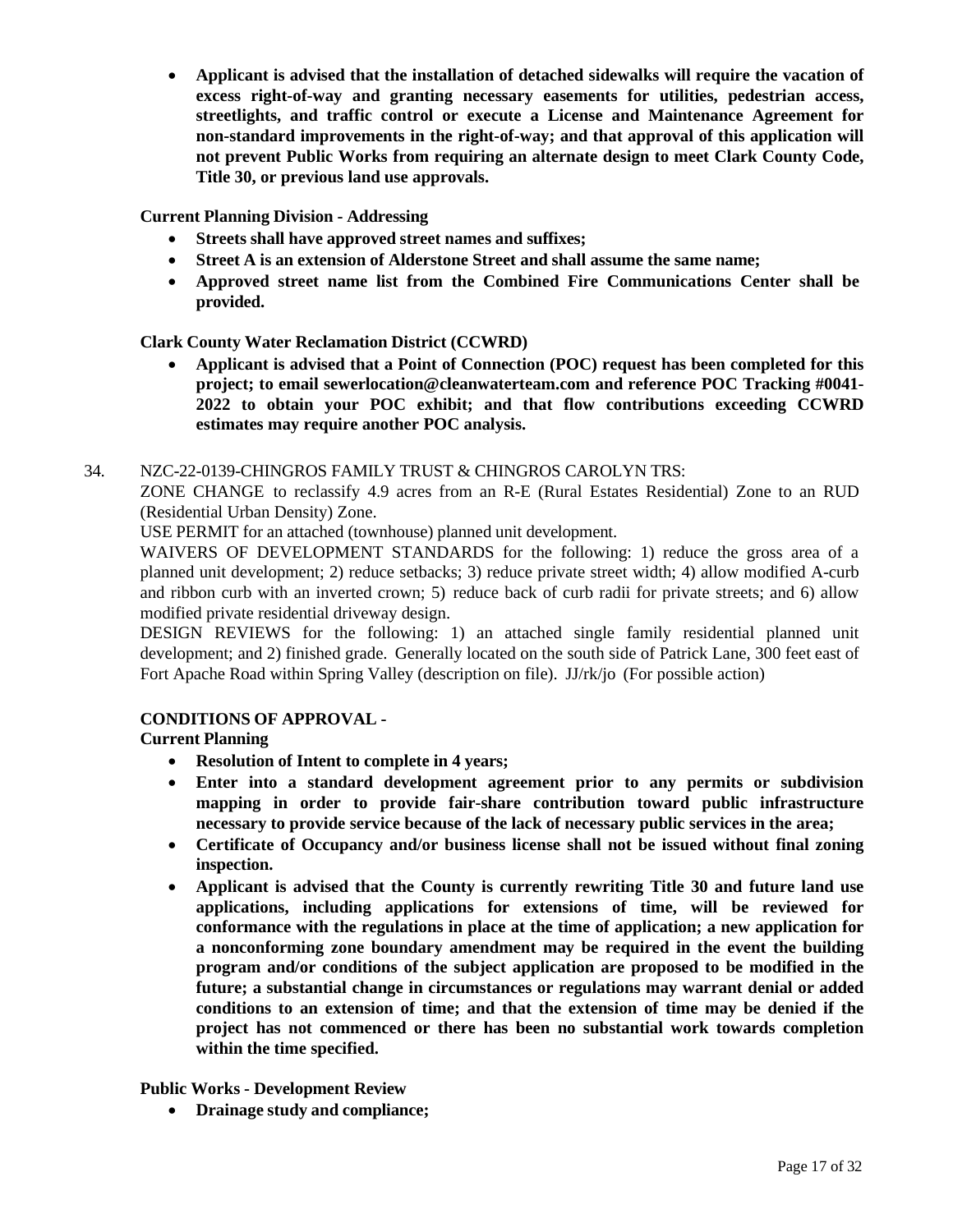- **Drainage study must demonstrate that the proposed grade elevation differences outside that allowed by Section 30.32.040(a)(9) are needed to mitigate drainage through the site;**
- **Traffic study and compliance;**
- **Full off-site improvements;**
- **Right-of-way dedication to include 35 feet to the back of the curb for Patrick Lane;**
- **30 days to submit a Separate Document to the Map Team for the required right-of-way dedications for any collector street or larger;**
- **90 days to record required right-of-way dedications for any collector street or larger;**
- **All other right-of-way and easement dedications to record with the subdivision map.**
- **Applicant is advised that approval of this application will not prevent Public Works from requiring an alternate design to meet Clark County Code, Title 30, or previous land use approvals; and that the installation of detached sidewalks will require dedication to back of curb and granting necessary easements for utilities, pedestrian access, streetlights, and traffic control.**

#### **Clark County Water Reclamation District (CCWRD)**

• **Applicant is advised that a Point of Connection (POC) request has been completed for this project; to email [sewerlocation@cleanwaterteam.com](mailto:sewerlocation@cleanwaterteam.com) and reference POC Tracking #0102- 2022 to obtain your POC exhibit; and that flow contributions exceeding CCWRD estimates may require another POC analysis.**

#### 35. [VS-22-0140-CHINGROS FAMILY TRUST](http://clark.legistar.com/gateway.aspx?m=l&id=/matter.aspx%3Fkey%3D8905) & CHINGROS CAROLYN TRS:

VACATE AND [ABANDON](http://clark.legistar.com/gateway.aspx?m=l&id=/matter.aspx%3Fkey%3D8905) easements of interest to Clark County located between Patrick Lane and a [Clark County Flood Control Channel, and between Fort Apache Road and Quarterhorse Lane](http://clark.legistar.com/gateway.aspx?m=l&id=/matter.aspx%3Fkey%3D8905)  [\(alignment\) within Spring Valley \(description on file\).](http://clark.legistar.com/gateway.aspx?m=l&id=/matter.aspx%3Fkey%3D8905) JJ/rk/jo (For possible action)

#### **CONDITIONS OF APPROVAL -**

#### **Current Planning**

- **Satisfy utility companies' requirements.**
- **Applicant is advised that the County is currently rewriting Title 30 and future land use applications, including applications for extensions of time, will be reviewed for conformance with the regulations in place at the time of application; a substantial change in circumstances or regulations may warrant denial or added conditions to an extension of time; the extension of time may be denied if the project has not commenced or there has been no substantial work towards completion within the time specified; and that the recording of the order of vacation in the Office of the County Recorder must be completed within 2 years of the approval date or the application will expire.**

**Public Works - Development Review**

- **Right-of-way dedication to include 35 feet to the back of curb for Patrick Lane;**
- **30 days to submit a Separate Document to the Map Team for the required right-of-way dedications for any collector street or larger;**
- **90 days to record required right-of-way dedications for any collector street or larger;**
- **Vacation to be recordable prior to building permit issuance or applicable map submittal;**
- **Revise legal description, if necessary, prior to recording.**

**Fire Prevention Bureau**

• **All proposed single family residential submittals will comply with Code requirements for residential streets;**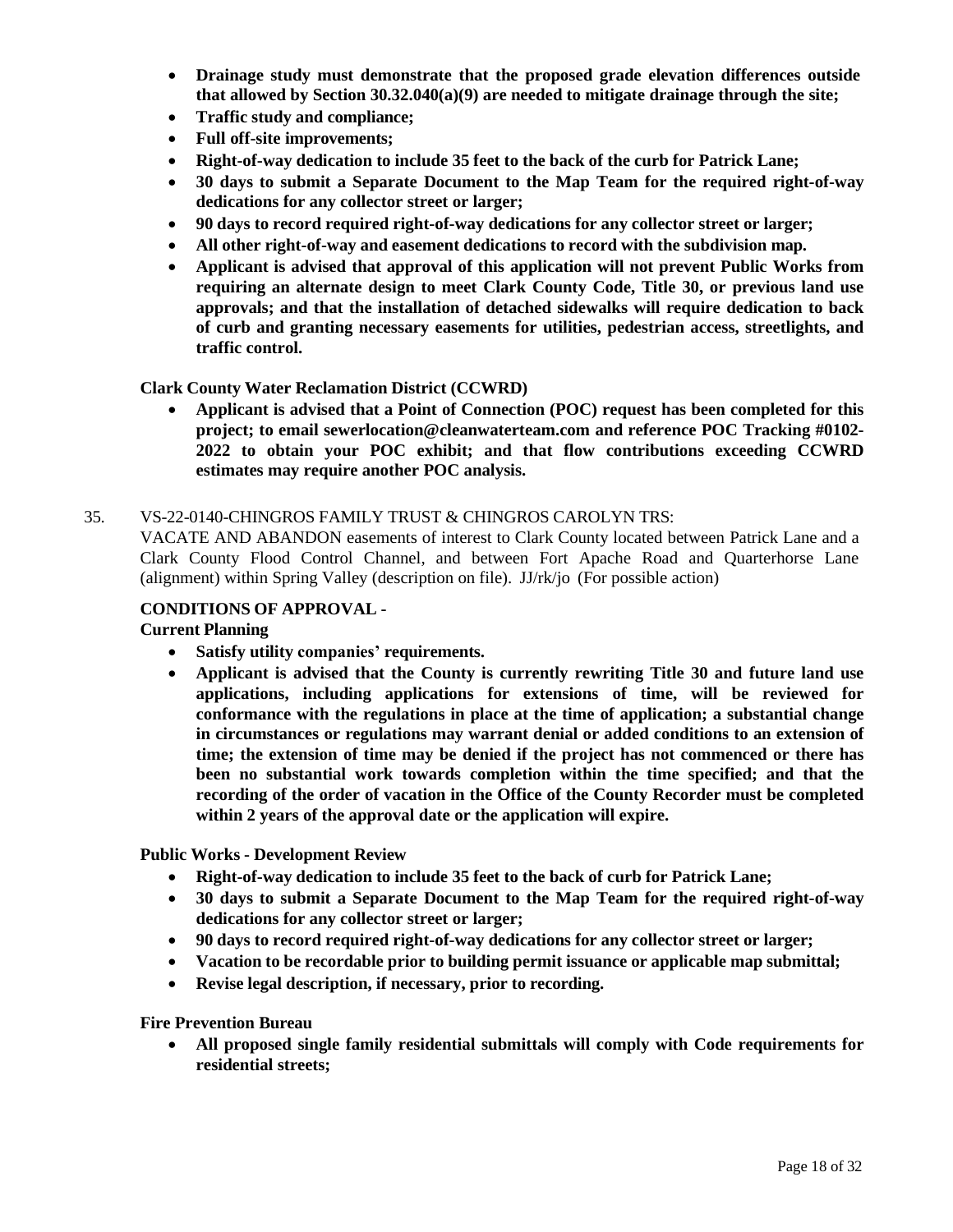- **Per 503.2.1.1 (Parallel Parking Permitted on Both Sides) where parallel parking is permitted on both sides of the fire apparatus access road, the minimum clear width of the fire apparatus road shall be 36 feet (10,972 mm), measuring 37 feet (11,277 mm) from back** of curb to back of curb for L-curbs, 38 feet (11,852 mm) from back of curb to back of **curb for R**-**curbs, and 39 feet (11,887 mm) from back of curb to back of curbs for roll curbs;**
- **The prohibition of parallel parking on both sides for the purpose of narrowing the roadway width is not permitted for fire apparatus roads serving 1 and 2 family dwellings.**

#### 36. [TM-22-500046-CHINGROS](http://clark.legistar.com/gateway.aspx?m=l&id=/matter.aspx%3Fkey%3D8906) FAMILY TRUST & CHINGROS CAROLYN TRS:

[TENTATIVE MAP consisting of 73 residential lots and common lots on 4.9 acres in an RUD](http://clark.legistar.com/gateway.aspx?m=l&id=/matter.aspx%3Fkey%3D8906)  [\(Residential Urban](http://clark.legistar.com/gateway.aspx?m=l&id=/matter.aspx%3Fkey%3D8906) Density) Zone. Generally located on the south side of Patrick Lane, 300 feet east of [Fort Apache Road within Spring Valley.](http://clark.legistar.com/gateway.aspx?m=l&id=/matter.aspx%3Fkey%3D8906) JJ/rk/jo (For possible action)

#### **CONDITIONS OF APPROVAL -**

#### **Current Planning**

• **Applicant is advised that the County is currently rewriting Title 30 and future land use applications, including applications for extensions of time, will be reviewed for conformance with the regulations in place at the time of application; a substantial change in circumstances or regulations may warrant denial or added conditions to an extension of time; the extension of time may be denied if the project has not commenced or there has been no substantial work towards completion within the time specified; and that a final map for all, or a portion, of the property included under this application must be recorded within 4 years or it will expire.**

#### **Public Works - Development Review**

- **Drainage study and compliance;**
- **Drainage study must demonstrate that the proposed grade elevation differences outside that allowed by Section 30.32.040(a)(9) are needed to mitigate drainage through the site;**
- **Traffic study and compliance;**
- **Full off-site improvements;**
- **Right-of-way dedication to include 35 feet to the back of the curb for Patrick Lane;**
- **30 days to submit a Separate Document to the Map Team for the required right-of-way dedications for any collector street or larger;**
- **90 days to record required right-of-way dedications for any collector street or larger;**
- **All other right-of-way and easement dedications to record with the subdivision map.**
- **Applicant is advised that approval of this application will not prevent Public Works from requiring an alternate design to meet Clark County Code, Title 30, or previous land use approvals; and that the installation of detached sidewalks will require dedication to back of curb and granting necessary easements for utilities, pedestrian access, streetlights, and traffic control.**

**Current Planning Division - Addressing**

- **Streets shall have approved street names and suffixes;**
- **Approved street name list from the Combined Fire Communications Center shall be provided.**

#### **Fire Prevention Bureau**

• **All proposed single family residential submittals will comply with Code requirements for residential streets;**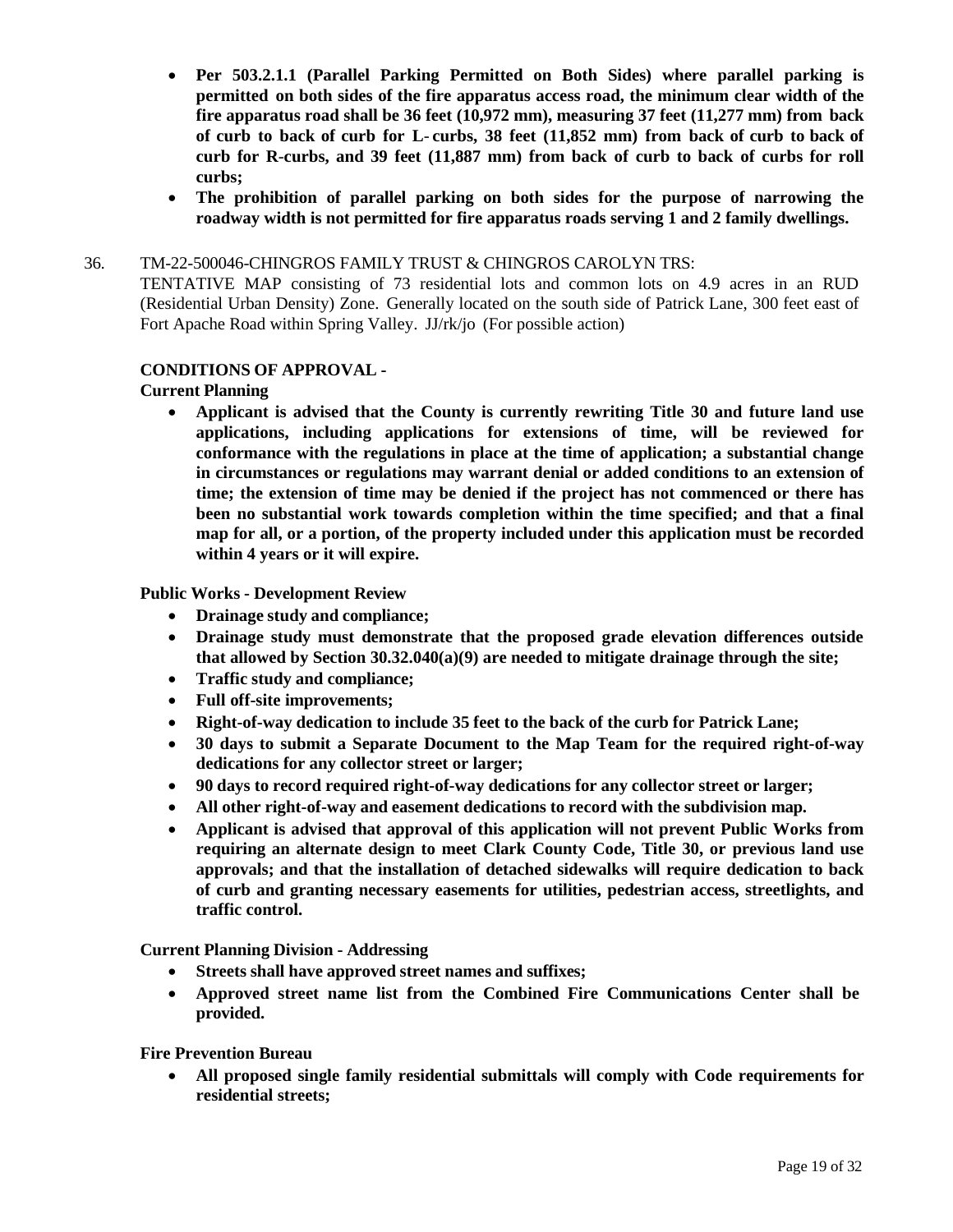- **Per 503.2.1.1 (Parallel Parking Permitted on Both Sides) where parallel parking is permitted on both sides of the fire apparatus access road, the minimum clear width of the fire apparatus road shall be 36 feet (10,972 mm), measuring 37 feet (11,277 mm) from back** of curb to back of curb for L-curbs, 38 feet (11,852 mm) from back of curb to back of curb **for R**-**curbs, and 39 feet (11,887 mm) from back of curb to back of curbs for roll curbs;**
- **The prohibition of parallel parking on both sides for the purpose of narrowing the roadway width is not permitted for fire apparatus roads serving 1 and 2 family dwellings.**

#### **Clark County Water Reclamation District (CCWRD)**

- **Applicant is advised that a Point of Connection (POC) request has been completed for this project; to email [sewerlocation@cleanwaterteam.com](mailto:sewerlocation@cleanwaterteam.com) and reference POC Tracking #0102- 2022 to obtain your POC exhibit; and that flow contributions exceeding CCWRD estimates may require another POC analysis.**
- 37. [CP-22-900294:](http://clark.legistar.com/gateway.aspx?m=l&id=/matter.aspx%3Fkey%3D8907) Conduct a public hearing, adopt the Flood Control Master Plan Amendment, and [authorize the Chair to sign a Resolution amending the Plan. \(For possible action\)](http://clark.legistar.com/gateway.aspx?m=l&id=/matter.aspx%3Fkey%3D8907)

#### **AUTHORIZED.**

38. ORD-22-900176: [Conduct a public hearing on an ordinance to consider adoption of a Development](http://clark.legistar.com/gateway.aspx?m=l&id=/matter.aspx%3Fkey%3D8908)  Agreement with KB Home Las Vegas, INC for a residential [subdivision](http://clark.legistar.com/gateway.aspx?m=l&id=/matter.aspx%3Fkey%3D8908) (Pyle - Arville) on 23.88 acres, generally [located south of Pyle Avenue and east of Arville Street within Enterprise. JJ/dd \(For possible](http://clark.legistar.com/gateway.aspx?m=l&id=/matter.aspx%3Fkey%3D8908)  [action\)](http://clark.legistar.com/gateway.aspx?m=l&id=/matter.aspx%3Fkey%3D8908)

#### **ADOPTED.**

39. [ORD-22-900330: Conduct a public hearing on an ordinance to consider adoption of a Development](http://clark.legistar.com/gateway.aspx?m=l&id=/matter.aspx%3Fkey%3D8909)  Agreement with Two Fifteen West, LLC for an office [development \(Rafael](http://clark.legistar.com/gateway.aspx?m=l&id=/matter.aspx%3Fkey%3D8909) Rivera - Cimarron) on 2.1 acres, generally located north [of Rafael Rivera Way](http://clark.legistar.com/gateway.aspx?m=l&id=/matter.aspx%3Fkey%3D8909) and east of Cimarron Road within Spring Valley. [MN/dd \(For possible action\)](http://clark.legistar.com/gateway.aspx?m=l&id=/matter.aspx%3Fkey%3D8909)

#### **ADOPTED.**

40. ORD-22-900333: [Conduct a public hearing on an ordinance to consider adoption of a Development](http://clark.legistar.com/gateway.aspx?m=l&id=/matter.aspx%3Fkey%3D8910)  [Agreement](http://clark.legistar.com/gateway.aspx?m=l&id=/matter.aspx%3Fkey%3D8910) with 5051 SLV, LLC and DLV-H Owner, LLC for the Dream Las Vegas Resort Hotel on 4.9 [acres, generally located east of Las Vegas Boulevard South and 500 feet south of Russell Road](http://clark.legistar.com/gateway.aspx?m=l&id=/matter.aspx%3Fkey%3D8910)  [\(alignment\) within Paradise.](http://clark.legistar.com/gateway.aspx?m=l&id=/matter.aspx%3Fkey%3D8910) JG/sr (For possible action)

#### **ADOPTED.**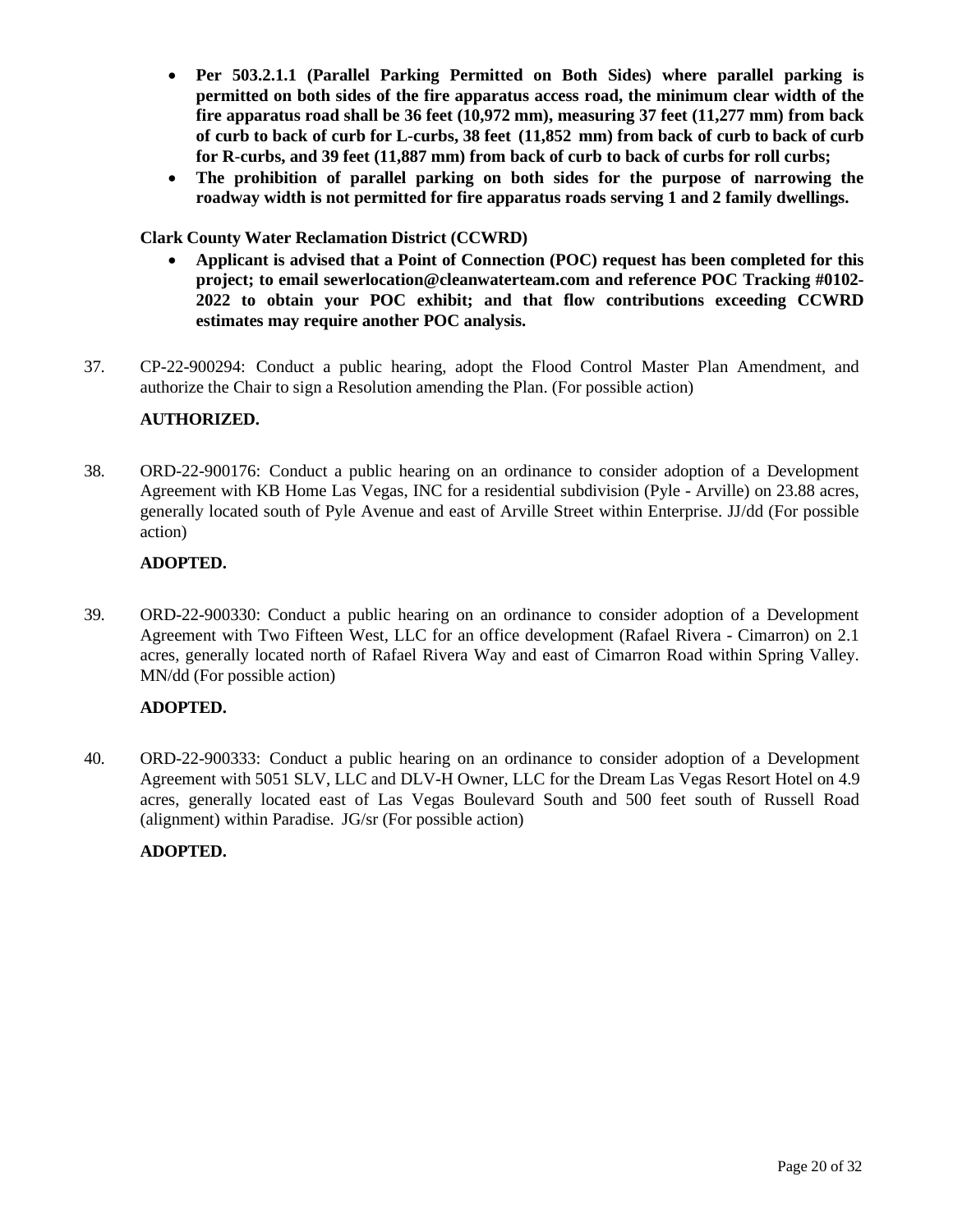#### **NON-ROUTINE ACTION ITEMS (41 – 62):** These items will be considered separately.

# 41. ET-22-400017 [\(UC-1721-06\)-PALAZZO CONDO TOWER,](http://clark.legistar.com/gateway.aspx?m=l&id=/matter.aspx%3Fkey%3D8911) LLC:

[HOLDOVER USE PERMITS SIXTH EXTENSION OF TIME to commence the following: 1\) resort](http://clark.legistar.com/gateway.aspx?m=l&id=/matter.aspx%3Fkey%3D8911)  condominiums in conjunction with an existing [resort hotel \(The](http://clark.legistar.com/gateway.aspx?m=l&id=/matter.aspx%3Fkey%3D8911) Venetian); 2) increased building height; 3) associated accessory and incidental commercial uses, buildings, and structures; and 4) [deviations from](http://clark.legistar.com/gateway.aspx?m=l&id=/matter.aspx%3Fkey%3D8911)  [development standards.](http://clark.legistar.com/gateway.aspx?m=l&id=/matter.aspx%3Fkey%3D8911)

[DEVIATIONS for the following: 1\) reduce on-site parking requirements; 2\) reduce the height setback](http://clark.legistar.com/gateway.aspx?m=l&id=/matter.aspx%3Fkey%3D8911)  ratio from an arterial street; 3) [encroachment into](http://clark.legistar.com/gateway.aspx?m=l&id=/matter.aspx%3Fkey%3D8911) airspace; and 4) all other deviations as shown on plans [in file.](http://clark.legistar.com/gateway.aspx?m=l&id=/matter.aspx%3Fkey%3D8911)

DESIGN REVIEWS for the following: 1) a 632 foot high, high-rise resort [condominium](http://clark.legistar.com/gateway.aspx?m=l&id=/matter.aspx%3Fkey%3D8911) tower including [kitchens in rooms; 2\) all associated accessory uses, retail areas, and amenity areas \(The](http://clark.legistar.com/gateway.aspx?m=l&id=/matter.aspx%3Fkey%3D8911)  [Venetian/Palazzo\); and 3\) revisions to an already approved retail component associated with the](http://clark.legistar.com/gateway.aspx?m=l&id=/matter.aspx%3Fkey%3D8911)  [Venetian/Palazzo \(Walgreens\) on a portion of 62.9 acres in an H-1 \(Limited Resort and Apartment\)](http://clark.legistar.com/gateway.aspx?m=l&id=/matter.aspx%3Fkey%3D8911)  [Zone. Generally located on the east side of Las Vegas Boulevard South and the south side of Sands](http://clark.legistar.com/gateway.aspx?m=l&id=/matter.aspx%3Fkey%3D8911)  [Avenue within paradise.](http://clark.legistar.com/gateway.aspx?m=l&id=/matter.aspx%3Fkey%3D8911) TS/jor/syp (For possible action)

#### **HELD - No Date - per the applicant.**

#### 42. [VS-22-0163-PLACID](http://clark.legistar.com/gateway.aspx?m=l&id=/matter.aspx%3Fkey%3D8912) INDUSTRIAL 2021, LLC:

[HOLDOVER VACATE AND ABANDON easements of interest to Clark County located between](http://clark.legistar.com/gateway.aspx?m=l&id=/matter.aspx%3Fkey%3D8912)  George Crockett Road and Arby [Avenue \(alignment\),](http://clark.legistar.com/gateway.aspx?m=l&id=/matter.aspx%3Fkey%3D8912) and between Placid Street and La Cienega Street [within Enterprise \(description on file\).](http://clark.legistar.com/gateway.aspx?m=l&id=/matter.aspx%3Fkey%3D8912) MN/lm/jo (For possible action)

#### **CONDITIONS OF APPROVAL -**

**Current Planning**

- **Satisfy utility companies' requirements.**
- **Applicant is advised that the County is currently rewriting Title 30 and future land use applications, including applications for extensions of time, will be reviewed for conformance with the regulations in place at the time of application; a substantial change in circumstances or regulations may warrant denial or added conditions to an extension of time; the extension of time may be denied if the project has not commenced or there has been no substantial work towards completion within the time specified; and that the recording of the order of vacation in the Office of the County Recorder must be completed within 2 years of the approval date or the application will expire.**

**Public Works - Development Review**

- **Vacation to be recordable prior to building permit issuance or applicable map submittal;**
- **Revise legal description, if necessary, prior to recording.**

**Fire Prevention Bureau**

- **Provide a Fire Apparatus Access Road in accordance with Section 503 of the International Fire Code and Clark County Code Title 13, 13.04.090 Fire Service Features.**
- **Applicant is advised that dead-end streets/cul-de-sacs in excess of 500 feet must have an approved Fire Department turn-around provided; and that fire/emergency access must comply with the Fire Code as amended.**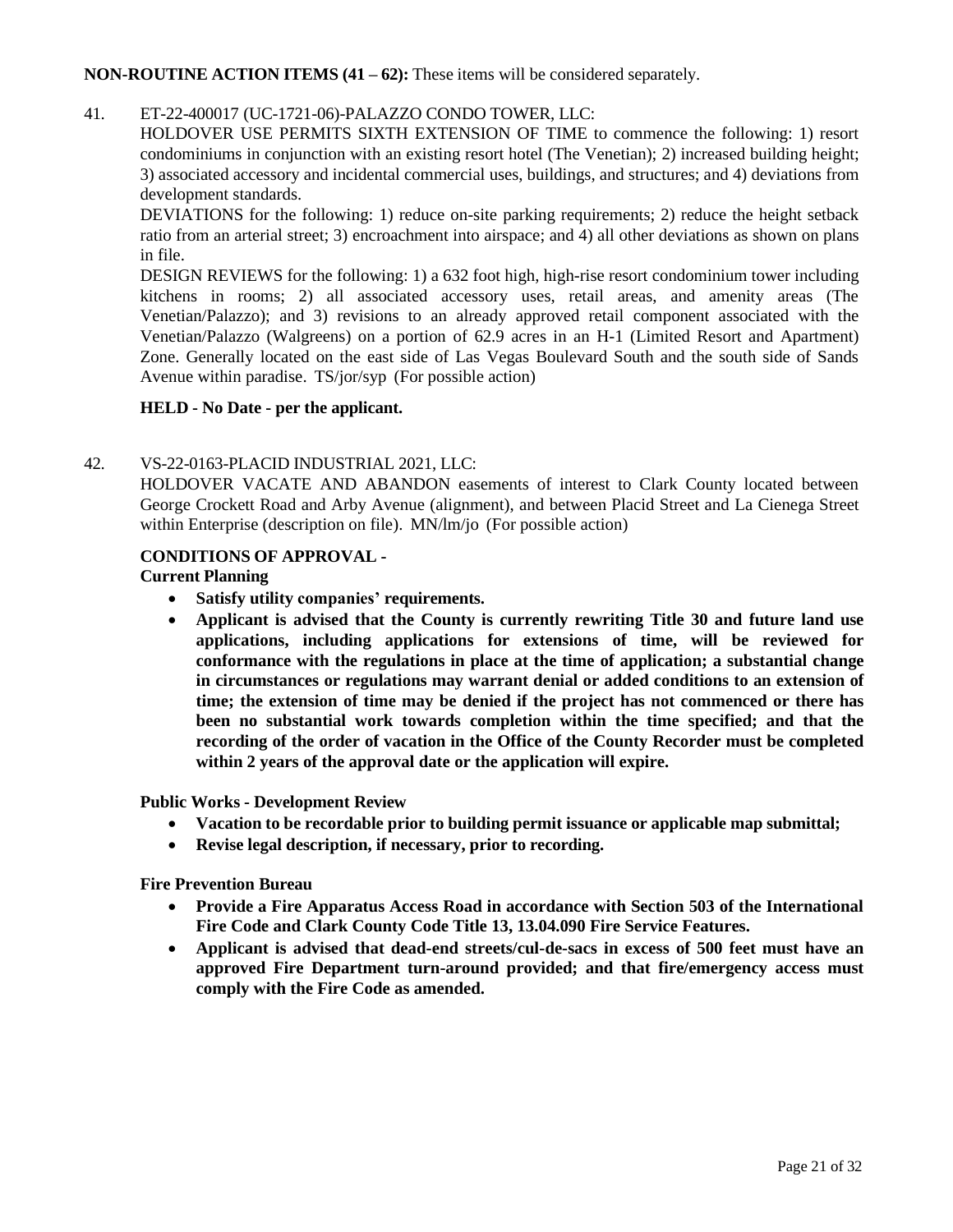# 43. [WS-22-0162-PLACID](http://clark.legistar.com/gateway.aspx?m=l&id=/matter.aspx%3Fkey%3D8913) INDUSTRIAL 2021, LLC:

HOLDOVER WAIVERS OF [DEVELOPMENT](http://clark.legistar.com/gateway.aspx?m=l&id=/matter.aspx%3Fkey%3D8913) STANDARDS for the following: 1) reduce parking; 2) [waive landscaping; and 3\) modified commercial driveway design.](http://clark.legistar.com/gateway.aspx?m=l&id=/matter.aspx%3Fkey%3D8913)

DESIGN REVIEW for a proposed [office/warehouse](http://clark.legistar.com/gateway.aspx?m=l&id=/matter.aspx%3Fkey%3D8913) complex with outside storage on 2.2 acres in an M-1 [\(Light Manufacturing\)](http://clark.legistar.com/gateway.aspx?m=l&id=/matter.aspx%3Fkey%3D8913) Zone. Generally located on the west side of Placid Street and the north side of [Arby Avenue \(alignment\) within Enterprise.](http://clark.legistar.com/gateway.aspx?m=l&id=/matter.aspx%3Fkey%3D8913) MN/lm/jo (For possible action)

# **CONDITIONS OF APPROVAL -**

#### **Current Planning**

- **Per plans submitted June 7, 2022;**
- **Provide shrubbery located in easterly planters adjacent to the buildings that when grown at maturity will be over 4 feet in height as described in the Southern Nevada Regional Planning Coalition Regional Plant List;**
- **Certificate of Occupancy and/or business license shall not be issued without final zoning inspection.**
- **Applicant is advised that the installation and use of cooling systems that consumptively use water will be prohibited; the County is currently rewriting Title 30 and future land use applications, including applications for extensions of time, will be reviewed for conformance with the regulations in place at the time of application; a substantial change in circumstances or regulations may warrant denial or added conditions to an extension of time; the extension of time may be denied if the project has not commenced or there has been no substantial work towards completion within the time specified; and that this application must commence within 2 years of approval date or it will expire.**

**Public Works - Development Review**

- **Drainage study and compliance;**
- **Full off-site improvements;**
- **Coordinate with Traffic Management to return any County assets to Public Works.**

**Department of Aviation**

- **Applicant is required to file a valid FAA Form 7460-1, "Notice of Proposed Construction or Alteration" with the FAA, in accordance with 14 CFR Part 77, or submit to the Director of Aviation a "Property Owner's Shielding Determination Statement" and request written concurrence from the Department of Aviation;**
- **If applicant does not obtain written concurrence to a "Property Owner's Shielding Determination Statement," then applicant must also receive either a Permit from the Director of Aviation or a Variance from the Airport Hazard Areas Board of Adjustment (AHABA) prior to construction as required by Section 30.48 Part B of the Clark County Unified Development Code;**
- **No building permits should be issued until applicant provides evidence that a "Determination of No Hazard to Air Navigation" has been issued by the FAA or a "Property Owner's Shielding Determination Statement" has been issued by the Department of Aviation.**
- **Applicant is advised that the FAA's determination is advisory in nature and does not guarantee that a Director's Permit or an AHABA Variance will be approved; that FAA's airspace determinations (the outcome of filing the FAA Form 7460-1) are dependent on petitions by any interested party and the height that will not present a hazard as determined by the FAA may change based on these comments; that the FAA's airspace determinations include expiration dates; and that separate airspace determinations will be needed for construction cranes or other temporary equipment.**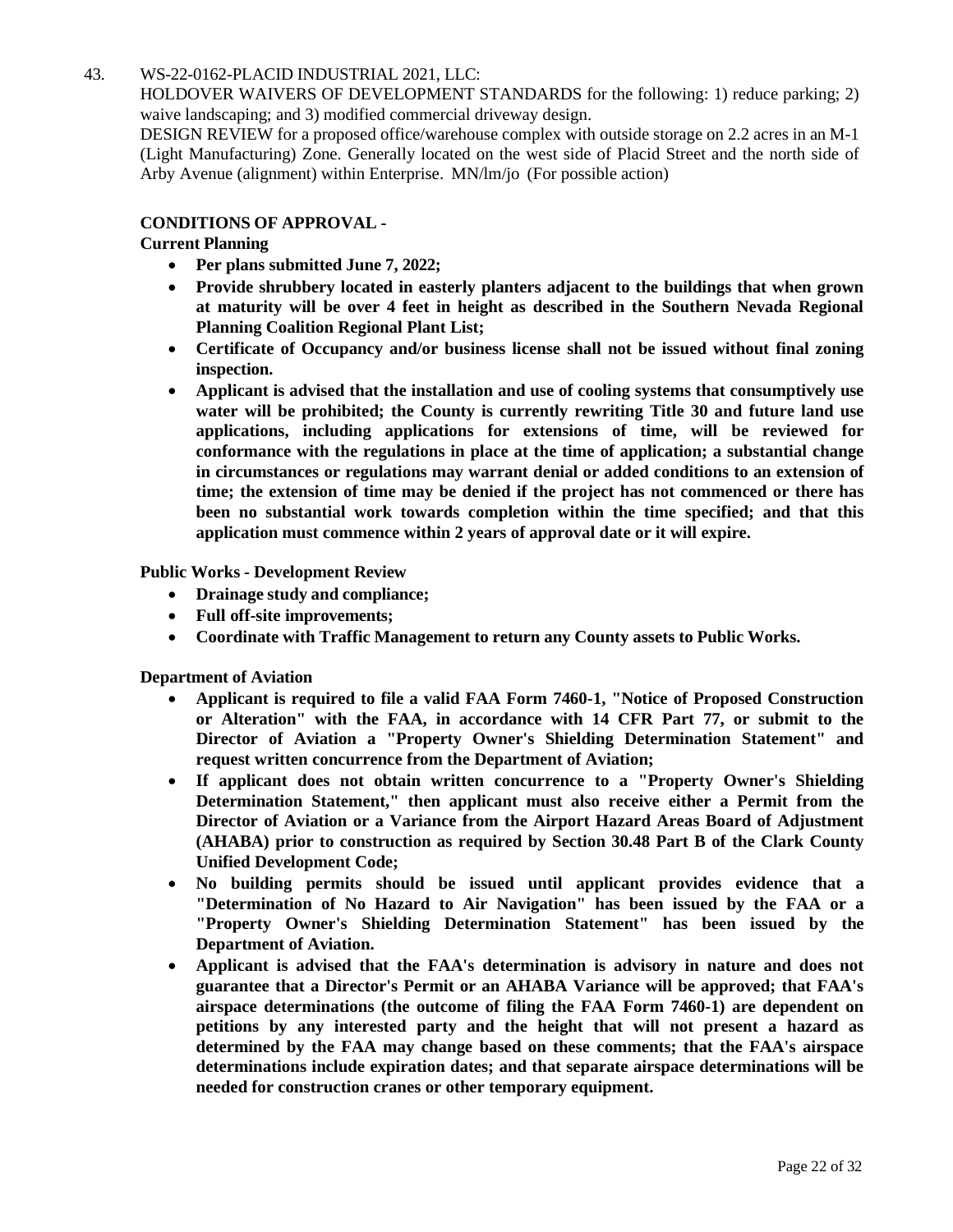**Fire Prevention Bureau**

- **Provide a Fire Apparatus Access Road in accordance with Section 503 of the International Fire Code and Clark County Code Title 13, 13.04.090 Fire Service Features.**
- **Applicant is advised that dead-end streets/cul-de-sacs in excess of 500 feet must have an approved Fire Department turn-around provided; and that fire/emergency access must comply with the Fire Code as amended.**

# **Clark County Water Reclamation District (CCWRD)**

• **Applicant is advised that a Point of Connection (POC) request has been completed for this project; to email [sewerlocation@cleanwaterteam.com a](mailto:sewerlocation@cleanwaterteam.com)nd reference POC Tracking #0318- 2021 to obtain your POC exhibit; and that flow contributions exceeding CCWRD estimates may require another POC analysis.**

# 44. WC-22-400060 [\(ZC-0274-03\)-DESERT](http://clark.legistar.com/gateway.aspx?m=l&id=/matter.aspx%3Fkey%3D8914) PALM PLAZA, LLC:

WAIVER OF [CONDITIONS](http://clark.legistar.com/gateway.aspx?m=l&id=/matter.aspx%3Fkey%3D8914) of a zone change requiring all future buildings shall incorporate a common [design theme and incorporate like architectural features and materials in conjunction with a proposed](http://clark.legistar.com/gateway.aspx?m=l&id=/matter.aspx%3Fkey%3D8914)  [vehicle maintenance and vehicle repair establishment on a 0.3 acre portion of 36.0 acres of an existing](http://clark.legistar.com/gateway.aspx?m=l&id=/matter.aspx%3Fkey%3D8914)  [shopping and office center in a C-2 \(General Commercial\) and a C-P \(Office and Professional\) Zone in](http://clark.legistar.com/gateway.aspx?m=l&id=/matter.aspx%3Fkey%3D8914)  the CMA Design Overlay District. [Generally located on the south side of Warm Springs Road, 1,120](http://clark.legistar.com/gateway.aspx?m=l&id=/matter.aspx%3Fkey%3D8914)  [feet east of Durango Drive within Spring Valley.](http://clark.legistar.com/gateway.aspx?m=l&id=/matter.aspx%3Fkey%3D8914) MN/jor/jo (For possible action)

# **APPROVED.**

# 45. [UC-22-0213-DESERT](http://clark.legistar.com/gateway.aspx?m=l&id=/matter.aspx%3Fkey%3D8915) PALM PLAZA, LLC:

[USE PERMIT to allow vehicle repair.](http://clark.legistar.com/gateway.aspx?m=l&id=/matter.aspx%3Fkey%3D8915)

DESIGN REVIEW for a vehicle maintenance and vehicle repair [establishment](http://clark.legistar.com/gateway.aspx?m=l&id=/matter.aspx%3Fkey%3D8915) on a 0.3 acre portion of 36.0 [acres of an existing shopping and office center in a C-2 \(General Commercial\) Zone in the CMA](http://clark.legistar.com/gateway.aspx?m=l&id=/matter.aspx%3Fkey%3D8915)  Design Overlay District. Generally located on the south side of Warm Springs Road, 1,120 [feet east of](http://clark.legistar.com/gateway.aspx?m=l&id=/matter.aspx%3Fkey%3D8915)  [Durango Drive within Spring Valley.](http://clark.legistar.com/gateway.aspx?m=l&id=/matter.aspx%3Fkey%3D8915) MN/jor/jo (For possible action)

# **CONDITIONS OF APPROVAL -**

**Current Planning**

- **Install a faux stone finish accent to the exterior walls to match the existing buildings within the complex;**
- **Enter into a standard development agreement prior to any permits or subdivision mapping in order to provide fair-share contribution toward public infrastructure necessary to provide service because of the lack of necessary public services in the area;**
- **Certificate of Occupancy and/or business license shall not be issued without final zoning inspection.**
- **Applicant is advised that the installation and use of cooling systems that consumptively use water will be prohibited; the County is currently rewriting Title 30 and future land use applications, including applications for extensions of time, will be reviewed for conformance with the regulations in place at the time of application; a substantial change in circumstances or regulations may warrant denial or added conditions to an extension of time; the extension of time may be denied if the project has not commenced or there has been no substantial work towards completion within the time specified; and that this application must commence within 2 years of approval date or it will expire.**

#### **Public Works - Development Review**

• **Traffic study and compliance.**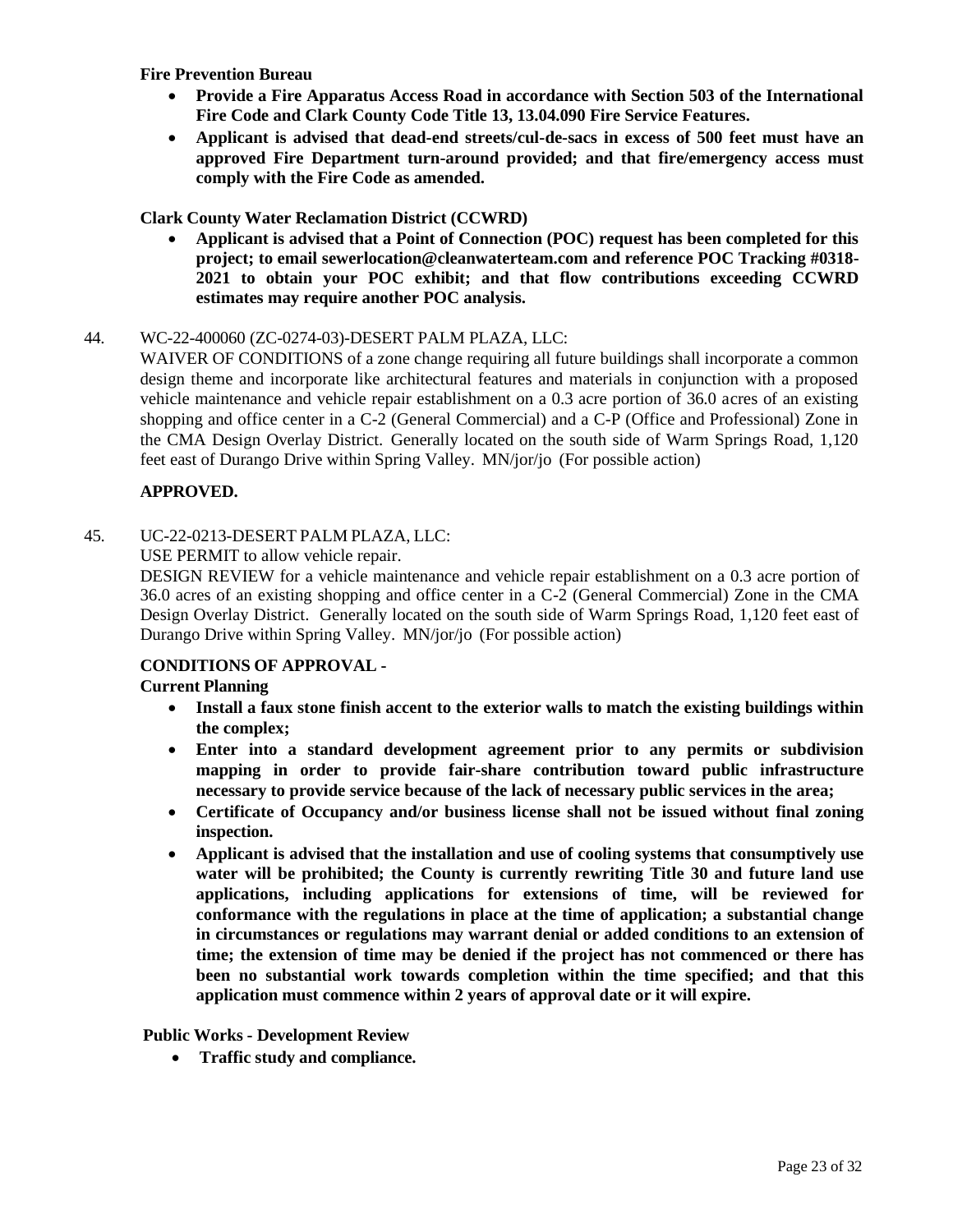## **Clark County Water Reclamation District (CCWRD)**

• **Applicant is advised that a Point of Connection (POC) request has been completed for this project; to email [sewerlocation@cleanwaterteam.com](mailto:sewerlocation@cleanwaterteam.com) and reference POC Tracking #0160- 2022 to obtain your POC exhibit; and that flow contributions exceeding CCWRD estimates may require another POC analysis.**

#### 46. [WS-22-0160-BRIGGS, ROD](http://clark.legistar.com/gateway.aspx?m=l&id=/matter.aspx%3Fkey%3D8916) & MICKI:

[HOLDOVER WAIVER OF DEVELOPMENT STANDARDS to waive requirements for paving on](http://clark.legistar.com/gateway.aspx?m=l&id=/matter.aspx%3Fkey%3D8916)  Willow Avenue in conjunction with a minor subdivision map to subdivide an existing parcel on 10.0 acres in an R-U [\(Rural Open](http://clark.legistar.com/gateway.aspx?m=l&id=/matter.aspx%3Fkey%3D8916) Land) Zone within the Moapa Valley Design Overlay District. Generally [located on the south side of Willow Avenue, 1,040 feet east of Swapp Drive within Moapa Valley.](http://clark.legistar.com/gateway.aspx?m=l&id=/matter.aspx%3Fkey%3D8916) MK/al/ja [\(For possible action\)](http://clark.legistar.com/gateway.aspx?m=l&id=/matter.aspx%3Fkey%3D8916)

#### **HELD - 06/22/22 - per Commissioner Kirkpatrick.**

47. [ZC-22-0168-SCHELL,](http://clark.legistar.com/gateway.aspx?m=l&id=/matter.aspx%3Fkey%3D8917) WILLIAM A. SEPARATE PROPERTY TRUST & SCHELL, WILLIAM A. [TRS:](http://clark.legistar.com/gateway.aspx?m=l&id=/matter.aspx%3Fkey%3D8917)

[HOLDOVER](http://clark.legistar.com/gateway.aspx?m=l&id=/matter.aspx%3Fkey%3D8917) ZONE CHANGE to reclassify 9.9 acres from an R-E (Rural Estates Residential) Zone to [an R-D \(Suburban Estates Residential\) Zone.](http://clark.legistar.com/gateway.aspx?m=l&id=/matter.aspx%3Fkey%3D8917)

USE PERMITS for the following: 1) a residential planned unit [development](http://clark.legistar.com/gateway.aspx?m=l&id=/matter.aspx%3Fkey%3D8917) (PUD); 2) reduce the building setback from [project perimeter; 3\) reduce communication tower setback to street; and 4\)](http://clark.legistar.com/gateway.aspx?m=l&id=/matter.aspx%3Fkey%3D8917)  [communication tower separation to residential.](http://clark.legistar.com/gateway.aspx?m=l&id=/matter.aspx%3Fkey%3D8917)

WAIVERS OF [DEVELOPMENT](http://clark.legistar.com/gateway.aspx?m=l&id=/matter.aspx%3Fkey%3D8917) STANDARDS for the following: 1) reduce setback from the street; [and 2\) reduced off-set street intersection.](http://clark.legistar.com/gateway.aspx?m=l&id=/matter.aspx%3Fkey%3D8917)

DESIGN REVIEWS for the following: 1) a detached single family residential planned unit [development;](http://clark.legistar.com/gateway.aspx?m=l&id=/matter.aspx%3Fkey%3D8917)  [and 2\) finished grade. Generally located on southeast corner of Buffalo Drive and Gomer Road](http://clark.legistar.com/gateway.aspx?m=l&id=/matter.aspx%3Fkey%3D8917)  [\(alignment\) within Enterprise \(description on file\).](http://clark.legistar.com/gateway.aspx?m=l&id=/matter.aspx%3Fkey%3D8917) JJ/bb/jo (For possible action)

#### **CONDITIONS OF APPROVAL -**

**Current Planning**

- **No Resolution of Intent and staff to prepare an ordinance to adopt the zoning;**
- **Annex into the Mountains Edge Homeowner's Association;**
- **Prior to the issuance of building and grading permits, or subdivision mapping, mitigate the impacts of the project including, but not limited to, issues identified by the technical reports and studies, and issues identified by the Board of County Commissioners or commit to mitigating the impacts by entering into a Standard Development Agreement with Clark County;**
- **Certificate of Occupancy and/or business license shall not be issued without final zoning inspection.**
- **Applicant is advised that the County is currently rewriting Title 30 and future land use applications, including applications for extensions of time, will be reviewed for conformance with the regulations in place at the time of application; the extension of time may be denied if the project has not commenced or there has been no substantial work towards completion within the time specified; and that the use permits, waivers of development standards, and design reviews must commence within 4 years of approval date or they will expire.**

**Public Works - Development Review**

- **Drainage study and compliance;**
- **Drainage study must demonstrate that the proposed grade elevation differences outside that allowed by Section 30.32.040(a)(9) are needed to mitigate drainage through the site;**
- **Full off-site improvements.**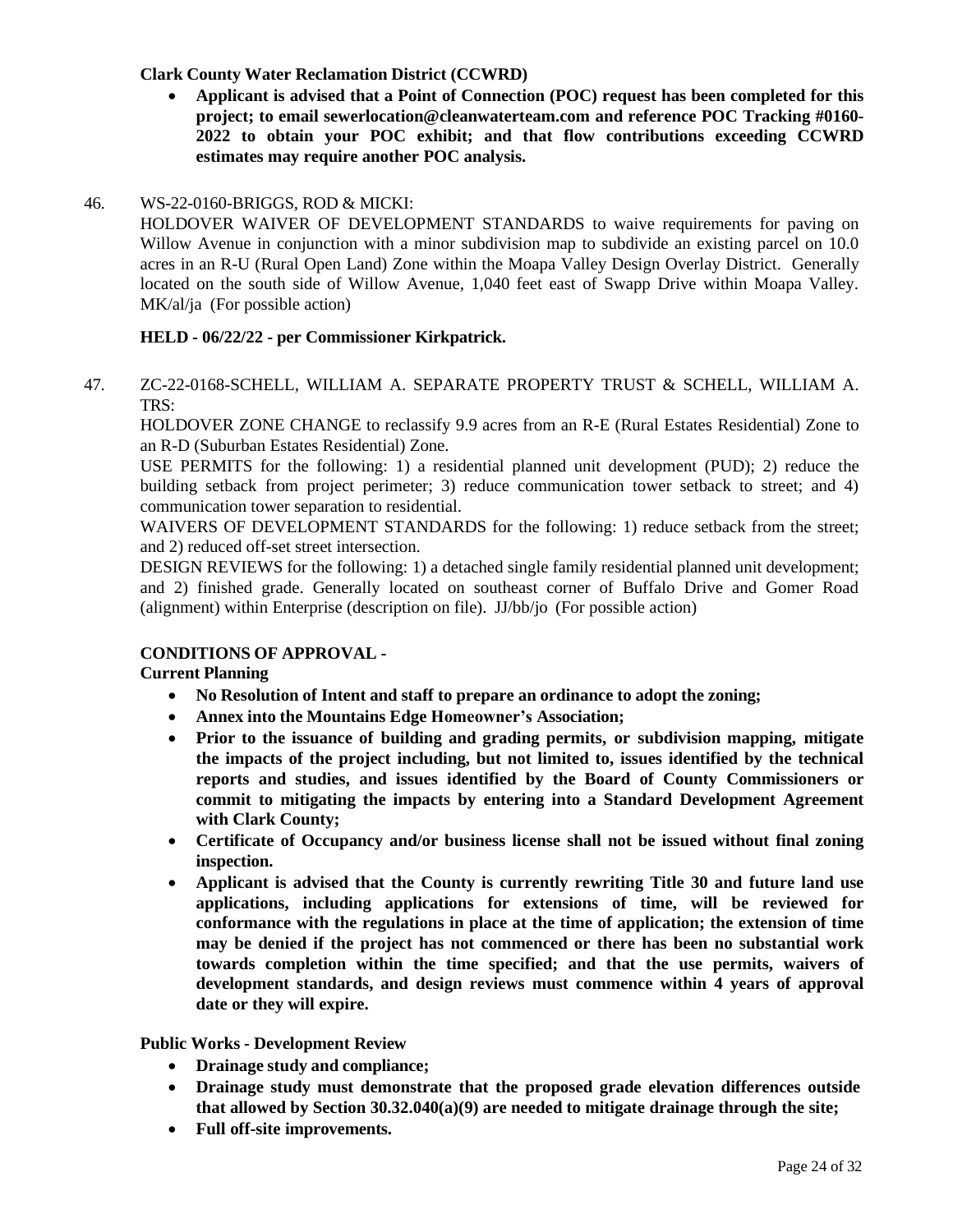• **Applicant is advised that approval of this application will not prevent Public Works from requiring an alternate design to meet Clark County Code, Title 30, or previous land use approvals; and that the installation of detached sidewalks will require the vacation of excess right-of-way and granting necessary easements for utilities, pedestrian access, streetlights, and traffic control or execute a License and Maintenance Agreement for non-standard improvements in the right-of-way.**

**Fire Prevention Bureau**

- **Provide a Fire Apparatus Access Road in accordance with Section 503 of the International Fire Code and Clark County Code Title 13, 13.04.090 Fire Service Features.**
- **Applicant is advised that dead-end streets/cul-de-sacs in excess of 500 feet must have an approved Fire Department turn-around provided; and that fire/emergency access must comply with the Fire Code as amended.**

**Southern Nevada Health District (SNHD) - Septic**

• **Applicant is advised that there is an active septic permit on APN 176-27-101-003; to connect to municipal sewer and remove the septic system in accordance with Section 17 of the SNHD Regulations Governing Individual Sewage Disposal Systems and Liquid Waste Management; and to submit documentation to SNHD showing that the system has been properly removed.**

**Clark County Water Reclamation District (CCWRD)**

- **Applicant is advised that a Point of Connection (POC) request has been completed for this project; to email [sewerlocation@cleanwaterteam.com](mailto:sewerlocation@cleanwaterteam.com) and reference POC Tracking #0242- 2021 to obtain your POC exhibit; and that flow contributions exceeding CCWRD estimates may require another POC analysis.**
- 48. [VS-22-0172-SCHELL,](http://clark.legistar.com/gateway.aspx?m=l&id=/matter.aspx%3Fkey%3D8918) WILLIAM A. SEPARATE PROPERTY TRUST & SCHELL, WILLIAM A. [TRS:](http://clark.legistar.com/gateway.aspx?m=l&id=/matter.aspx%3Fkey%3D8918)

[HOLDOVER](http://clark.legistar.com/gateway.aspx?m=l&id=/matter.aspx%3Fkey%3D8918) VACATE AND ABANDON easements of interest to Clark County located between Gomer Road and Le Baron Avenue [alignment,](http://clark.legistar.com/gateway.aspx?m=l&id=/matter.aspx%3Fkey%3D8918) and between Buffalo Drive and Tenaya Way within [Enterprise \(description on file\).](http://clark.legistar.com/gateway.aspx?m=l&id=/matter.aspx%3Fkey%3D8918) JJ/bb/jo (For possible action)

# **CONDITIONS OF APPROVAL -**

#### **Current Planning**

- **Satisfy utility companies' requirements.**
- **Applicant is advised that the County is currently rewriting Title 30 and future land use applications, including applications for extensions of time, will be reviewed for conformance with the regulations in place at the time of application; a substantial change in circumstances or regulations may warrant denial or added conditions to an extension of time; the extension of time may be denied if the project has not commenced or there has been no substantial work towards completion within the time specified; and that the recording of the order of vacation in the Office of the County Recorder must be completed within 2 years of the approval date or the application will expire.**

**Public Works - Development Review**

- **Vacation to be recordable prior to building permit issuance or applicable map submittal;**
- **Revise legal description, if necessary, prior to recording.**
- **Applicant is advised that the installation of detached sidewalks will require the recordation of this vacation of excess right-of-way and granting necessary easements for utilities, pedestrian access, streetlights, and traffic control.**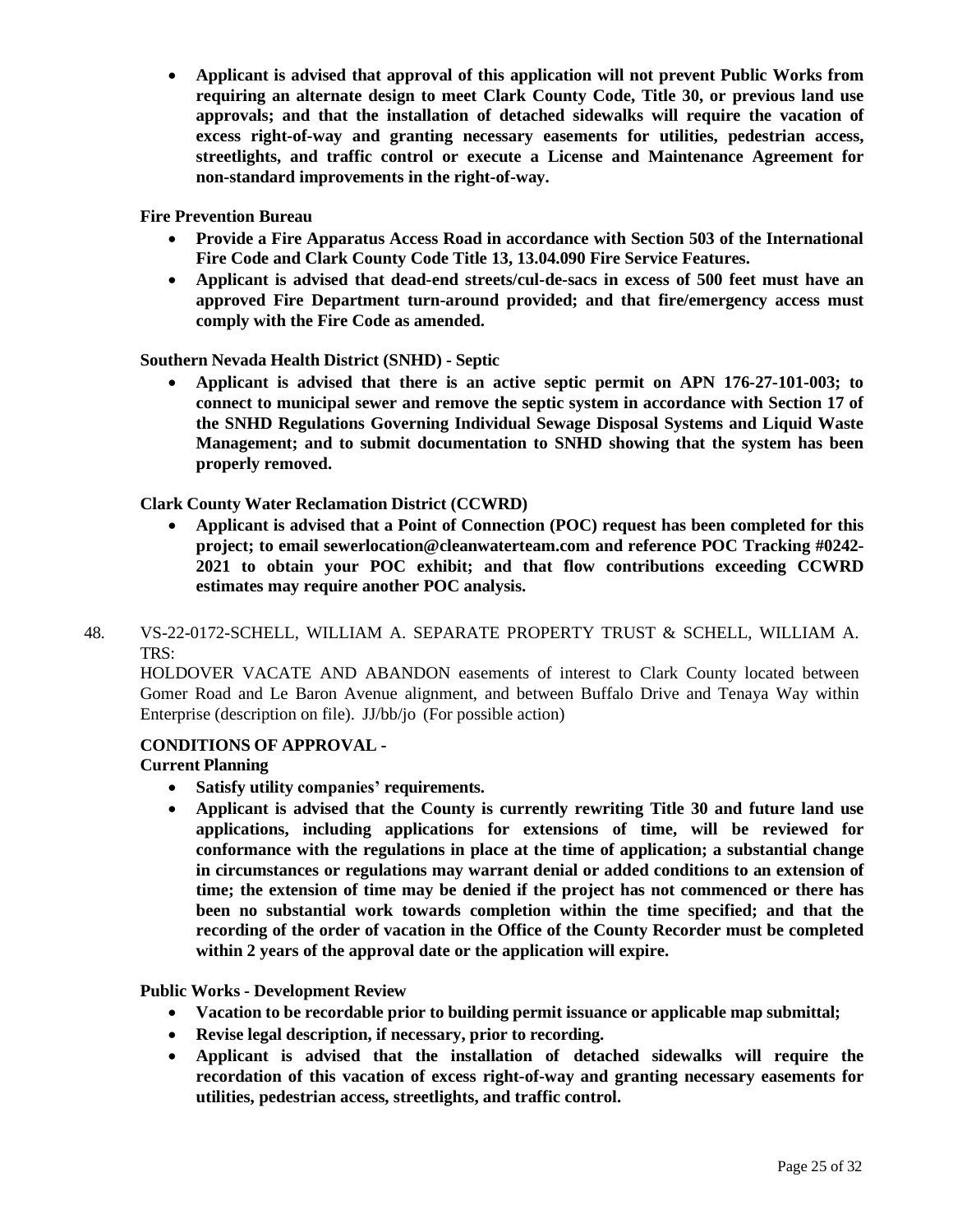**Fire Prevention Bureau**

- **Provide a Fire Apparatus Access Road in accordance with Section 503 of the International Fire Code and Clark County Code Title 13, 13.04.090 Fire Service Features.**
- **Applicant is advised that dead-end streets/cul-de-sacs in excess of 500 feet must have an approved Fire Department turn-around provided; and that fire/emergency access must comply with the Fire Code as amended.**
- 49. [TM-22-500060-SCHELL,](http://clark.legistar.com/gateway.aspx?m=l&id=/matter.aspx%3Fkey%3D8919) WILLIAM A. SEPARATE PROPERTY TRUST & SCHELL, WILLIAM A. [TRS:](http://clark.legistar.com/gateway.aspx?m=l&id=/matter.aspx%3Fkey%3D8919)

HOLDOVER TENTATIVE MAP consisting of 30 [residential lots](http://clark.legistar.com/gateway.aspx?m=l&id=/matter.aspx%3Fkey%3D8919) and common lots on 9.9 acres in an R-D (Suburban Estates Residential) Zone. Generally located on [southeast corner](http://clark.legistar.com/gateway.aspx?m=l&id=/matter.aspx%3Fkey%3D8919) of Buffalo Drive and [Gomer Road \(alignment\) within Enterprise.](http://clark.legistar.com/gateway.aspx?m=l&id=/matter.aspx%3Fkey%3D8919) JJ/bb/jo (For possible action)

# **CONDITIONS OF APPROVAL -**

# **Current Planning**

• **Applicant is advised that the County is currently rewriting Title 30 and future land use applications, including applications for extensions of time, will be reviewed for conformance with the regulations in place at the time of application; a substantial change in circumstances or regulations may warrant denial or added conditions to an extension of time; the extension of time may be denied if the project has not commenced or there has been no substantial work towards completion within the time specified; and that a final map for all, or a portion, of the property included under this application must be recorded within 4 years or it will expire.**

**Public Works - Development Review**

- **Drainage study and compliance;**
- **Drainage study must demonstrate that the proposed grade elevation differences outside that allowed by Section 30.32.040(a)(9) are needed to mitigate drainage through the site;**
- **Full off-site improvements.**
- **Applicant is advised that approval of this application will not prevent Public Works from requiring an alternate design to meet Clark County Code, Title 30, or previous land use approvals; and that the installation of detached sidewalks will require the vacation of excess right-of-way and granting necessary easements for utilities, pedestrian access, streetlights, and traffic control or execute a License and Maintenance Agreement for non-standard improvements in the right-of-way.**

**Fire Prevention Bureau**

- **Provide a Fire Apparatus Access Road in accordance with Section 503 of the International Fire Code and Clark County Code Title 13, 13.04.090 Fire Service Features.**
- **Applicant is advised that dead-end streets/cul-de-sacs in excess of 500 feet must have an approved Fire Department turn-around provided; and that fire/emergency access must comply with the Fire Code as amended.**

**Clark County Water Reclamation District (CCWRD)**

• **Applicant is advised that a Point of Connection (POC) request has been completed for this project; to email [sewerlocation@cleanwaterteam.com](mailto:sewerlocation@cleanwaterteam.com) and reference POC Tracking #0242- 2021 to obtain your POC exhibit; and that flow contributions exceeding CCWRD estimates may require another POC analysis.**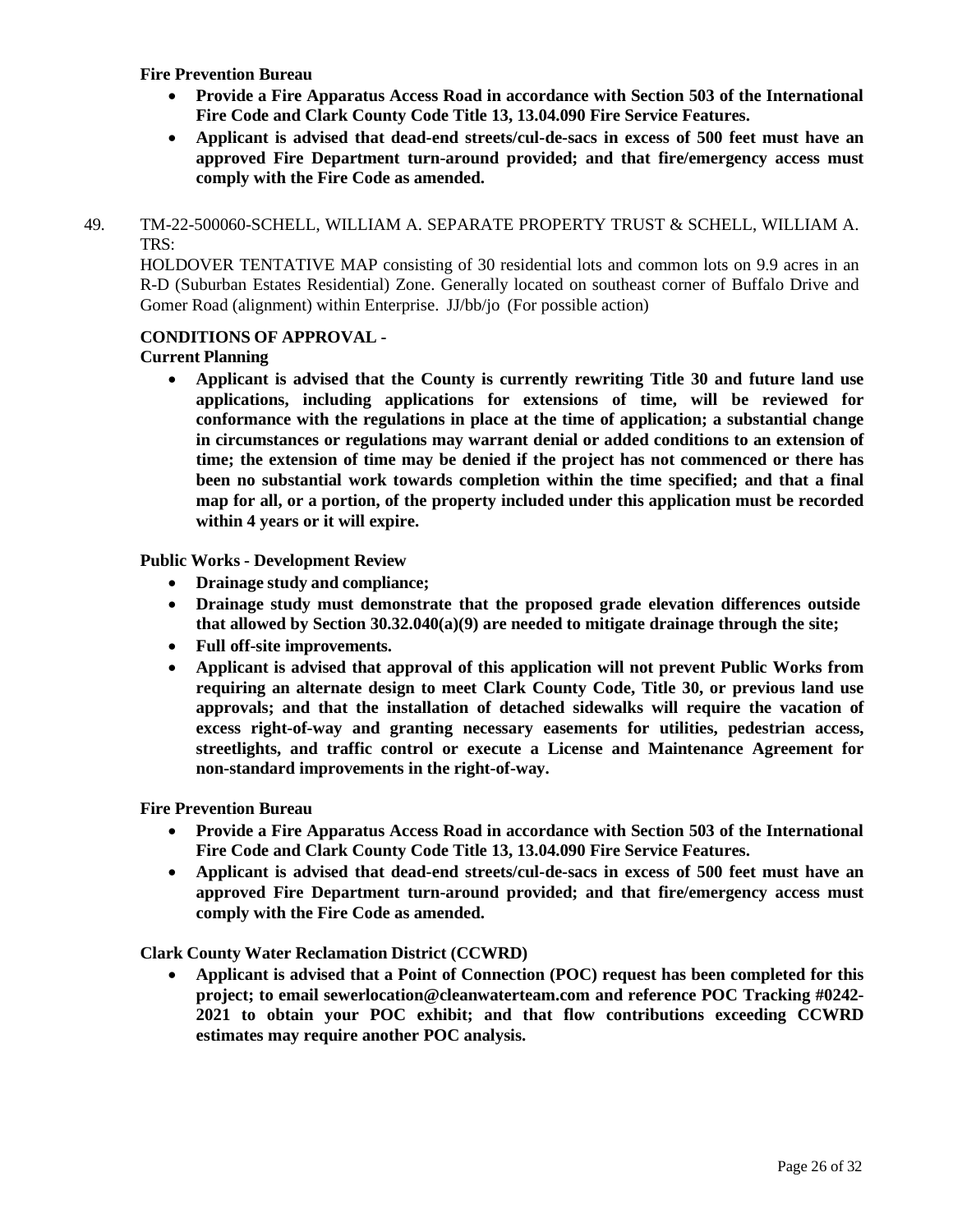## 50. [ZC-22-0234-PN](http://clark.legistar.com/gateway.aspx?m=l&id=/matter.aspx%3Fkey%3D8920) II, INC.:

ZONE CHANGE to reclassify 9.3 acres from an R-E (Rural Estates [Residential\)](http://clark.legistar.com/gateway.aspx?m=l&id=/matter.aspx%3Fkey%3D8920) Zone to an R-2 [\(Medium Density Residential\) Zone.](http://clark.legistar.com/gateway.aspx?m=l&id=/matter.aspx%3Fkey%3D8920)

USE PERMITS for the following: 1) a detached residential planned unit [development;](http://clark.legistar.com/gateway.aspx?m=l&id=/matter.aspx%3Fkey%3D8920) and 2) reduce the [building setback from project perimeters.](http://clark.legistar.com/gateway.aspx?m=l&id=/matter.aspx%3Fkey%3D8920)

WAIVERS OF [DEVELOPMENT](http://clark.legistar.com/gateway.aspx?m=l&id=/matter.aspx%3Fkey%3D8920) STANDARDS for the following: 1) reduce street intersection off-set; [and 2\) allow modified driveway design standards.](http://clark.legistar.com/gateway.aspx?m=l&id=/matter.aspx%3Fkey%3D8920)

DESIGN REVIEWS for the following: 1) a detached single family residential planned unit [development;](http://clark.legistar.com/gateway.aspx?m=l&id=/matter.aspx%3Fkey%3D8920)  [and 2\) hammerhead street design in the CMA Design Overlay District. Generally located on the north](http://clark.legistar.com/gateway.aspx?m=l&id=/matter.aspx%3Fkey%3D8920)  [side of Russell Road, 635 feet east of Buffalo Drive within Spring Valley \(description on file\).](http://clark.legistar.com/gateway.aspx?m=l&id=/matter.aspx%3Fkey%3D8920) [MN/md/jo](http://clark.legistar.com/gateway.aspx?m=l&id=/matter.aspx%3Fkey%3D8920) (For possible action)

## **CONDITIONS OF APPROVAL -**

# **Current Planning**

- **No Resolution of Intent and staff to prepare an ordinance to adopt the zoning;**
- **Per revised plans;**
- **Lots on the east and west boundaries as well as adjacent to APN 163-27-420-002 shall be limited to 2 story (or less) homes;**
- **Prior to the issuance of building and grading permits, or subdivision mapping, mitigate the impacts of the project including, but not limited to, issues identified by the technical reports and studies, and issues identified by the Board of County Commissioners or commit to mitigating the impacts by entering into a Development Agreement with Clark County.**
- **Applicant is advised that the County is currently rewriting Title 30 and future land use applications, including applications for extensions of time, will be reviewed for conformance with the regulations in place at the time of application; the extension of time may be denied if the project has not commenced or there has been no substantial work towards completion within the time specified; and that the use permits, waivers of development standards, and design reviews must commence within 4 years of approval date or they will expire.**

**Public Works - Development Review**

- **Drainage study and compliance;**
- **Traffic study and compliance;**
- **Full off-site improvements.**
- **Applicant is advised that the installation of detached sidewalks will require the vacation of excess right-of-way and granting necessary easements for utilities, pedestrian access, streetlights, and traffic control or execute a License and Maintenance Agreement for non-standard improvements in the right-of-way.**

**Department of Aviation**

• **Applicant is advised that issuing a stand-alone noise disclosure statement to the purchaser or renter of each residential unit in the proposed development and to forward the completed and recorded noise disclosure statements to the Department of Aviation's Noise Office is strongly encouraged; that the Federal Aviation Administration will no longer approve remedial noise mitigation measures for incompatible development impacted by aircraft operations which was constructed after October 1, 1998; and that funds will not be available in the future should the residents wish to have their buildings purchased or soundproofed.**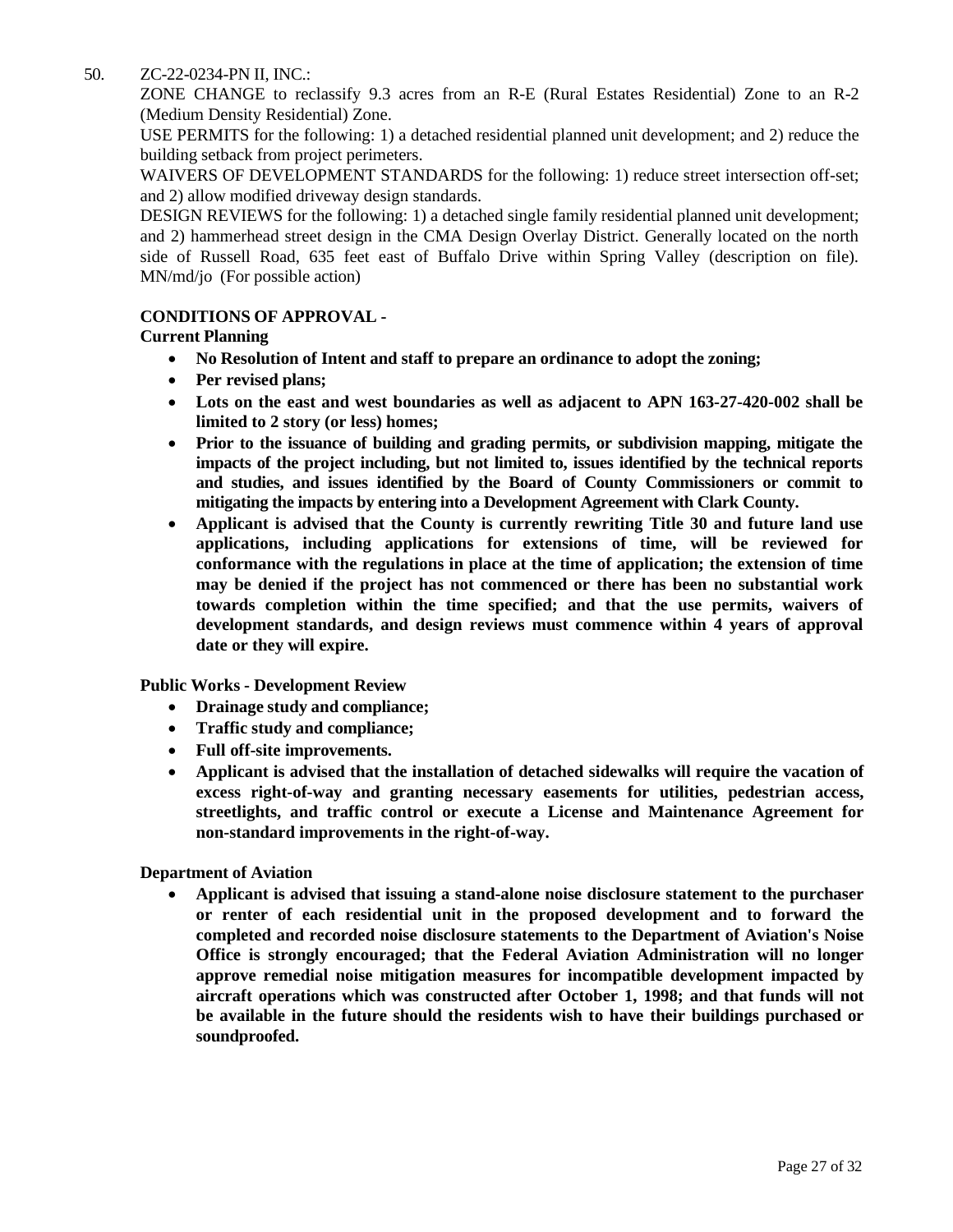#### **Clark County Water Reclamation District (CCWRD)**

• **Applicant is advised that a Point of Connection (POC) request has been completed for this project; to email [sewerlocation@cleanwaterteam.com](mailto:sewerlocation@cleanwaterteam.com) and reference POC Tracking #0159- 2022 to obtain your POC exhibit; and that flow contributions exceeding CCWRD estimates may require another POC analysis.**

#### **USE PERMIT #2, WAIVER OF DEVELOPMENT STANDARDS #2, AND DESIGN REVIEW #2 WERE WITHDRAWN WITHOUT PREJUDICE.**

#### 51. [VS-22-0235-PN](http://clark.legistar.com/gateway.aspx?m=l&id=/matter.aspx%3Fkey%3D8921) II, INC.:

VACATE AND [ABANDON](http://clark.legistar.com/gateway.aspx?m=l&id=/matter.aspx%3Fkey%3D8921) easements of interest to Clark County located between Buffalo Drive and [Pioneer Way \(alignment\), and between Diablo Drive and Russell Road; and portion of right-of-way](http://clark.legistar.com/gateway.aspx?m=l&id=/matter.aspx%3Fkey%3D8921)  being [Russell Road located between Buffalo Drive and Tenaya Way](http://clark.legistar.com/gateway.aspx?m=l&id=/matter.aspx%3Fkey%3D8921) within Spring Valley (description on file). MN/md/jo [\(For possible action\)](http://clark.legistar.com/gateway.aspx?m=l&id=/matter.aspx%3Fkey%3D8921)

#### **CONDITIONS OF APPROVAL -**

#### **Current Planning**

- **Per revised plans;**
- **Satisfy utility companies' requirements.**
- **Applicant is advised that the County is currently rewriting Title 30 and future land use applications, including applications for extensions of time, will be reviewed for conformance with the regulations in place at the time of application; a substantial change in circumstances or regulations may warrant denial or added conditions to an extension of time; the extension of time may be denied if the project has not commenced or there has been no substantial work towards completion within the time specified; and that the recording of the order of vacation in the Office of the County Recorder must be completed within 2 years of the approval date or the application will expire.**

#### **Public Works - Development Review**

- **Vacation to be recordable prior to building permit issuance or applicable map submittal;**
- **Revise legal description, if necessary, prior to recording.**
- **Applicant is advised that the installation of detached sidewalks will require the recordation of this vacation of excess right-of-way and granting necessary easements for utilities, pedestrian access, streetlights, and traffic control.**

#### 52. [TM-22-500081-PN II,](http://clark.legistar.com/gateway.aspx?m=l&id=/matter.aspx%3Fkey%3D8922) INC.:

[TENTATIVE](http://clark.legistar.com/gateway.aspx?m=l&id=/matter.aspx%3Fkey%3D8922) MAP consisting of 81 single family residential lots and common lots on 9.3 acres in an (Medium Density [Residential\)](http://clark.legistar.com/gateway.aspx?m=l&id=/matter.aspx%3Fkey%3D8922) Zone in the CMA Design Overlay District. Generally located on the [north side of Russell Road, 635 feet east of Buffalo Drive within Spring Valley.](http://clark.legistar.com/gateway.aspx?m=l&id=/matter.aspx%3Fkey%3D8922) MN/md/jo (For [possible action\)](http://clark.legistar.com/gateway.aspx?m=l&id=/matter.aspx%3Fkey%3D8922)

#### **CONDITIONS OF APPROVAL -**

- **Per revised plans.**
- **Applicant is advised that the County is currently rewriting Title 30 and future land use applications, including applications for extensions of time, will be reviewed for conformance with the regulations in place at the time of application; a substantial change in circumstances or regulations may warrant denial or added conditions to an extension of time; the extension of time may be denied if the project has not commenced or there has been no substantial work towards completion within the time specified; and that a final map for all, or a portion, of the property included under this application must be recorded within 4 years or it will expire.**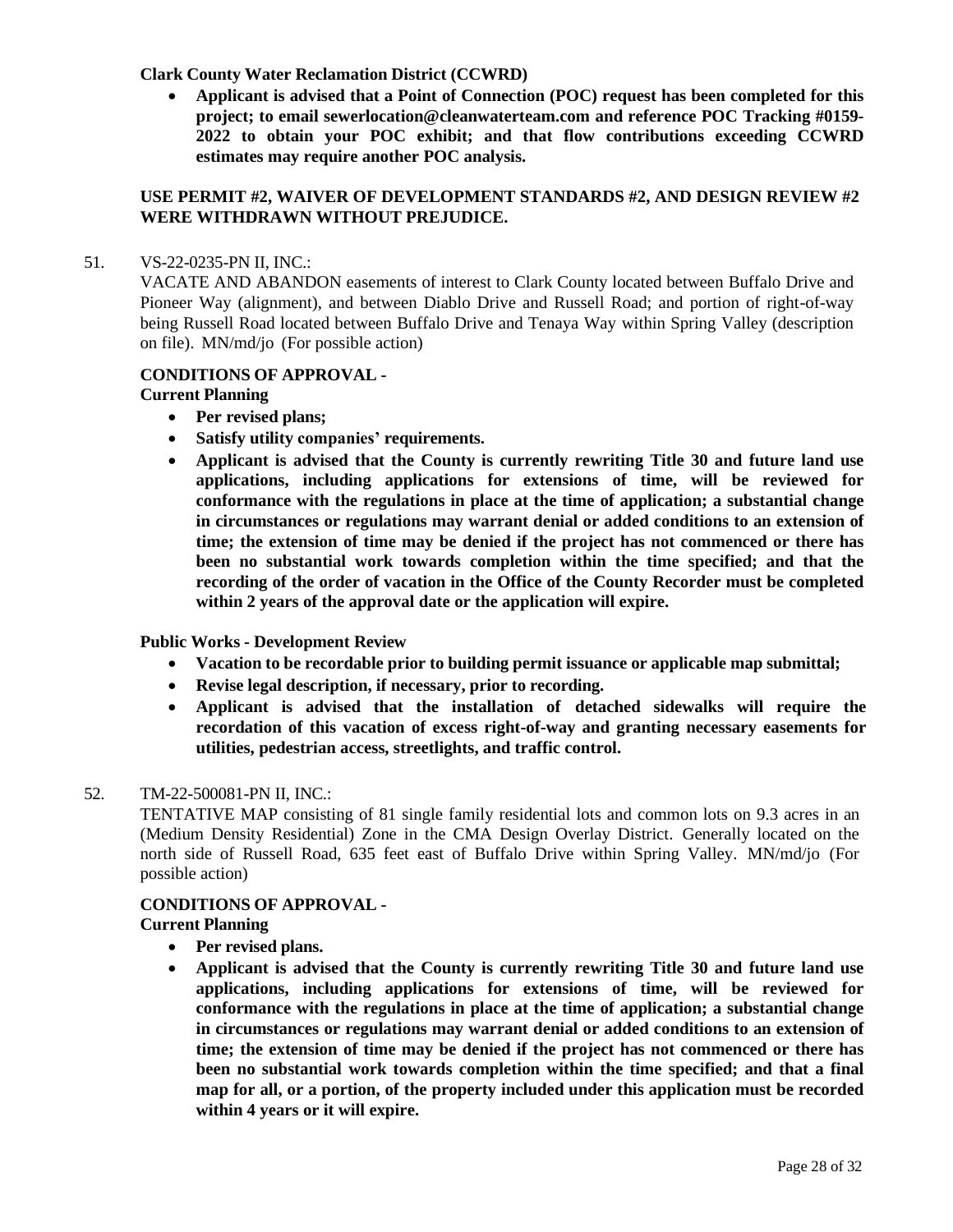**Public Works - Development Review**

- **Drainage study and compliance;**
- **Traffic study and compliance;**
- **Full off-site improvements.**
- **Applicant is advised that the installation of detached sidewalks will require the vacation of excess right-of-way and granting necessary easements for utilities, pedestrian access, streetlights, and traffic control or execute a License and Maintenance Agreement for non-standard improvements in the right-of-way.**

**Current Planning Division - Addressing**

- **Private streets shall have approved street names and suffixes;**
- **Approved street name list from the Combined Fire Communications Center shall be provided.**

**Department of Aviation**

• **Applicant is advised that issuing a stand-alone noise disclosure statement to the purchaser or renter of each residential unit in the proposed development and to forward the completed and recorded noise disclosure statements to the Department of Aviation's Noise Office is strongly encouraged; that the Federal Aviation Administration will no longer approve remedial noise mitigation measures for incompatible development impacted by aircraft operations which was constructed after October 1, 1998; and that funds will not be available in the future should the residents wish to have their buildings purchased or soundproofed.**

#### **Clark County Water Reclamation District (CCWRD)**

• **Applicant is advised that a Point of Connection (POC) request has been completed for this project; to email [sewerlocation@cleanwaterteam.com](mailto:sewerlocation@cleanwaterteam.com) and reference POC Tracking #0159- 2022 to obtain your POC exhibit; and that flow contributions exceeding CCWRD estimates may require another POC analysis.**

#### 53. [NZC-22-0056-MICHELON](http://clark.legistar.com/gateway.aspx?m=l&id=/matter.aspx%3Fkey%3D8923) FAMILY LV LAND, LLC:

[HOLDOVER](http://clark.legistar.com/gateway.aspx?m=l&id=/matter.aspx%3Fkey%3D8923) ZONE CHANGE to reclassify 15.1 acres from an H-2 (General Highway Frontage) Zone [to an R-4 \(Multiple Family Residential -](http://clark.legistar.com/gateway.aspx?m=l&id=/matter.aspx%3Fkey%3D8923) High Density) Zone.

WAIVERS OF [DEVELOPMENT](http://clark.legistar.com/gateway.aspx?m=l&id=/matter.aspx%3Fkey%3D8923) STANDARDS for the following: 1) building height; and 2) non[standard improvements \(landscaping\) in the right-of-way.](http://clark.legistar.com/gateway.aspx?m=l&id=/matter.aspx%3Fkey%3D8923)

[DESIGN REVIEWS for the following: 1\) multiple family residential development; 2\) alternative](http://clark.legistar.com/gateway.aspx?m=l&id=/matter.aspx%3Fkey%3D8923)  [parking lot landscaping; and 3\) finished grade. Generally located on the east side of Las Vegas](http://clark.legistar.com/gateway.aspx?m=l&id=/matter.aspx%3Fkey%3D8923)  Boulevard South and the south side of Chartan Avenue within [Enterprise \(description](http://clark.legistar.com/gateway.aspx?m=l&id=/matter.aspx%3Fkey%3D8923) on file). MN/jt/jo [\(For possible action\)](http://clark.legistar.com/gateway.aspx?m=l&id=/matter.aspx%3Fkey%3D8923)

# **CONDITIONS OF APPROVAL -**

- **Resolution of Intent to complete in 3 years;**
- **Per revised plans;**
- **Enter into a standard development agreement prior to any permits or subdivision mapping in order to provide fair-share contribution toward public infrastructure necessary to provide service because of the lack of necessary public services in the area;**
- **Design review as a public hearing for signage;**
- **All lighting to be fully shielded;**
- **Certificate of Occupancy and/or business license shall not be issued without final zoning inspection.**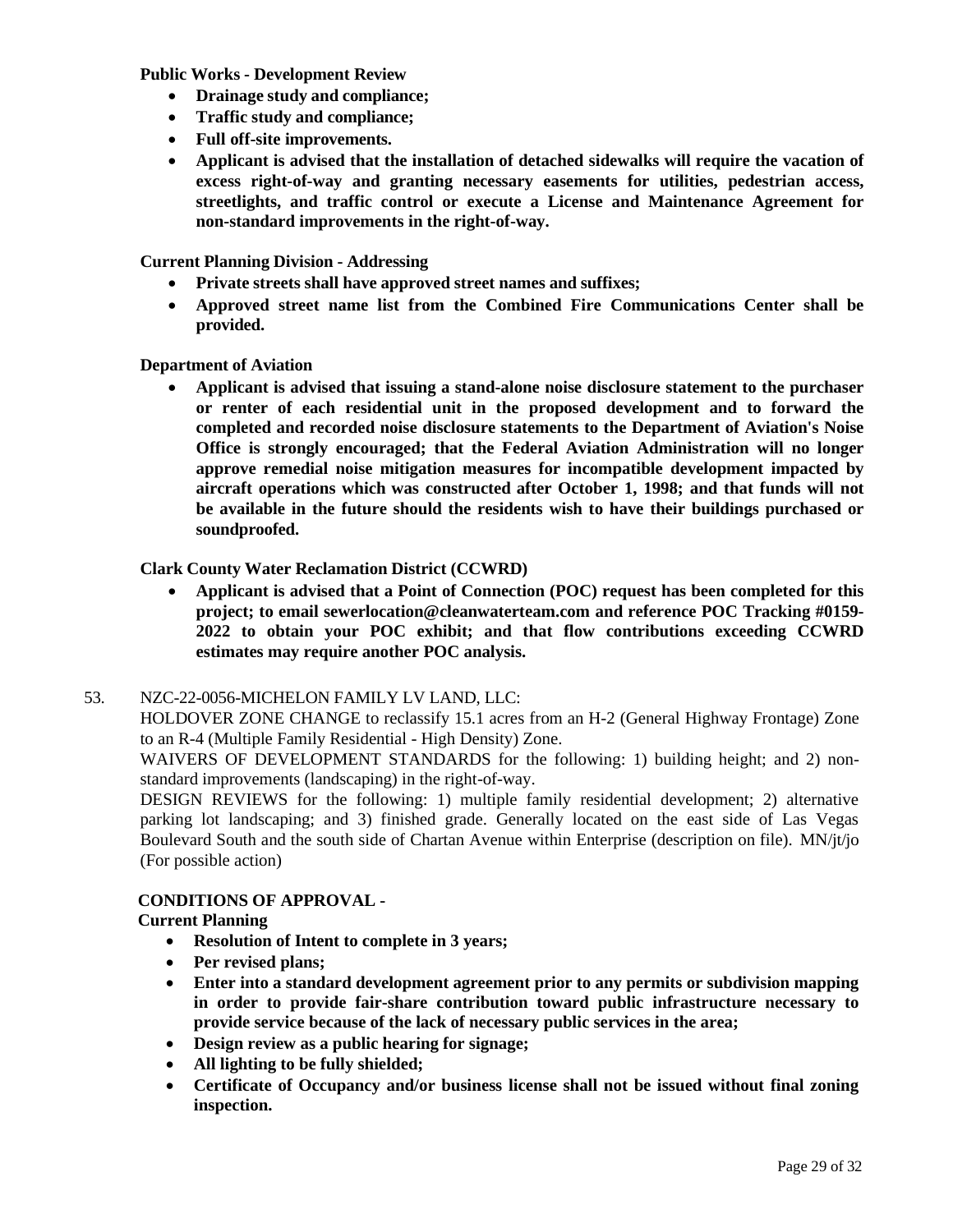• **Applicant is advised that the County is currently rewriting Title 30 and future land use applications, including applications for extensions of time, will be reviewed for conformance with the regulations in place at the time of application; a new application for a nonconforming zone boundary amendment may be required in the event the building program and/or conditions of the subject application are proposed to be modified in the future; a substantial change in circumstances or regulations may warrant denial or added conditions to an extension of time; and that the extension of time may be denied if the project has not commenced or there has been no substantial work towards completion within the time specified.**

**Public Works - Development Review**

- **Drainage study and compliance;**
- **Drainage study must demonstrate that the proposed grade elevation differences outside that allowed by Section 30.32.040(a)(9) are needed to mitigate drainage through the site;**
- **Traffic study and compliance;**
- **Access onto Chartan Avenue shall be limited to emergency access only;**
- **Full off-site improvements on Las Vegas Boulevard South and Chartan Avenue;**
- **Giles Street improvements to consist of non-urban standards with full improvements, except sidewalk and streetlights, on the cul-de-sac;**
- **Right-of-way dedication and grant easements for Las Vegas Boulevard South to accommodate a proportionate share of a 200 foot wide right-of-way;**
- **Right-of-way dedication to include 30 feet for Chartan Avenue, 17.5 feet for Giles Street, a portion of the cul-de-sac for Giles Street as required by Public Works - Development Review, and associated spandrels;**
- **Applicant to execute and sign a License and Maintenance Agreement for any non-standard improvements within the right-of-way;**
- **30 days to submit a Separate Document to the Map Team for the required right-of-way dedications and any corresponding easements for any collector street or larger;**
- **90 days to record required right-of-way dedications and any corresponding easements for any collector street or larger.**
- **Applicant is advised that approval of this application will not prevent Public Works from requiring an alternate design to meet Clark County Code, Title 30, or previous land use approvals.**

**Department of Aviation**

• **Applicant is advised that issuing a stand-alone noise disclosure statement to the purchaser or renter of each residential unit in the proposed development and to forward the completed and recorded noise disclosure statements to the Department of Aviation's Noise Office is strongly encouraged; that the Federal Aviation Administration will no longer approve remedial noise mitigation measures for incompatible development impacted by aircraft operations which was constructed after October 1, 1998; and that funds will not be available in the future should the residents wish to have their buildings purchased or soundproofed.**

**Clark County Water Reclamation District (CCWRD)**

• **Applicant is advised that a Point of Connection (POC) request has been completed for this project; to email sewerlocation@cleanwaterteam.com and reference POC Tracking #0194- 2021 to obtain your POC exhibit; and that flow contributions exceeding CCWRD estimates may require a new POC analysis.** 

**WAIVER OF DEVELOPMENT STANDARDS #1B WAS WITHDRAWN WITHOUT PREJUDICE.**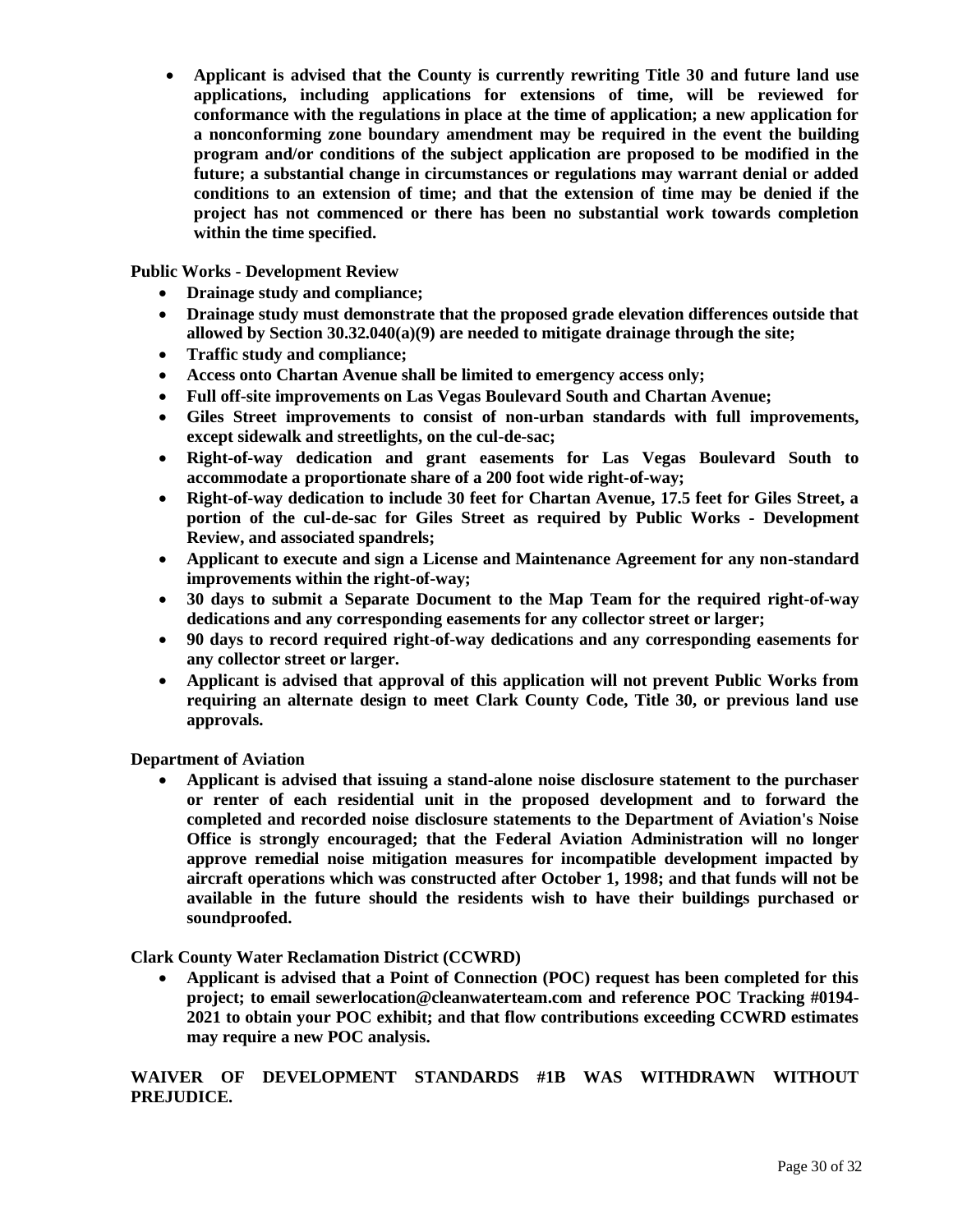# 54. [VS-22-0057-MICHELON FAMILY LV](http://clark.legistar.com/gateway.aspx?m=l&id=/matter.aspx%3Fkey%3D8924) LAND, LLC:

[HOLDOVER VACATE AND ABANDON a portion of a right-of-way being Chartan Avenue located](http://clark.legistar.com/gateway.aspx?m=l&id=/matter.aspx%3Fkey%3D8924)  [between Las Vegas Boulevard South and Giles Street, a portion of right-of-way being Terrill Avenue](http://clark.legistar.com/gateway.aspx?m=l&id=/matter.aspx%3Fkey%3D8924)  located between Las Vegas Boulevard South and Giles Street, and a portion of [right-of-way](http://clark.legistar.com/gateway.aspx?m=l&id=/matter.aspx%3Fkey%3D8924) being Giles [Street located between Chartan Avenue and Starr Avenue within Enterprise \(description on file\).](http://clark.legistar.com/gateway.aspx?m=l&id=/matter.aspx%3Fkey%3D8924) MN/jt/jo [\(For possible action\)](http://clark.legistar.com/gateway.aspx?m=l&id=/matter.aspx%3Fkey%3D8924)

# **CONDITIONS OF APPROVAL -**

# **Current Planning**

- **Per revised plans;**
- **Satisfy utility companies' requirements.**
- **Applicant is advised that the County is currently rewriting Title 30 and future land use applications, including applications for extensions of time, will be reviewed for conformance with the regulations in place at the time of application; a substantial change in circumstances or regulations may warrant denial or added conditions to an extension of time; the extension of time may be denied if the project has not commenced or there has been no substantial work towards completion within the time specified; and that the recording of the order of vacation in the Office of the County Recorder must be completed within 2 years of the approval date or the application will expire.**

**Public Works - Development Review**

- **Drainage study and compliance;**
- **Right-of-way dedication for Las Vegas Boulevard South to accommodate a proportionate share of a 200 foot wide right-of-way;**
- **Right-of-way dedication to include 30 feet for Chartan Avenue, 17.5 feet for Giles Street, a portion of the cul-de-sac for Giles Street as required by Public Works - Development Review, and associated spandrels.**

# **VACATING A PORTION OF A RIGHT-OF-WAY BEING GILES STREET LOCATED BETWEEN CHARTAN AVENUE AND STARR AVENUE WAS DENIED.**

55. [NZC-22-0149-DAF](http://clark.legistar.com/gateway.aspx?m=l&id=/matter.aspx%3Fkey%3D8925) HOLDING, LLC:

ZONE CHANGE to reclassify 3.3 acres from an R-3 (Multiple Family [Residential\)](http://clark.legistar.com/gateway.aspx?m=l&id=/matter.aspx%3Fkey%3D8925) Zone to an R-5 [\(Apartment Residential\) Zone.](http://clark.legistar.com/gateway.aspx?m=l&id=/matter.aspx%3Fkey%3D8925)

WAIVERS OF [DEVELOPMENT](http://clark.legistar.com/gateway.aspx?m=l&id=/matter.aspx%3Fkey%3D8925) STANDARDS for the following: 1) reduce parking; 2) alternative [street landscaping; 3\) reduce throat depth; and 4\) allow non-standard improvements within the](http://clark.legistar.com/gateway.aspx?m=l&id=/matter.aspx%3Fkey%3D8925) [right-of](http://clark.legistar.com/gateway.aspx?m=l&id=/matter.aspx%3Fkey%3D8925)[way.](http://clark.legistar.com/gateway.aspx?m=l&id=/matter.aspx%3Fkey%3D8925)

DESIGN REVIEWS for the following: 1) multiple family [development;](http://clark.legistar.com/gateway.aspx?m=l&id=/matter.aspx%3Fkey%3D8925) and 2) alternative parking lot [landscaping on 3.5 acres in an R-5 \(Apartment Residential\) Zone and H-1 \(Limited Resort](http://clark.legistar.com/gateway.aspx?m=l&id=/matter.aspx%3Fkey%3D8925) and [Apartment\) P-C \(Planned Community Overlay District\) Zone. Generally located on the east side of](http://clark.legistar.com/gateway.aspx?m=l&id=/matter.aspx%3Fkey%3D8925)  [Southern Highlands Parkway, 645 feet north of Bruner Avenue \(alignment\) within Enterprise](http://clark.legistar.com/gateway.aspx?m=l&id=/matter.aspx%3Fkey%3D8925)  (description on file). JJ/md/jo [\(For possible action\)](http://clark.legistar.com/gateway.aspx?m=l&id=/matter.aspx%3Fkey%3D8925)

#### **HELD - 06/22/22 - per the applicant.**

#### **APPEAL**

56. [AG-22-900347:](http://clark.legistar.com/gateway.aspx?m=l&id=/matter.aspx%3Fkey%3D8926) Consider an appeal of the Director's Notice of Decision to deny a Request For Reasonable Zoning [Accommodation, and direct staff accordingly. MK/sr \(For possible action\)](http://clark.legistar.com/gateway.aspx?m=l&id=/matter.aspx%3Fkey%3D8926)

#### **DENIED.**